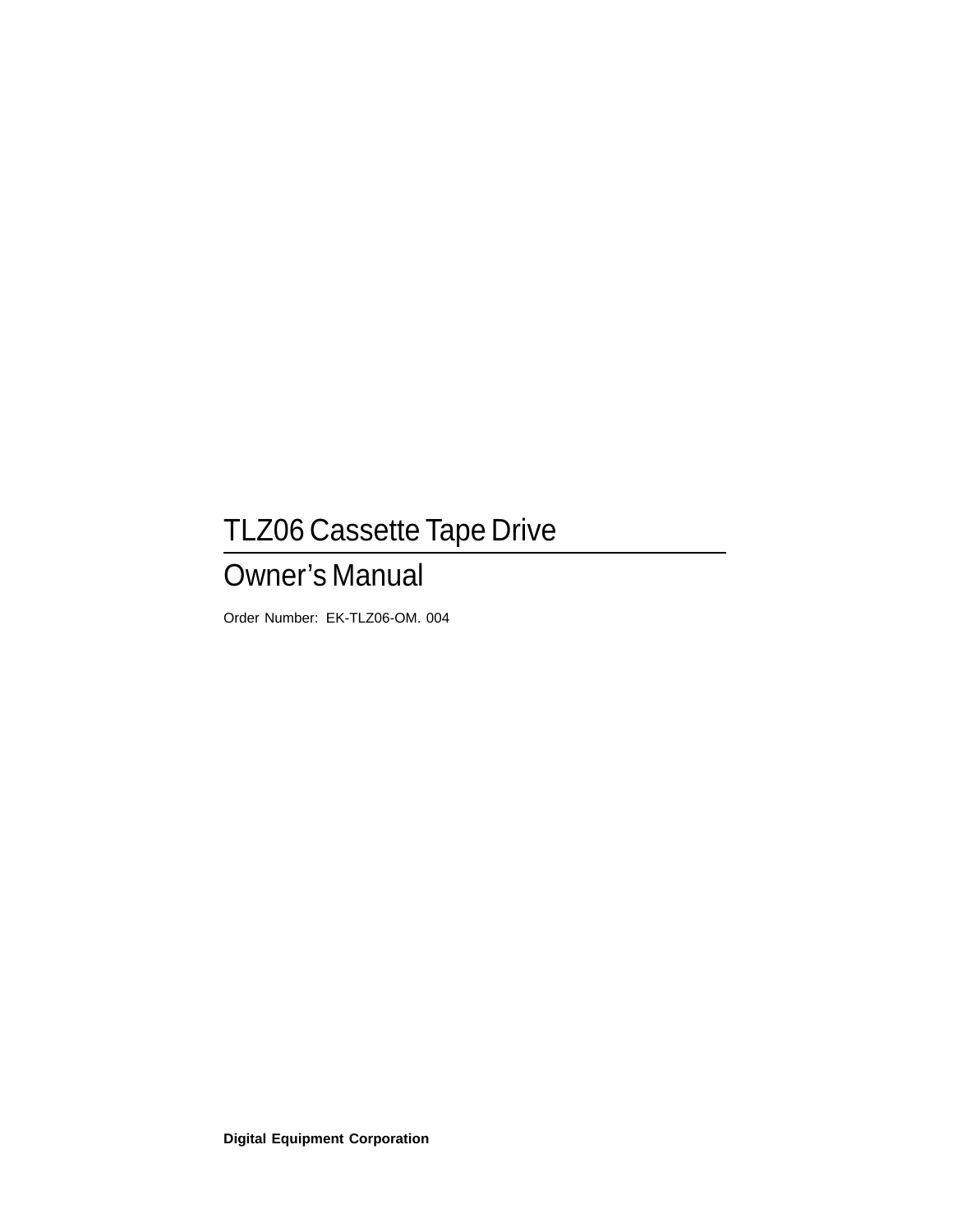#### **July 1993**

The information in this document is subject to change without notice and should not be construed as a commitment by Digital Equipment Corporation. Digital Equipment Corporation assumes no responsibility for any errors that may appear in this document.

No responsibility is assumed for the use or reliability of software on equipment that is not supplied by Digital Equipment Corporation or its affiliated companies.

Restricted Rights: Use, duplication, or disclosure by the U.S. Government is subject to restrictions as set forth in subparagraph  $(c)(1)(ii)$  of the Rights in Technical Data and Computer Software clause at DFARS 252.227-7013.

© Digital Equipment Corporation 1993.

All Rights Reserved. Printed in the U.S.A.

**FCC NOTICE:** The equipment described in this manual has been certified to comply with the limits for a Class B computing device, pursuant to Subpart J of Part 15 of FCC Rules. Only peripherals (computer input/output devices, terminals, printers, et cetera) certified to comply with the Class B limits may be attached to this computer. Operation with noncertified peripherals may result in interference to radio and television reception. This equipment generates and uses radio frequency energy and if not installed and used properly, that is, in strict accordance with the manufacturer's instructions, may cause interference to radio and television reception. It has been type tested and found to comply with the limits for a Class B computing device in accordance with the specifications in Subpart J of Part 15 of FCC Rules, which are designed to provide reasonable protection against such interference in a residential installation. However, there is no guarantee that interference will not occur in a particular installation. If this equipment does cause interference to radio or television reception, which can be determined by turning the equipment off and on, the user is encouraged to try to correct the interference by one or more of the following measures:

- Reorient the receiving antenna.
- Move the computer away from the receiver.
- Plug the computer into a different outlet so computer and receiver are on different branch circuits.

If necessary, the user should consult the dealer or an experienced radio/television technician for additional suggestions. The user may find the following booklet prepared by the Federal Communications Commission helpful: *How to Identify and Resolve Radio-TV Interference Problems.* This booklet is available from the US Government Printing Office, Washington, DC 20402, Stock No. 004-000-00398-5.

The following are trademarks of Digital Equipment Corporation: DECdirect, DECmailer, DECservice, DECstation, Q–bus, SERVICenter, ULTRIX, VAXstation, VMS, and the DIGITAL logo.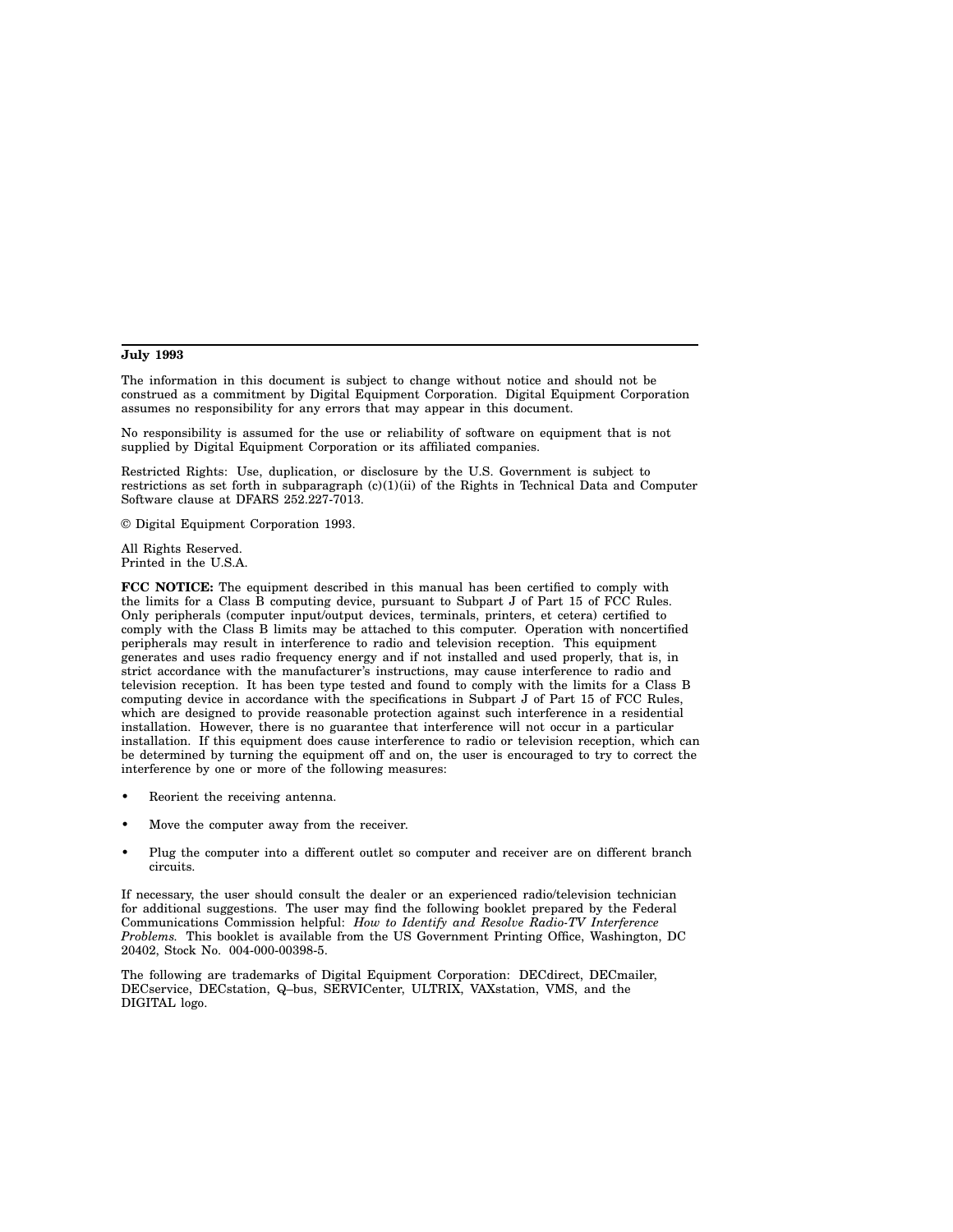Für Bundesrepublik Deutschland

For Federal Republic of Germany

Pour la République féderal d'Allemagne

BESCHEINIGUNG DES HERSTELLERS/IMPORTEURS

Dieses Gerät ist in Übereinstimmung mit den Bestimmungen der BMPT Vfg.243/1991 und Vfg.46/1992 in Verbindung mit EN55022:1987 (DIN VDE 0878-3:11.89), oder Vfg.1046/1984 mit Vfg. 483/1986, funkentstört. Es trägt als Nachweis der EMV-Konformität entweder eine Konformitätskennzeichnung oder das VDE-Funkschutzzeichen.

Der vorschriftsmäßige Betrieb mancher Geräte (z.B. Meßsender) kann allerdings gewissen Einschränkungen unterliegen. Beachten Sie deshalb die unten aufgeführten Hinweise.

Für Geräte die nicht mit dem VDE-Funkschutzzeichen versehen sind wurde dem Bundesamt für Zulassungen in der Telekommunikation (BZT) das Inverkehrbringen dieses Gerätes angezeigt und die Berechtigung zur Überprüfung der Serie auf Einhaltung der Bestimmungen eingeräumt.

#### Betreiberhinweis

Wir sind verpflichtet, Sie auf folgende Fakten hinzuweisen (BMPT-Amtsblattverfügung 243/91 bzw. 1046/84 §2, Abschnitt 5):

Dieses Gerät wurde funktechnisch sorgfältig entstört und geprüft. Wird dieses Gerät innerhalb einer Anlage zusammen mit anderen Geräten betrieben, muß bei Inanspruchnahme der "Allgemeinen Betriebsgenehmigung" nach BMPT-AmtsblVfg. 243/91 bzw. 1046/84 die gesamte Anlage den unter §2, Abschnitt 1, genannten Voraussetzungen entsprechen.

#### Externe Datenkabel

Sollte ein Austausch der von Digital spezifierten Datenkabel nötig werden, muß der Betreiber für eine einwandfreie Funkentstörung sicherstellen, daß Austauschkabel im Aufbau und Abschirmqualität dem Digital Originalkabel entsprechen.

この装置は、第二種情報装置(住宅地域又はその隣接した地域において 使用されるべき情報装置)で住宅地域での電波障害防止を目的とした情報 処理 装置 等 電 波 障 害 自 主 規 制 協 議 会 (VCCI)基 準 に 適 合 し て お り ま す 。 』は安置寺 はびは 自己 土 流 動 説 云 (1001) 富 寺 に 左 古 授 し て ご 使 用 に な る<br>し か し , 本 装 置 を ラ ジ オ , テ レ ビ ジ ョ ン 受 信 機 に 近 接 し て ご 使 用 に な る と受信障害の原因となることがあります。 取扱説明書に従って正しい取り扱いをして下さい。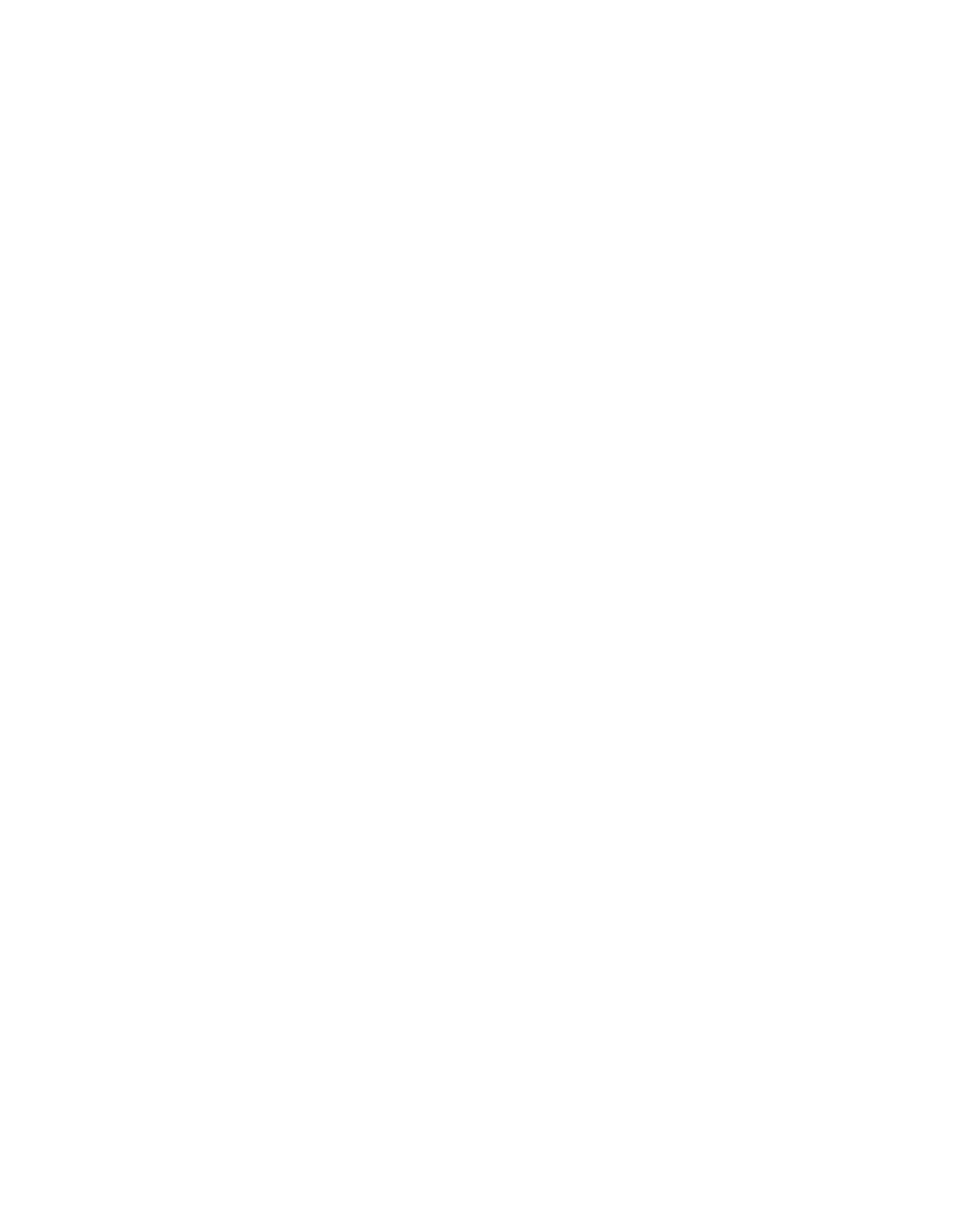# **Contents**

### **1 TLZ06 Cassette Tape Drive Product Description**

| 1.1   |                                                                  | $1 - 1$ |
|-------|------------------------------------------------------------------|---------|
| 1.1.1 |                                                                  | $1 - 2$ |
| 1.2   |                                                                  | $1 - 2$ |
| 1.2.1 |                                                                  | $1 - 2$ |
| 1.2.2 |                                                                  | $1 - 2$ |
| 1.3   |                                                                  | $1 - 3$ |
| 1.3.1 | Checking Your Shipment for Model TLZ06-DA $\ldots \ldots \ldots$ | $1 - 6$ |
| 1.3.2 |                                                                  | $1 - 6$ |

### **2 Installing the Tabletop Drives**

| 2.1           |                                                                       | $2 - 1$ |
|---------------|-----------------------------------------------------------------------|---------|
| $2.2^{\circ}$ | Shut Down, Halt, and Power Off the System                             | $2 - 1$ |
| 2.3           |                                                                       | $2 - 2$ |
| 2.4           | Connecting a SCSI Signal Cable — Drive to System $\dots \dots$        | $2 - 3$ |
| $2.5^{\circ}$ | Adding Another Tabletop Drive — Drive to Drive $\dots\dots\dots\dots$ | $2 - 4$ |
| 2.6           |                                                                       | $2 - 4$ |

### **3 Installing the TLZ06-AA/BA Cassette Tape Drive**

| 3.1              |                                                                    | $3 - 1$  |
|------------------|--------------------------------------------------------------------|----------|
| 3.2              | Shut Down, Halt, and Power Off the System                          | $-3 - 1$ |
| 3.3 <sub>2</sub> | Selecting the SCSI Address for the TLZ06-AA/BA Drive $\dots \dots$ | $3 - 2$  |
| 3.3.1            |                                                                    | $3 - 4$  |
| 3.4              | Connecting a SCSI Signal Cable — Drive to System $\dots \dots$     | $-5$     |
| 3.5              |                                                                    | $3 - 5$  |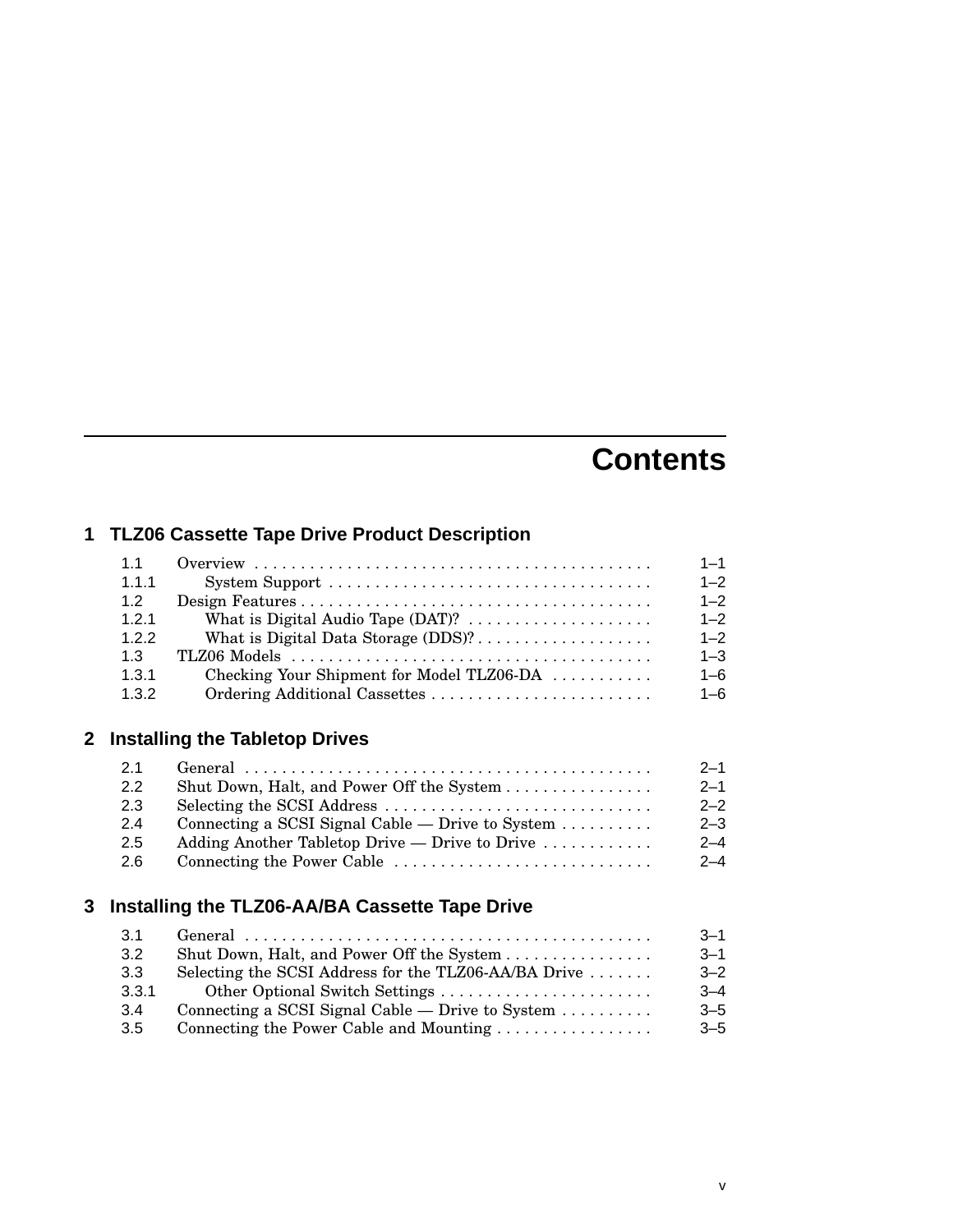### **4 Verifying TLZ06 Cassette Tape Drive Installation**

### **5 Using the TLZ06 Cassette Tape Drive**

|                                                                    | $5 - 1$ |
|--------------------------------------------------------------------|---------|
|                                                                    | $5 - 1$ |
|                                                                    | $5 - 1$ |
|                                                                    | $5 - 1$ |
|                                                                    | $5 - 1$ |
|                                                                    | $5 - 2$ |
|                                                                    | $5 - 2$ |
| Using the Cassette Tape                                            | $5 - 4$ |
| Proper Handling of Cassette Tapes                                  | $5 - 4$ |
| Setting the Write-Protect Tab on the Cassette Tape                 | $5 - 5$ |
| Inserting a Cassette Tape into the Drive $\dots \dots \dots \dots$ | $5 - 5$ |
|                                                                    |         |

### **6 Preventive Maintenance and Problem Solving**

| 6.1   |                                                                                                     | $6 - 1$ |
|-------|-----------------------------------------------------------------------------------------------------|---------|
| 6.2   |                                                                                                     | $6 - 3$ |
| 6.2.1 |                                                                                                     | $6 - 4$ |
| 6.3   |                                                                                                     | $6 - 4$ |
| 6.3.1 |                                                                                                     | $6 - 4$ |
| 6.3.2 |                                                                                                     | $6 - 4$ |
| 6.3.3 | $DEC$ $S$ $\ldots$ $\ldots$ $\ldots$ $\ldots$ $\ldots$ $\ldots$ $\ldots$ $\ldots$ $\ldots$ $\ldots$ | $6 - 5$ |
| 6.3.4 |                                                                                                     | $6 - 5$ |
| 6.3.5 |                                                                                                     | $6 - 5$ |
| 6.3.6 |                                                                                                     | $6 - 5$ |

### **7 TLZ6L Auto Loader**

| 7.1   | $7 - 1$ |
|-------|---------|
| 7.2   | $7 - 1$ |
| 7.3   | $7 - 5$ |
| 7.3.1 | $7 - 5$ |
| 7.3.2 | $7 - 5$ |
| 7.4   | $7 - 6$ |
| 7.4.1 | $7 - 6$ |
| 7.4.2 | $7 - 6$ |
| 7.4.3 | $7 - 7$ |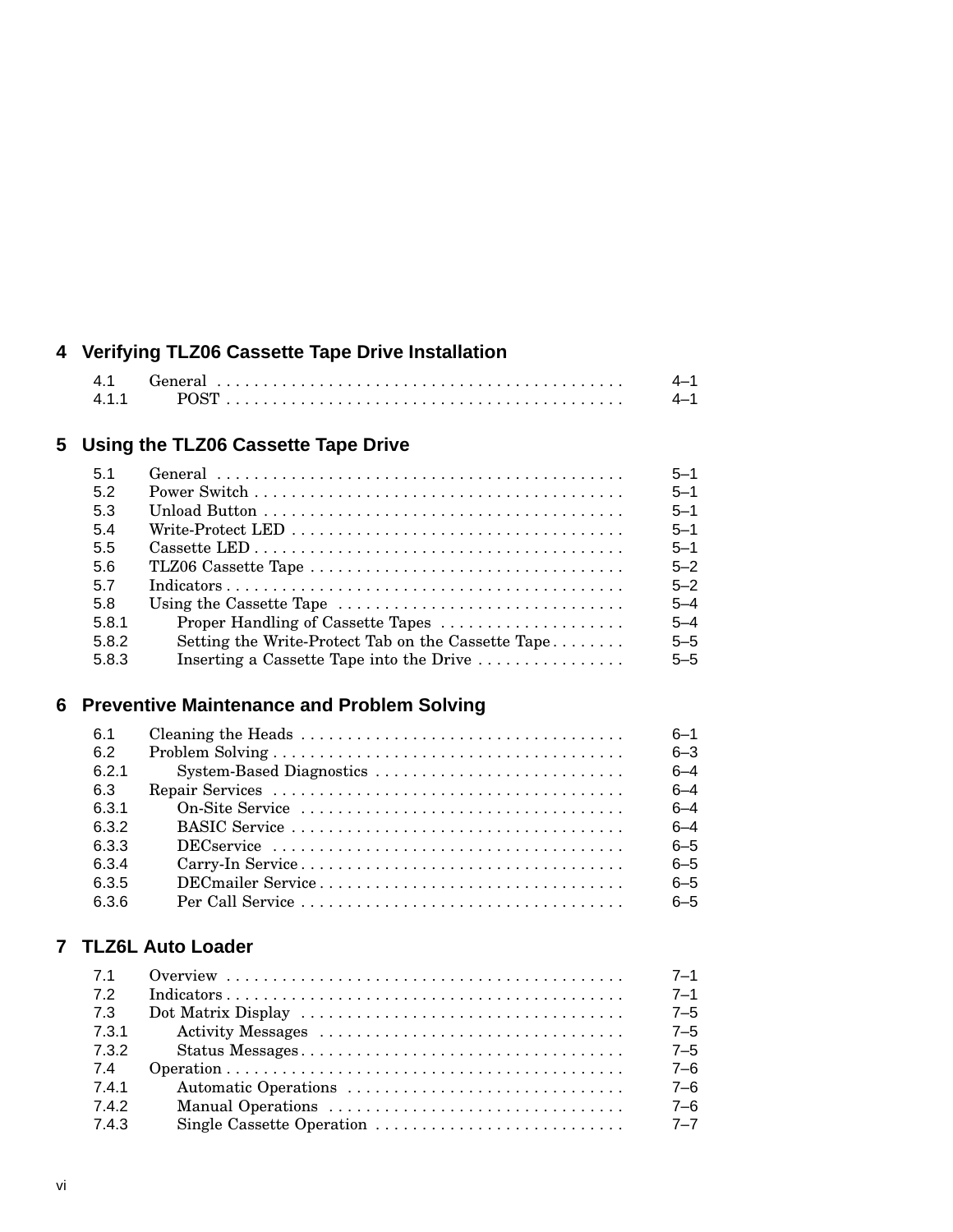| 7.5   | $7 - 7$ |
|-------|---------|
| 7.5.1 | $7 - 7$ |
| 7.5.2 | 7–8     |
| 7.6   | $7 - 9$ |
| 7.6.1 | $7 - 9$ |
| 7.6.2 | 7-9     |

### **A Cassette Tape Drive Specifications**

### **B Enabling/Disabling Data Compression Under ULTRIX and VMS**

| <b>B.1</b> | ULTRIX TLZ06 Compression and Noncompression Modes | $B-1$ |
|------------|---------------------------------------------------|-------|
| B.2        | ULTRIX DUMP Utility                               | $B-1$ |
| B.3        | VMS TLZ06 Compression and Noncompression Modes    | $B-2$ |

### **Index**

### **Figures**

| $1 - 1$ |                                                     | $1 - 4$ |
|---------|-----------------------------------------------------|---------|
| $1 - 2$ | Model TLZ06-AA (3 1/2-inch Chassis) and TLZ06-BA (5 |         |
|         |                                                     | $1 - 5$ |
| $3 - 1$ | SCSI Address Switches                               | $3 - 3$ |
| $5 - 1$ |                                                     | $5 - 2$ |
| $7 - 1$ | Model TLZ6L-AA, Front View                          | $7 - 2$ |
| $7 - 2$ | Model TLZ6L-AA, Top View                            | $7 - 2$ |
| $7 - 3$ | Model TLZ6L-DA, Front View                          | $7 - 3$ |
| $7 - 4$ |                                                     | $7 - 4$ |
|         |                                                     |         |

### **Tables**

| $3 - 1$ | SCSI ID Switch Settings $(0=Up, 1=Down)$ | $3 - 3$ |
|---------|------------------------------------------|---------|
| $5 - 1$ |                                          | $5 - 3$ |
| $6 - 1$ |                                          | $6 - 3$ |
| $7 - 1$ |                                          | $7 - 5$ |
| $7 - 2$ |                                          | $7 - 7$ |
| $7 - 3$ |                                          | $7 - 8$ |
| $7 - 4$ |                                          | $7 - 8$ |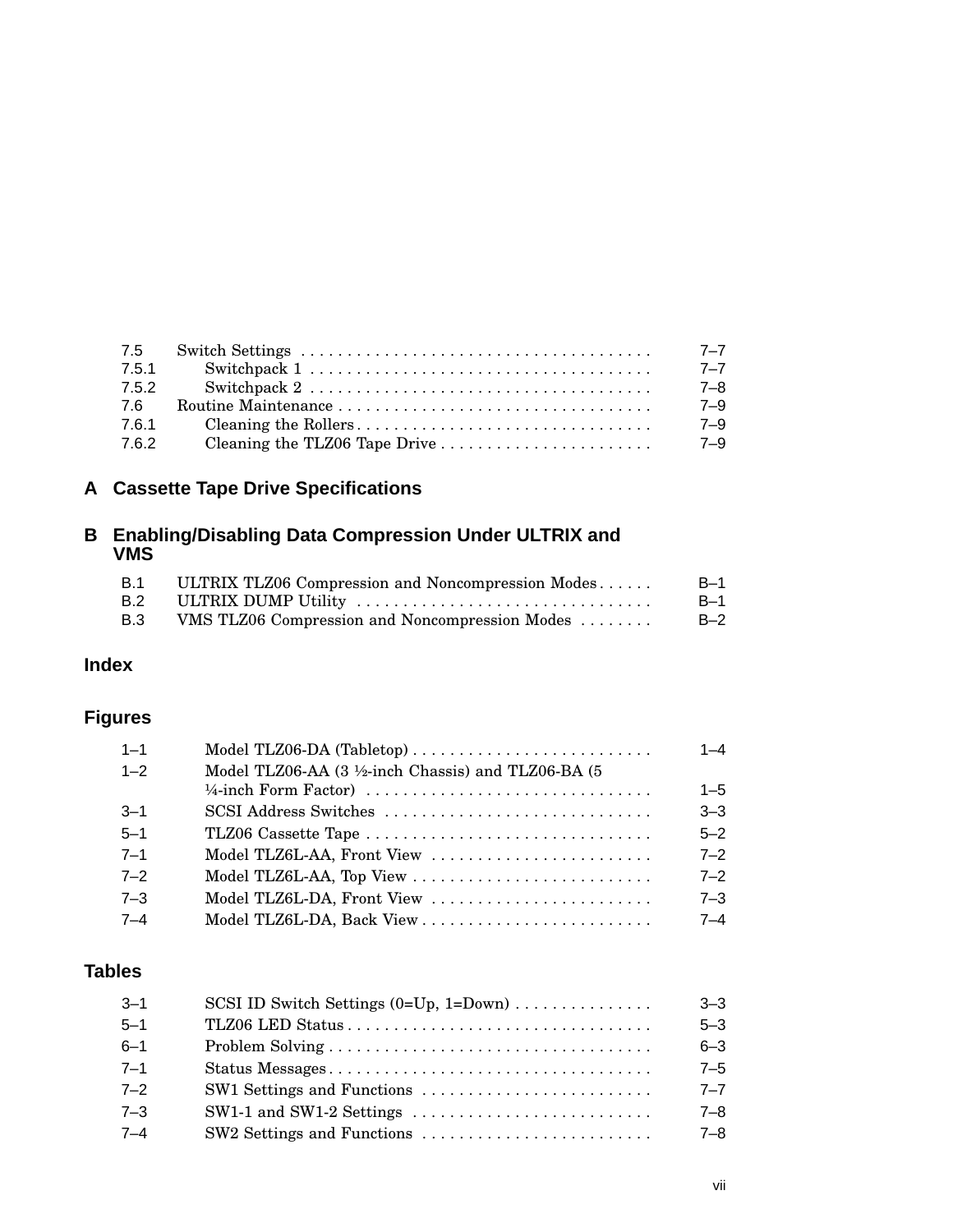| TLZ06 Cassette Tape Drive Specifications | A–1     |
|------------------------------------------|---------|
|                                          | $A - 2$ |
|                                          | $A - 3$ |
|                                          | $A - 4$ |
|                                          |         |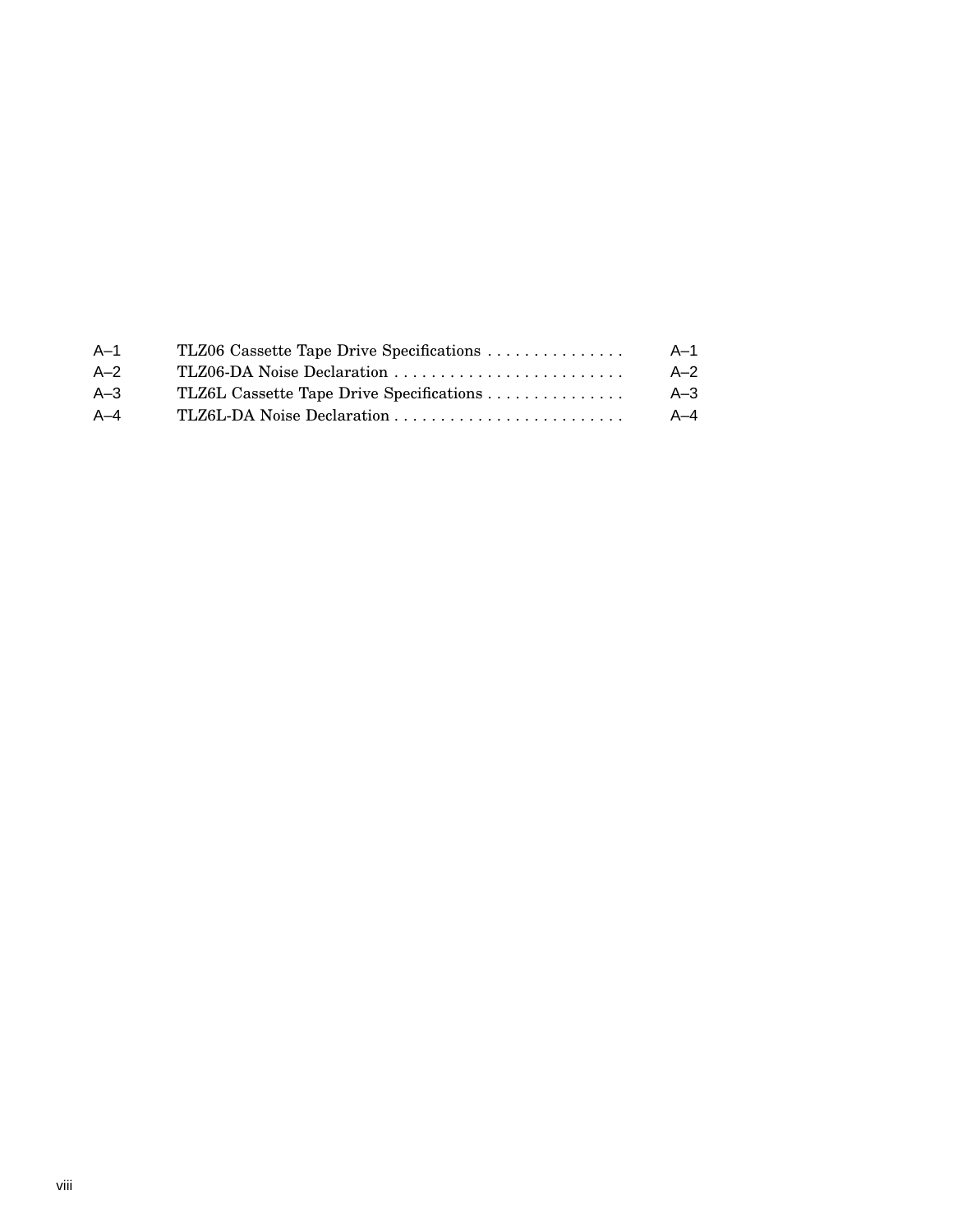# **1**

## **TLZ06 Cassette Tape Drive Product Description**

### **1.1 Overview**

The TLZ06 cassette tape drive provides you with high capacity, off-line data storage. Depending on the 4 mm data cassette tape used, the unit can typically store:

| <b>Tape Type</b> (see NOTE 1.) | <b>No Compression</b> | Compression            |
|--------------------------------|-----------------------|------------------------|
| TLZ04-CA (60 m)                | $1.3 \text{ GB}$      | $2.6\text{ GB}$        |
| TLZ06-CA (90 m)                | $2.0 \text{ GB}$      | $4.0$ GB (see NOTE 2.) |
|                                | <b>NOTE</b>           |                        |

1. The TLZ06 is compatible with TLZ04 (60 m) cassette tapes in the noncompressed mode only.

2. The 4.0 GB measurement is typical for a 2-to-1 data compression ratio, but the actual ratio is dependent on the data.

The maximum time to backup (read or write) on a TLZ06 cassette tape in a continual (streaming) mode is system dependent. The efficient use of streaming mode is determined by your operating system. Please refer to your system software documentation.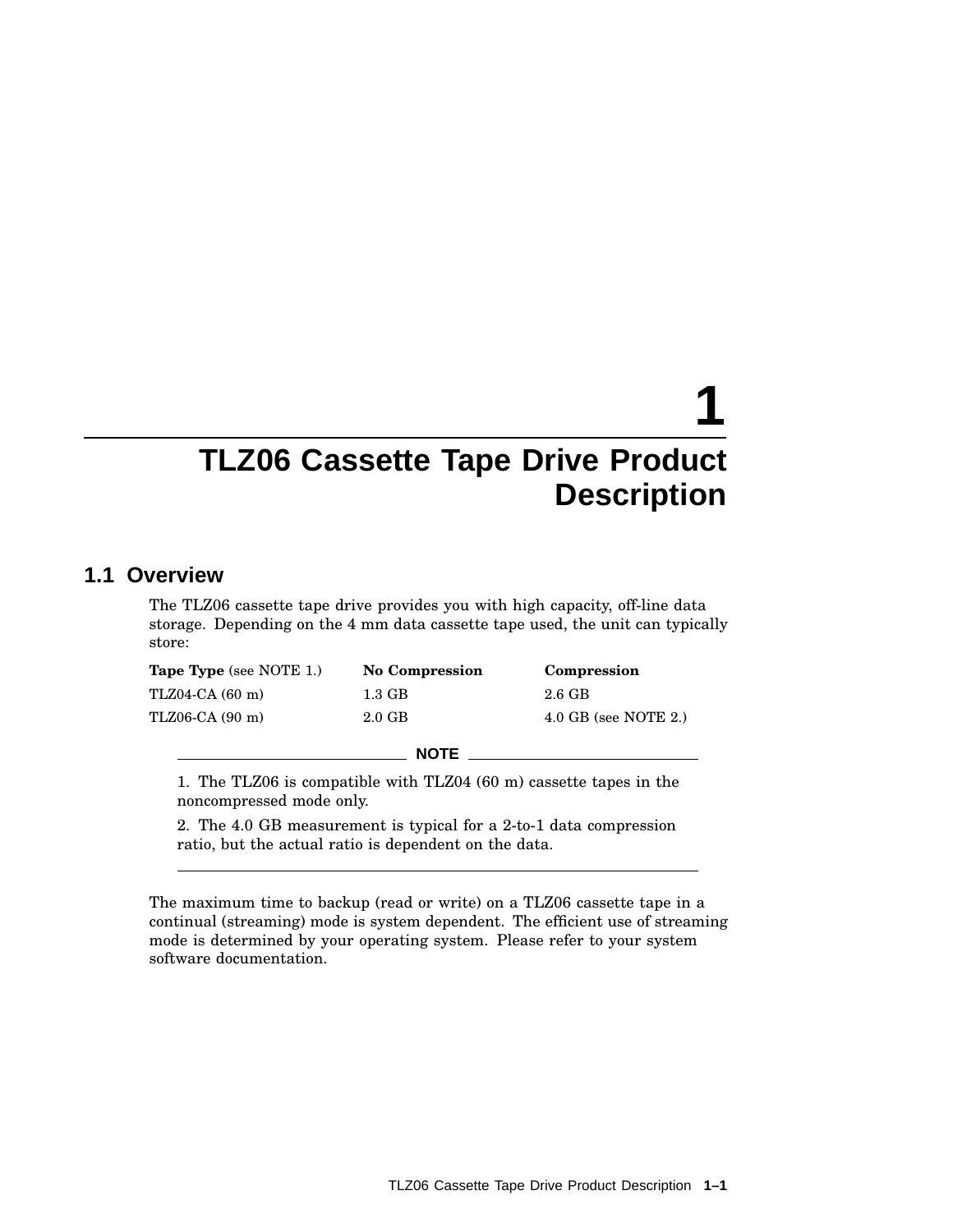### **1.1.1 System Support**

As of this printing, the TLZ06 drive is supported by VAXstation systems and DECstation systems. Your particular system must have a standard SCSI (small computer system interconnect) port, or a KZQSA (Q–bus to SCSI adapter).

VAXstation systems can use the VMS or ULTRIX operating systems. DECstation systems use the ULTRIX operating system. Consult with your Digital sales support person for operating systems supporting this device.

### **1.2 Design Features**

The TLZ06 cassette tape drive uses state of the art technology. The TLZ06 cassette tape drive's design incorporates both digital data storage (DDS) and digital audio tape (DAT) recording technologies.

### **1.2.1 What is Digital Audio Tape (DAT)?**

Digital audio tape (DAT), such as TLZ06 cassettes, takes advantage of the TLZ06 tape drive's helical scan technology. This technology allows data to be stored diagonally on tape. As such, DAT allows more data to be stored on tape. Also, DAT recording minimizes "crosstalk," providing you with more data integrity.

### **1.2.2 What is Digital Data Storage (DDS)?**

Digital data storage (DDS) uses a recording format that supports the use of digital audio tape for computer applications. The DDS/DAT format allows you to back up 2 gigabytes of data in approximately 3 hours minimum with no operator intervention. In addition, this format has three levels of error correction, which ensures high data integrity.

 $\_$  NOTE  $\_$ 

Use of Non-DDS media may result in degraded drive performance and is not recommended by Digital Equipment Corporation.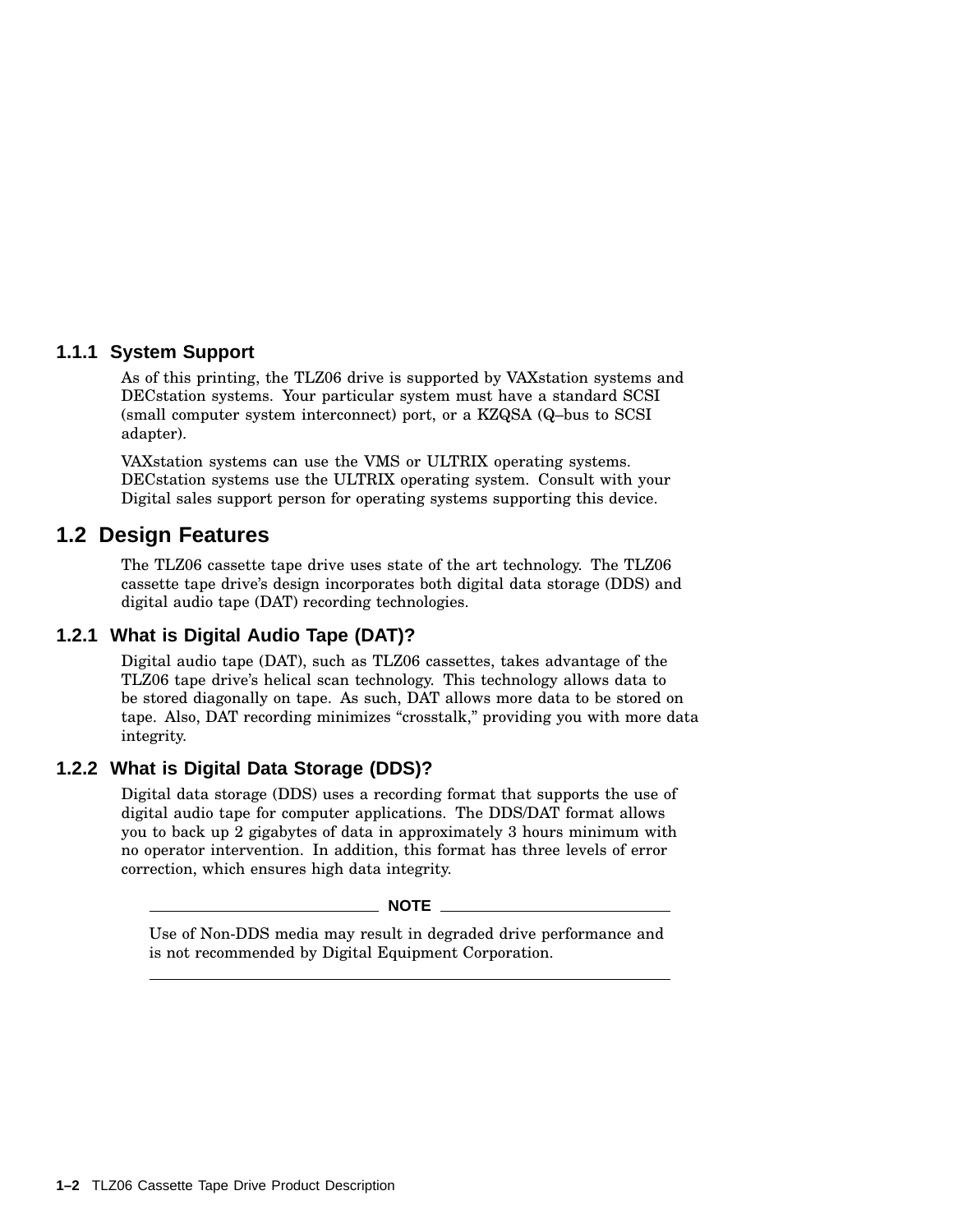### **1.3 TLZ06 Models**

The TLZ06 drive is available as:

- Model TLZ06-DA (tabletop) a compact external unit with a built-in power supply (Figure 1–1).
- Model TLZ06-AA a 3 1/2-inch, half-height drive that mounts internally (Figure 1–2).
- Model TLZ06-BA consists of a 3 1/2-inch drive in a 5 1/4-inch, halfheight form factor allowing the drive to be mounted internally (Figure 1–2).
- Model TLZ6L-AA a 5 1/4-inch, full-height auto loader that mounts internally (Figure 7–1).
- Model TLZ6L-DA (tabletop) an external unit with a built-in power supply.

 $\_$  NOTE  $\_$ 

All the models have a drive buffer size of 1 MB of memory.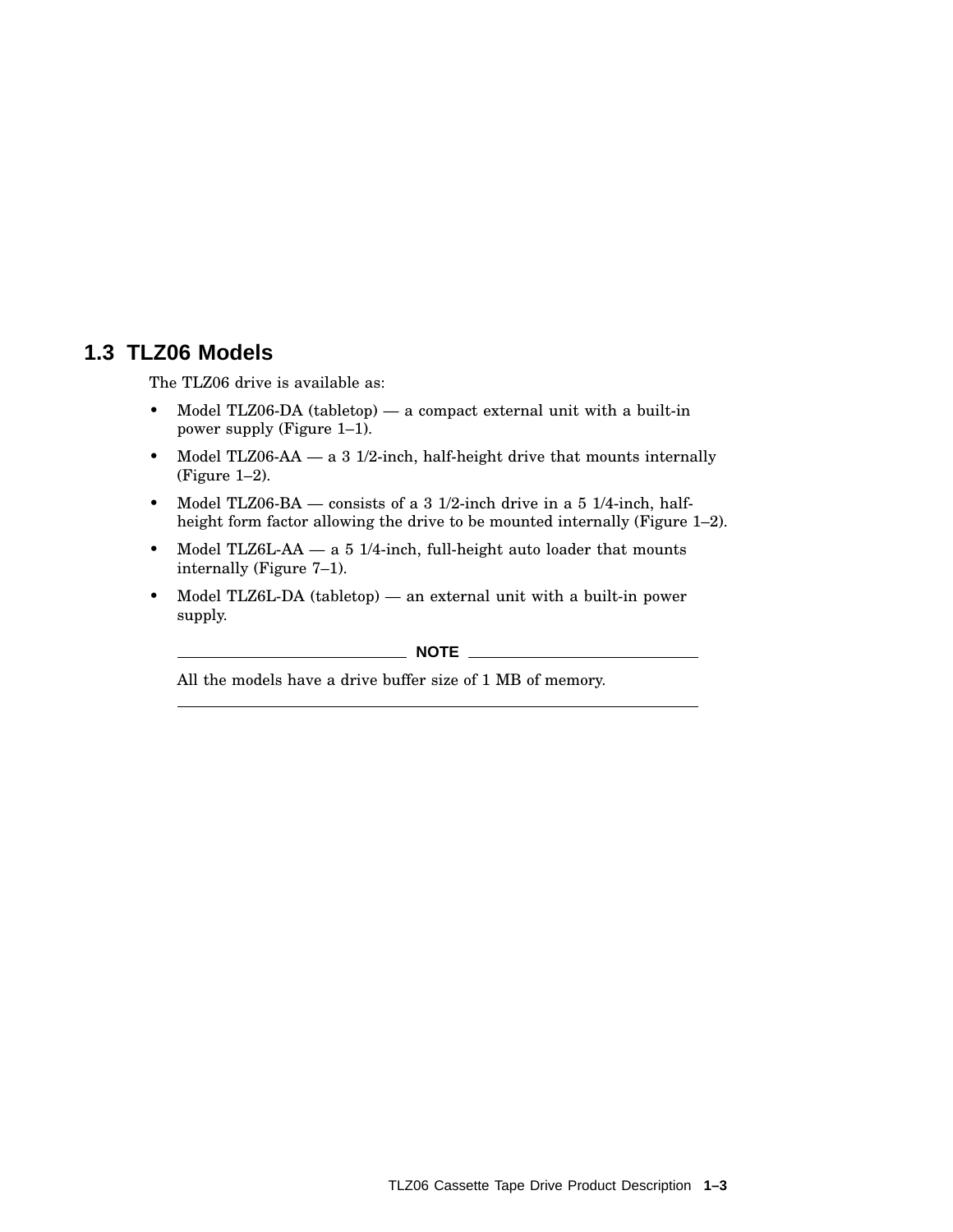

**Figure 1–1 Model TLZ06-DA (Tabletop)**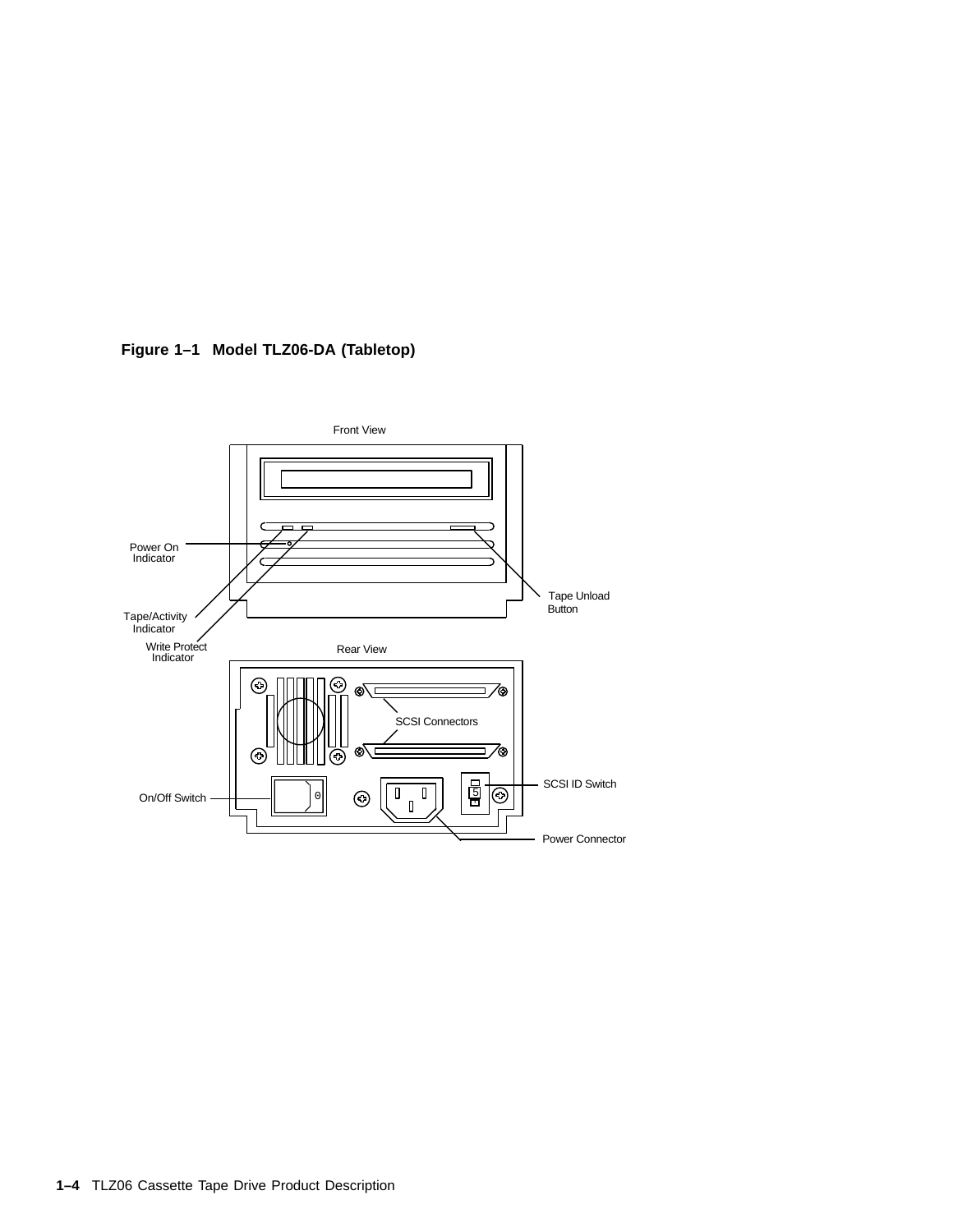### **Figure 1–2 Model TLZ06-AA (3 ½-inch Chassis) and TLZ06-BA (5 ¼-inch Form Factor)**

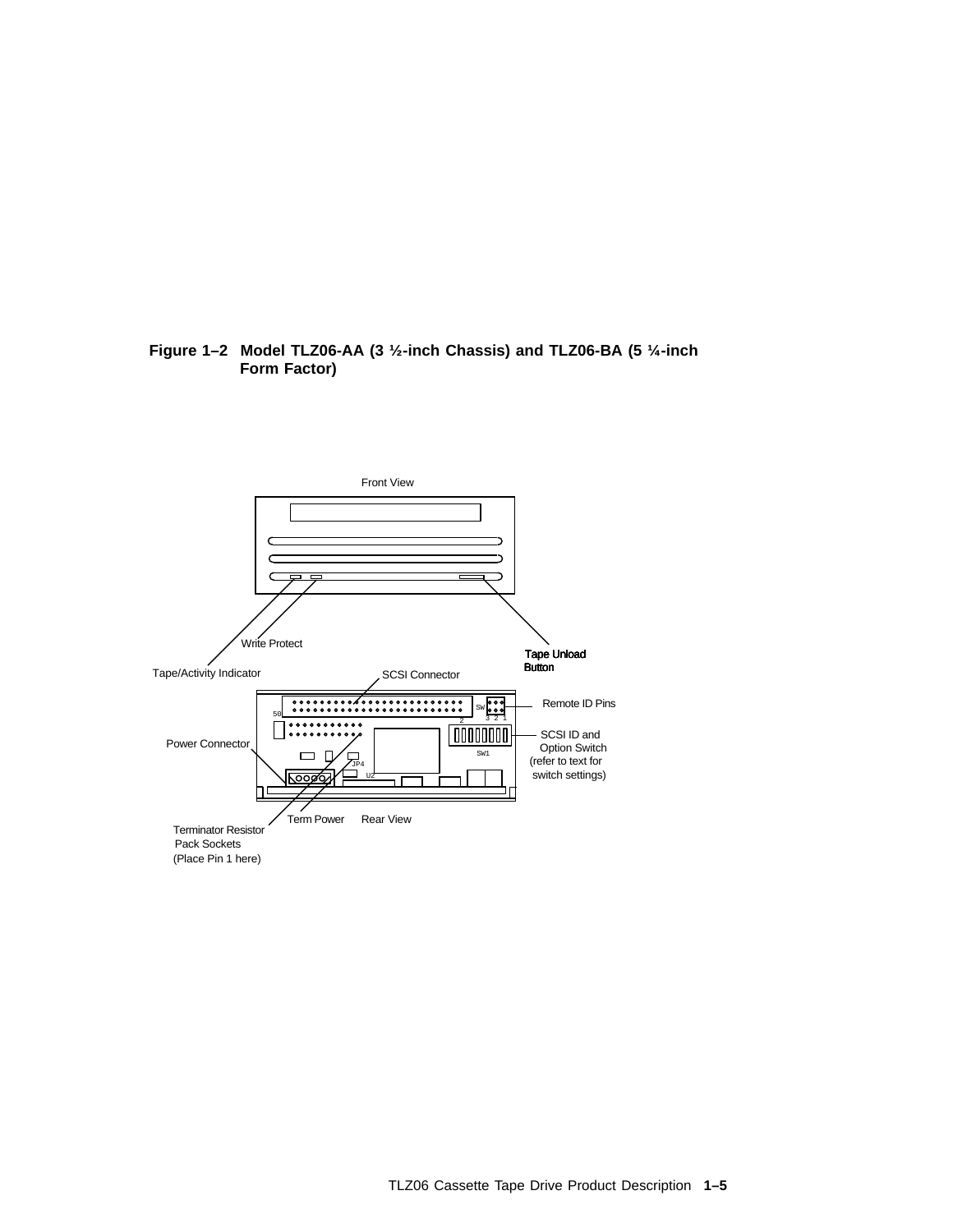### **1.3.1 Checking Your Shipment for Model TLZ06-DA**

In addition to this manual, make sure that your shipment includes the following:

- One TLZ06-DA tabletop cassette tape drive
- One 50-pin to 50-pin SCSI signal cable (PN 17-01351-01) for drive to drive connections only
- Power cable
- One blank cassette tape (4 mm x 90 m), (PN TLZ06-CA)
- One head cleaning cassette (PN TLZ04-HA)
- SCSI terminator (PN 12-30552-01)

If your shipment is incomplete, please contact your Digital sales representative.

### **1.3.2 Ordering Additional Cassettes**

To order additional blank cassette tapes and head cleaning cassettes, contact your Digital sales representative or DECdirect. Refer to the following part numbers.

- Five blank cassette tapes (4 mm x 60 m) (PN TLZ04-CB)
- Five blank cassette tapes (4 mm x 90m) (PN TLZ06-CB)
- One head cleaning cassette (PN TLZ04-HA)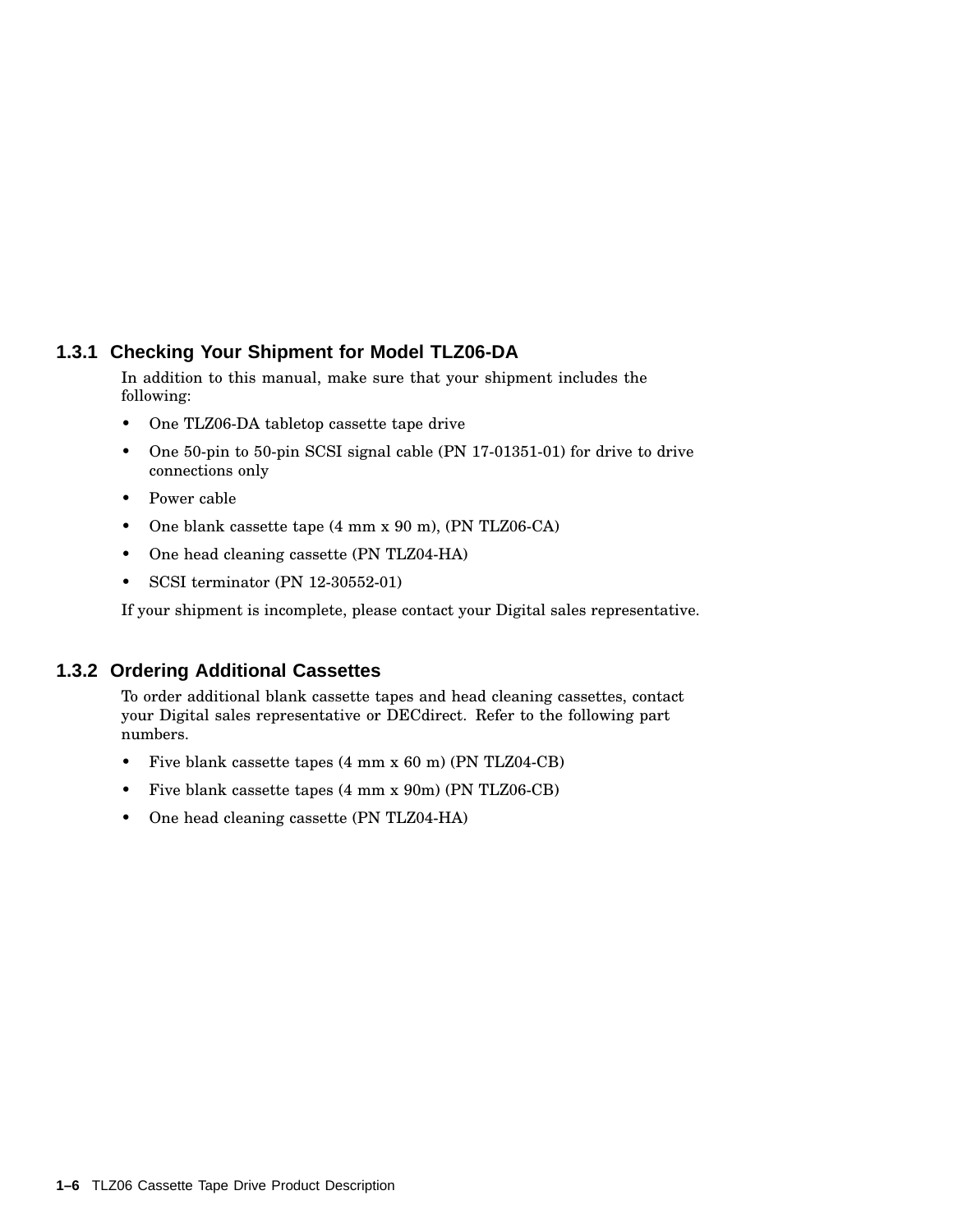# **2 Installing the Tabletop Drives**

### **2.1 General**

This chapter shows you how to install the TLZ06-DA tabletop cassette tape drive or TLZ6L-DA tabletop auto loader on systems with an external SCSI connector. Read the following sections to complete the installation.

### **2.2 Shut Down, Halt, and Power Off the System**

If you are installing a TLZ06-DA tabletop cassette tape drive or TLZ6L-DA tabletop auto loader on a running system, have your system manager perform the following steps:

- 1. Shut down the operating system.
- 2. Halt the system.
- 3. Set all system power switches off.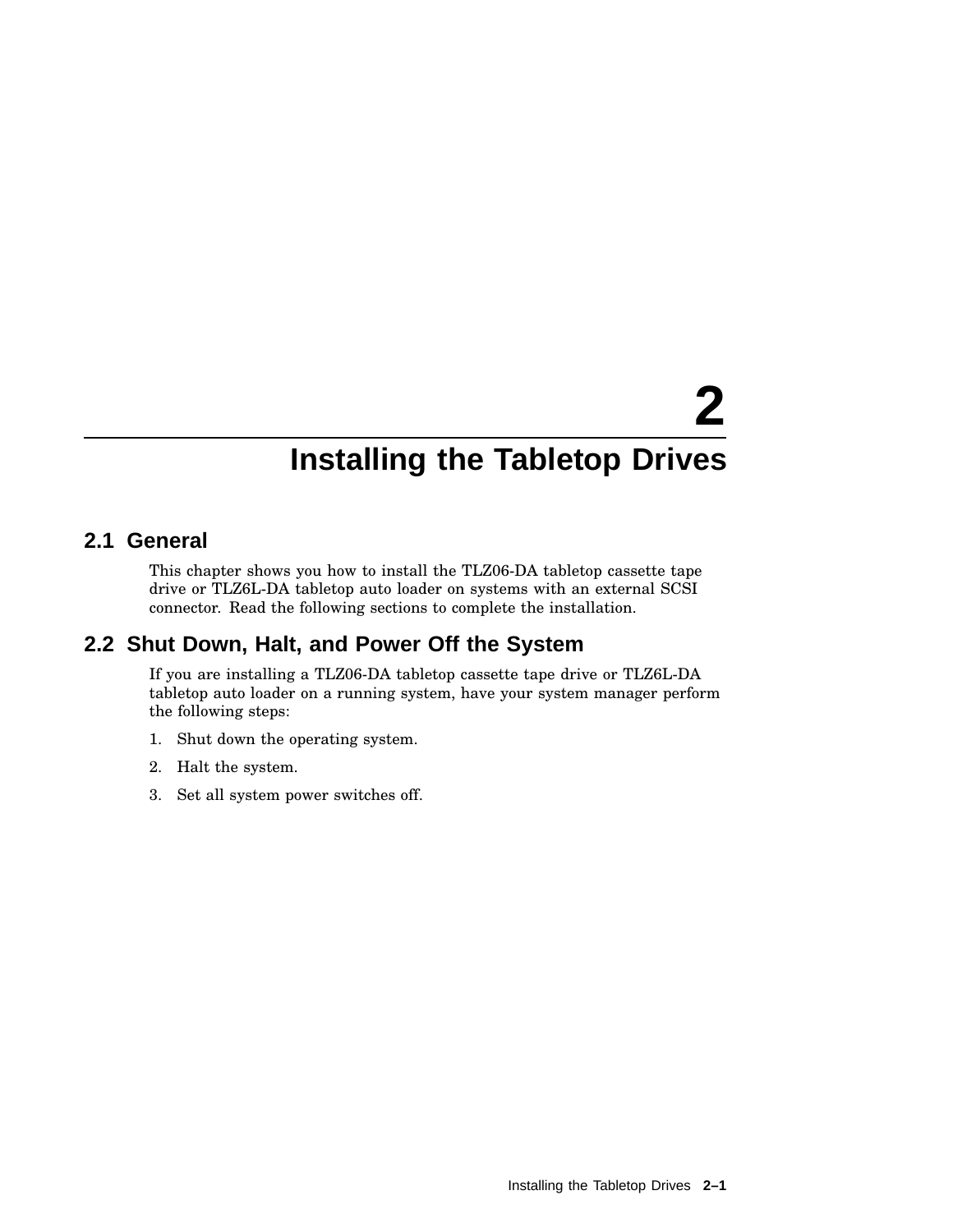### **2.3 Selecting the SCSI Address**

To familiarize yourself with the TLZ06 drive:

- 1. Refer to Figure 1–1 for the location of the buttons, switches, and connectors on the tabletop drives.
- 2. Note that all connections are made at the rear of the drive.

Your system uses a SCSI ID switch (Figure 1–1) to identify, or address, the drive. The SCSI ID is factory set at **5**. If you are installing the drive on a system that is already using SCSI ID 5, use any available SCSI ID. (You may have to consult your system manager.)

To set/change the SCSI address:

- 1. Locate the SCSI address switch at the rear of the drive.
- 2. Select the SCSI address for the drive:
	- TLZ06-DA Press the + or button until the desired address (0 through 7) appears in the window.
	- TLZ6L-DA Set the switches according to Table 3–1.

### $\_$  NOTE  $\_$

If you are installing any other drive variant, refer to Chapter 3.

Turn off all power before connecting the cables and the terminator.

The drive must be turned off and then on for switch settings to take effect, or a SCSI bus reset must be received.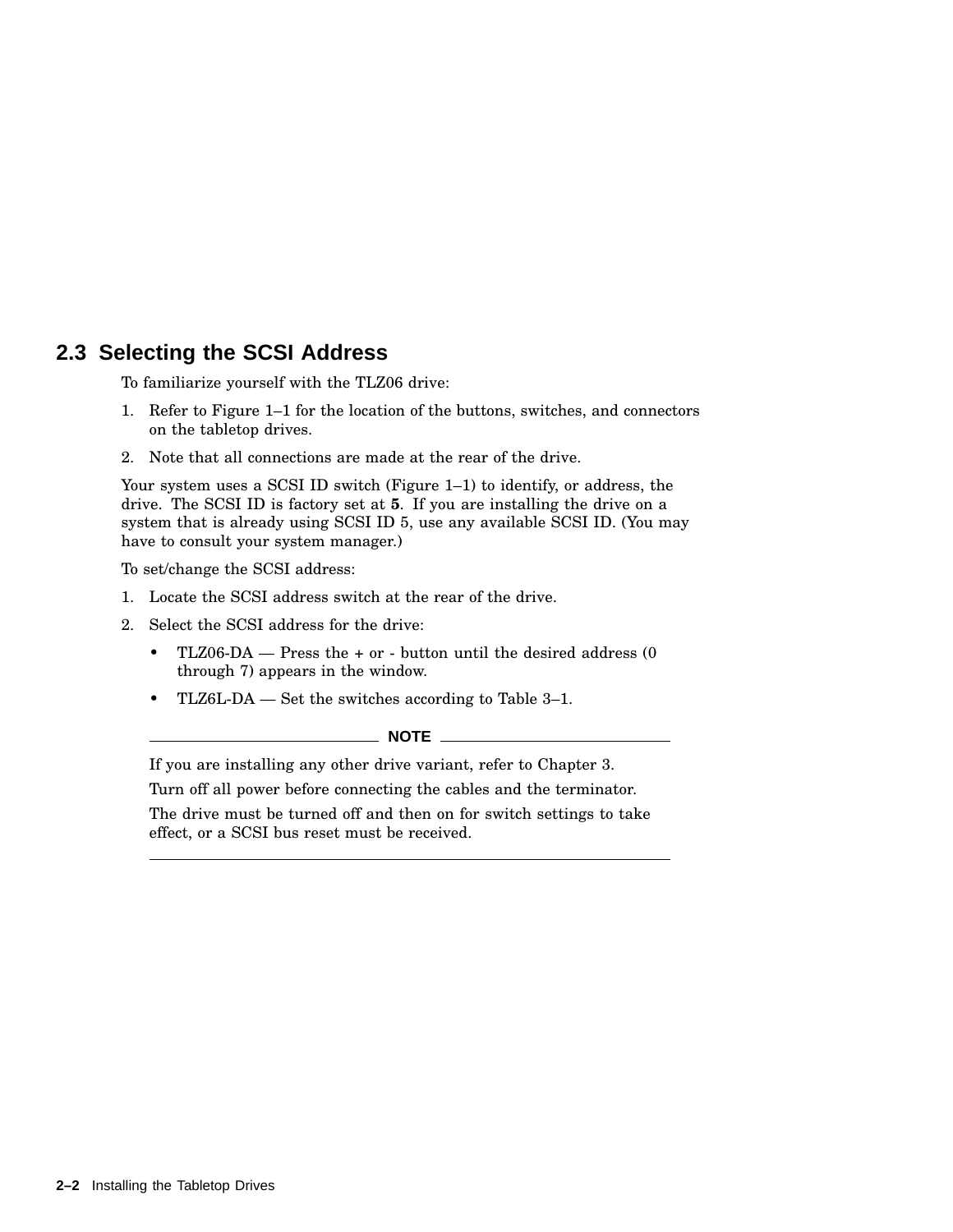The tabletop drives provide two SCSI connectors to allow daisy chaining. Either connector can connect to the host computer or any SCSI device in a daisy chain.

- If the tabletop is the last drive in the chain, a single interface cable is attached to one connector and a SCSI terminator (PN 12-30552-01) is installed in the other connector.
- If the drive is within the chain, the interface cable from the preceding device is connected in one connector; an interface cable is also connected from the other connector to the following device.

**NOTE**

Make sure that the last SCSI device on the bus is terminated correctly.

### **2.4 Connecting a SCSI Signal Cable — Drive to System**

**If you are connecting a TLZ06-DA drive or TLZ6L-DA auto loader directly to your system, you should use the SCSI signal cable supplied as part of your system installation kit.**

If you do not have this cable, contact your Digital sales representative. You should use a cable supplied by Digital Equipment Corporation. Failure to do so can result in degraded performance of your tabletop drive.

To connect a SCSI cable — drive to system — perform the following:

- 1. Connect one end of the cable to the system SCSI connector.
- 2. Connect the other end of the SCSI signal cable to either SCSI connector on the rear of the TLZ06-DA drive or TLZ6L-DA auto loader.
- 3. Secure the SCSI cable by snapping the wire cable clamps (on either side of the SCSI connector) into place.
- 4. Connect the SCSI terminator to the other SCSI connector on the rear of the TLZ06-DA drive or TLZ6L-DA auto loader.
- 5. Secure the terminator by snapping the wire cable clamps (on either side of the SCSI connector) into place.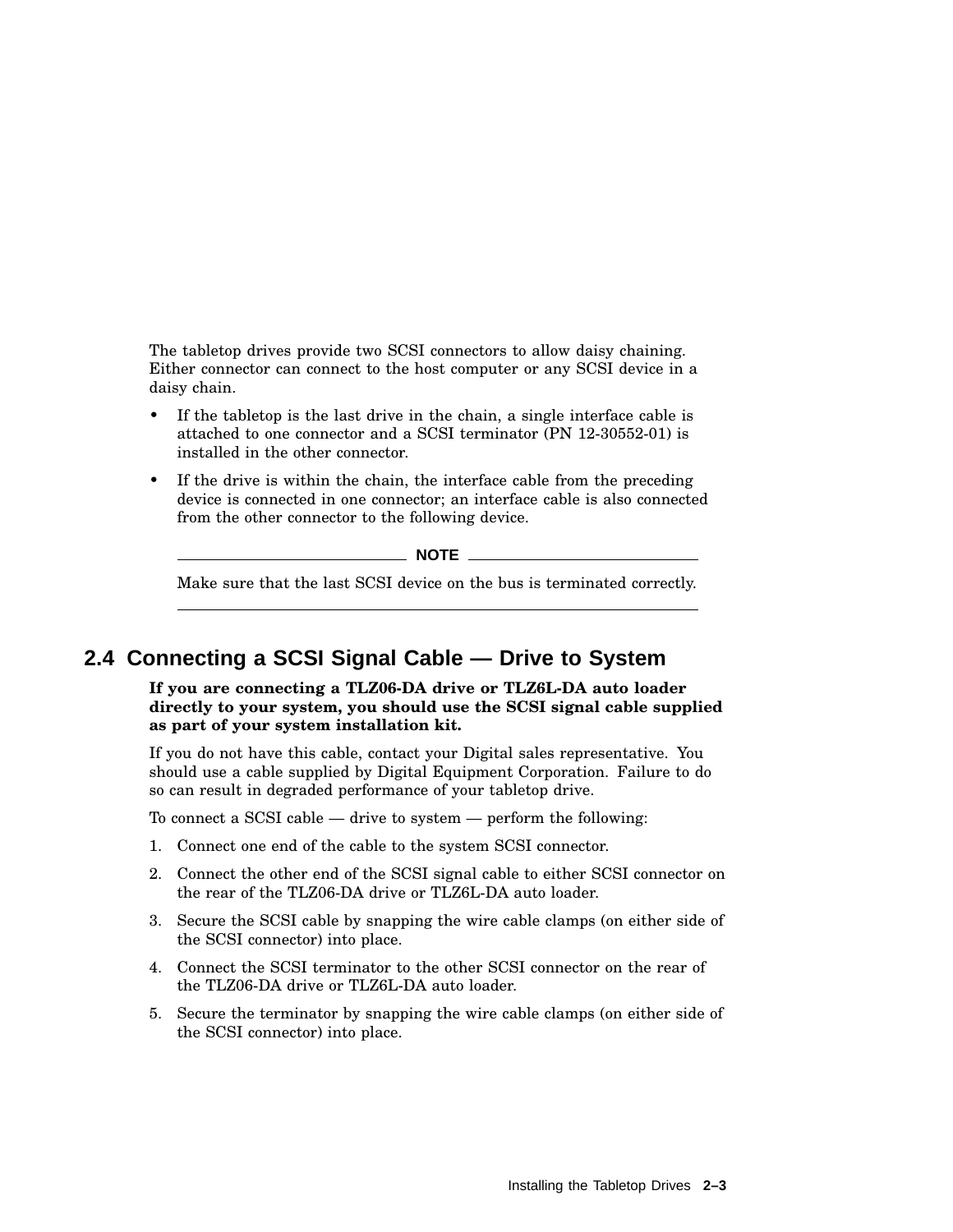### **2.5 Adding Another Tabletop Drive — Drive to Drive**

If you have one SCSI device already connected to your system, you can connect the TLZ06-DA drive or TLZ6L-DA auto loader to that device. For drive to drive connections, use the 50-pin to 50-pin SCSI signal cable (PN 17-01351-01) supplied with the tabletop drive.

- 1. If present, remove the SCSI terminator from the existing SCSI drive.
- 2. Connect one end of the SCSI signal cable (PN 17-01351-01) to the existing SCSI drive, observing the correct orientation of the cable connector.
- 3. Secure the SCSI cable by snapping the wire cable clamps (on either side of the SCSI connector) into place.
- 4. Connect the other end of the SCSI signal cable to either SCSI connector on the TLZ06-DA drive or TLZ6L-DA auto loader, observing the correct orientation of the cable connector.
- 5. Secure the SCSI cable by snapping the wire cable clamps (on either side of the SCSI connector) into place.
- 6. Connect the SCSI terminator to the other SCSI connector on the TLZ06-DA drive or TLZ6L-DA auto loader, observing the correct orientation of the cable connector.

### **2.6 Connecting the Power Cable**

The tabletop drives have an autoranging power supply. Refer to Table A–1 for voltage specifications.

To connect the power cable, proceed as follows:

- 1. Be sure that the TLZ06-DA drive or TLZ6L-DA auto loader power switch is off (0).
- 2. Connect the power cable to the TLZ06-DA drive or TLZ6L-DA auto loader power connector.
- 3. Connect the other end of the power cable to a nearby ac outlet.

**NOTE**

Multivendor Customer Services personnel: The power cable disconnects the drive from the main ac power source.

Proceed to Chapter 4.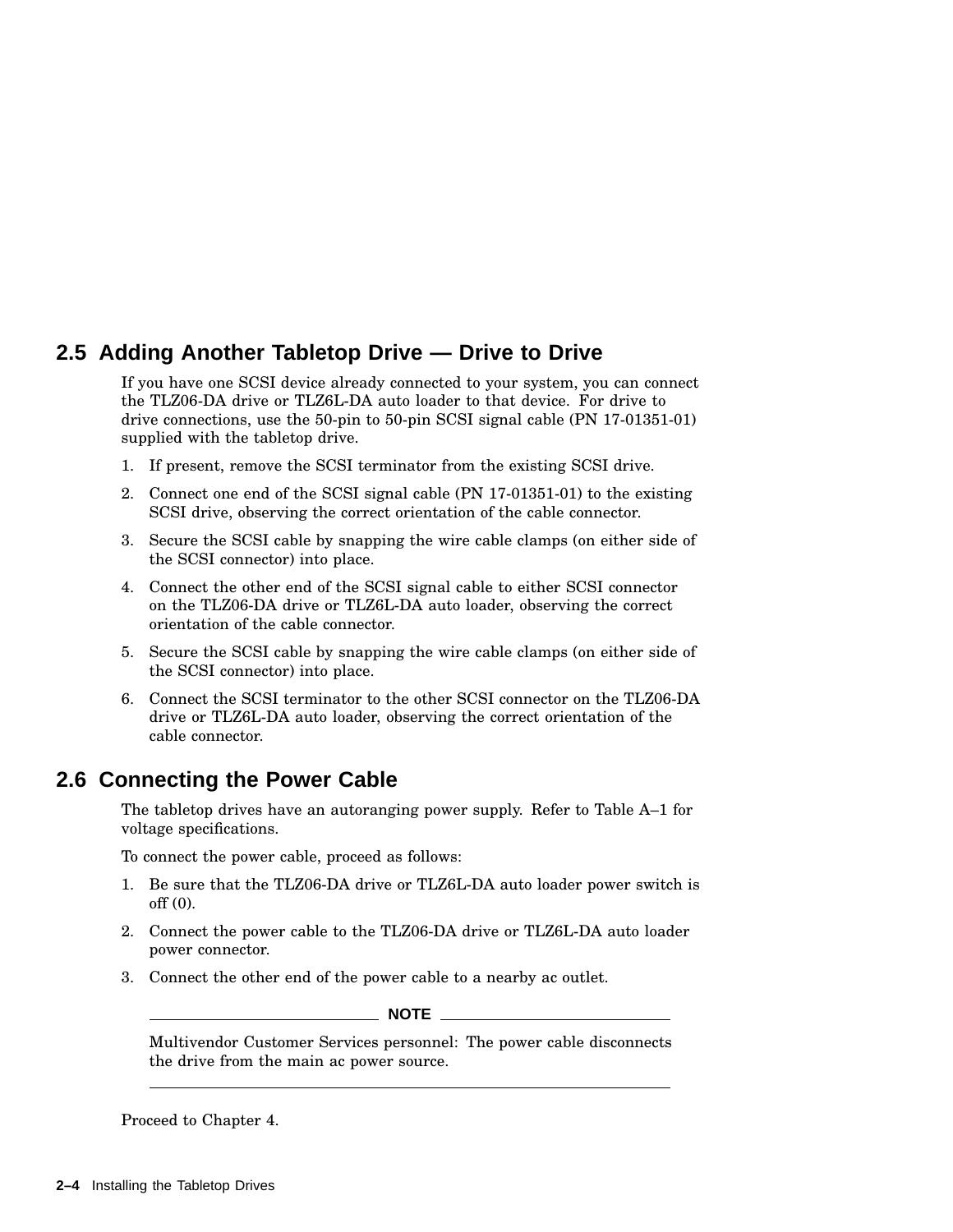# **3**

## **Installing the TLZ06-AA/BA Cassette Tape Drive**

### **3.1 General**

This chapter shows you how to install the TLZ06-AA (3 ½-inch) and TLZ06-BA (5 ¼-inch form factor) cassette tape drives in a system enclosure or external expansion box. Read the following sections to complete the installation.

### **3.2 Shut Down, Halt, and Power Off the System**

If you are installing a TLZ06 drive on a running system, have your system manager perform the following steps:

- 1. Shut down the operating system.
- 2. Halt the system.
- 3. Set all system power switches off.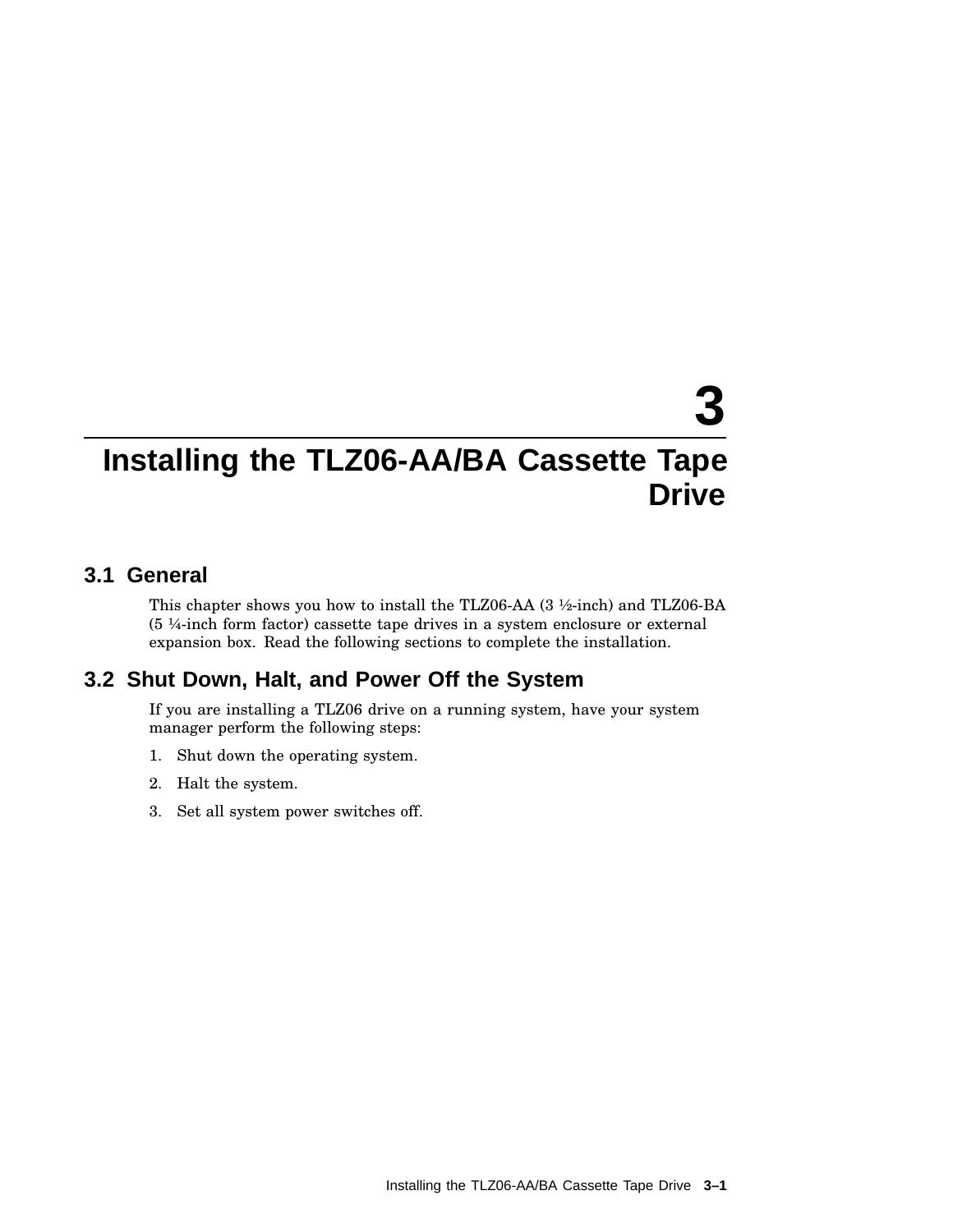### **3.3 Selecting the SCSI Address for the TLZ06-AA/BA Drive**

To familiarize yourself with the TLZ06 drive:

- 1. Refer to Figure 1–2 for the location of the buttons, switches, and connectors on the TLZ06 drive.
- 2. Note that all connections are made at the rear of the drive.

Your system uses a SCSI ID switch (Figure 1–2) to identify, or address, the TLZ06-AA/BA. The SCSI ID is factory set at **0**. If you are installing the TLZ06-AA/BA on a system that is already using SCSI ID 0, use any available SCSI ID. (You may have to consult your system manager.)

To set/change the SCSI address:

- 1. Select a unique address number with the first three switches on the right.
- 2. To set a switch, use a pen (NOT A PENCIL) to push the switch up for **OFF** or down for **ON**.

Table 3–1 shows the SCSI IDs (0 through 7) and Figure 3–1 shows a close-up view of the switches.

### **NOTE**

If you are installing the tabletop variant, refer to Chapter 2.

Turn off all power before connecting the cables and the terminator.

The drive must be turned off and then on for switch settings to take effect, or a SCSI bus reset must be received.

**NOTE**

Make sure that the last SCSI device on the bus is terminated correctly.

 $\_$  CAUTION  $\_$ 

If you are using a remote ID cable, you must use the default SCSI ID of 0.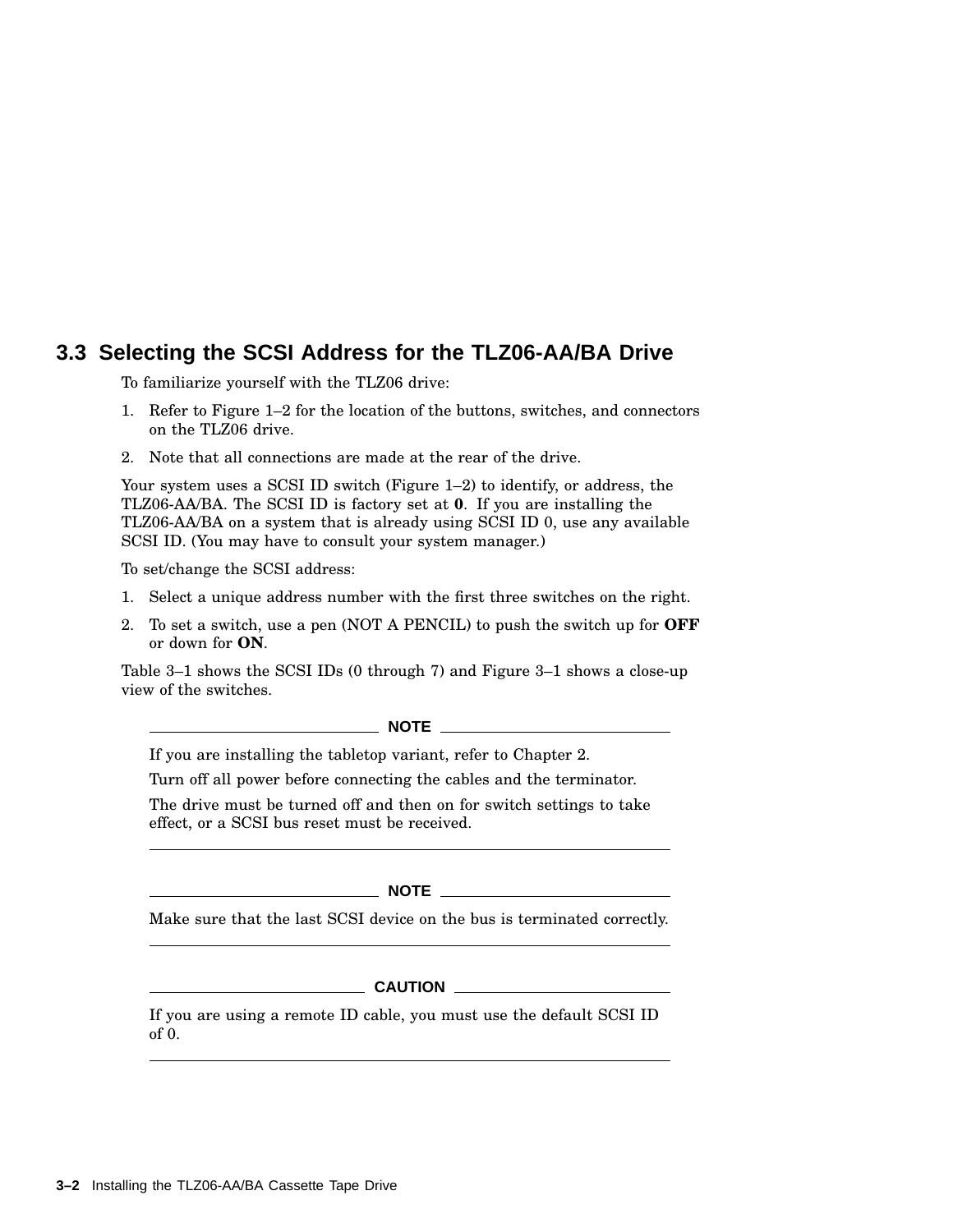| <b>SCSI ID</b>   | S <sub>3</sub> | S <sub>2</sub> | S <sub>1</sub>      |
|------------------|----------------|----------------|---------------------|
| $\boldsymbol{0}$ | 0              | $\mathbf{0}$   | 0 (factory setting) |
|                  | 0              |                |                     |
| $\mathbf{2}$     | 0              |                | $\Omega$            |
| 3                | 0              |                |                     |
| 4                |                | 0              | $\mathbf{0}$        |
| 5                |                |                |                     |
| 6                |                |                | 0                   |
| г,               |                |                |                     |

**Table 3–1 SCSI ID Switch Settings (0=Up, 1=Down)**

### **Figure 3–1 SCSI Address Switches**



NOTE: The drive must be powered down and then powered up for new switch settings to take effect.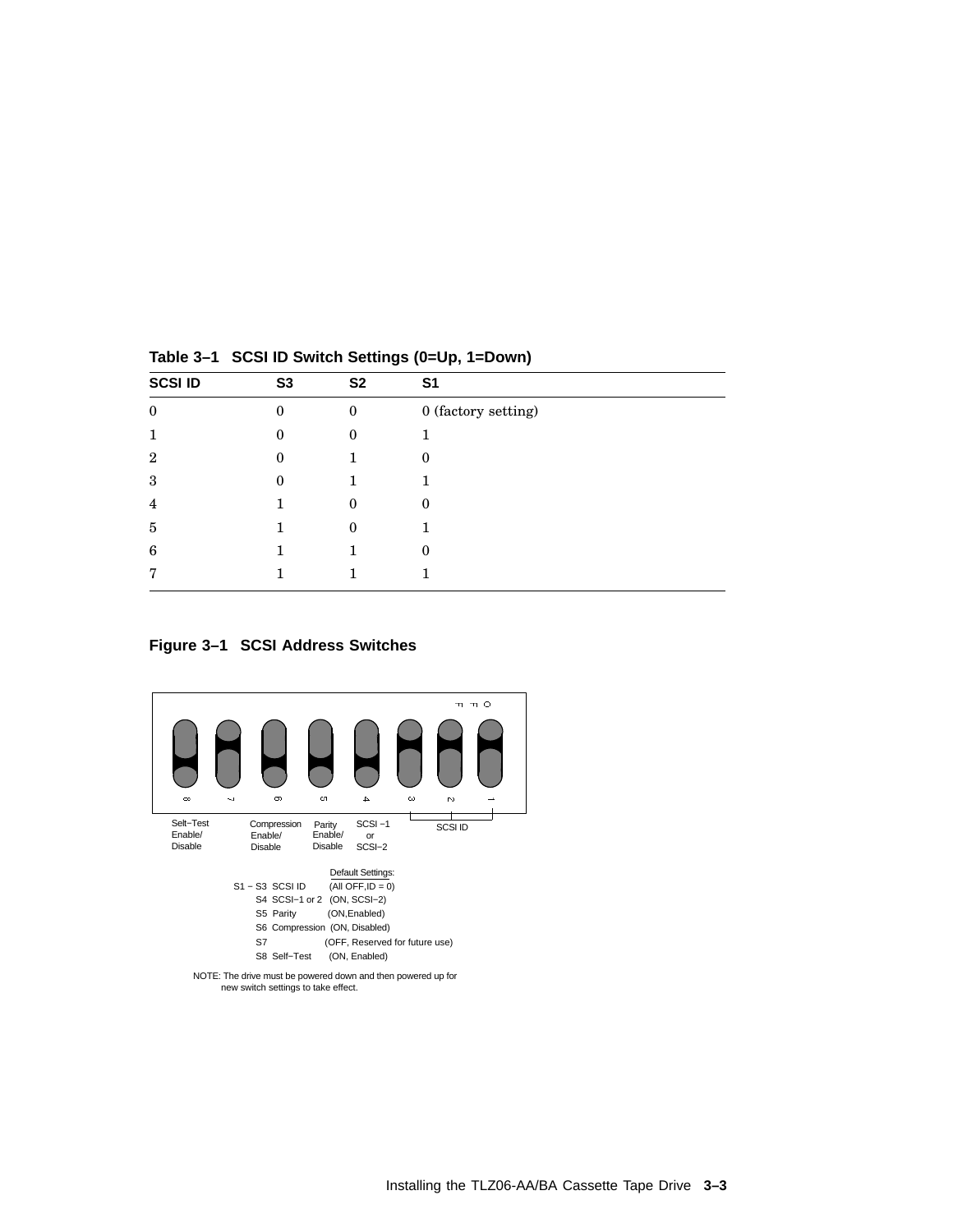### **3.3.1 Other Optional Switch Settings**

Switches S4 through S8 allow you to set up the following configuration options:

- SCSI mode at power-up  $(S4)$ : Default = SCSI-2  $(S4 = ON)$
- Parity enable/disable (S5): Default = Parity Enabled (S5 = ON)
- Compression enable/disable (S6): Default = compression disabled (S6 = ON)
- (S7): Reserved

**NOTE**

Switch S7 is reserved for future use and should remain set to OFF.

• Power-on self-test (POST) diagnostic mode enable/disable (S8): Default = POST mode enabled (S8 = ON)

Figure 3–1 shows the default settings for these switches.

**NOTE**

The drive must be turned off and then on for switch settings to take effect, or a SCSI bus reset must be received.

If the default settings are correct for your system, go to the next section.

 $M$ **NOTE** 

Although S6 is the default on (compression disabled), you may turn compression on and off with a software switch. Consult Appendix B for the command format.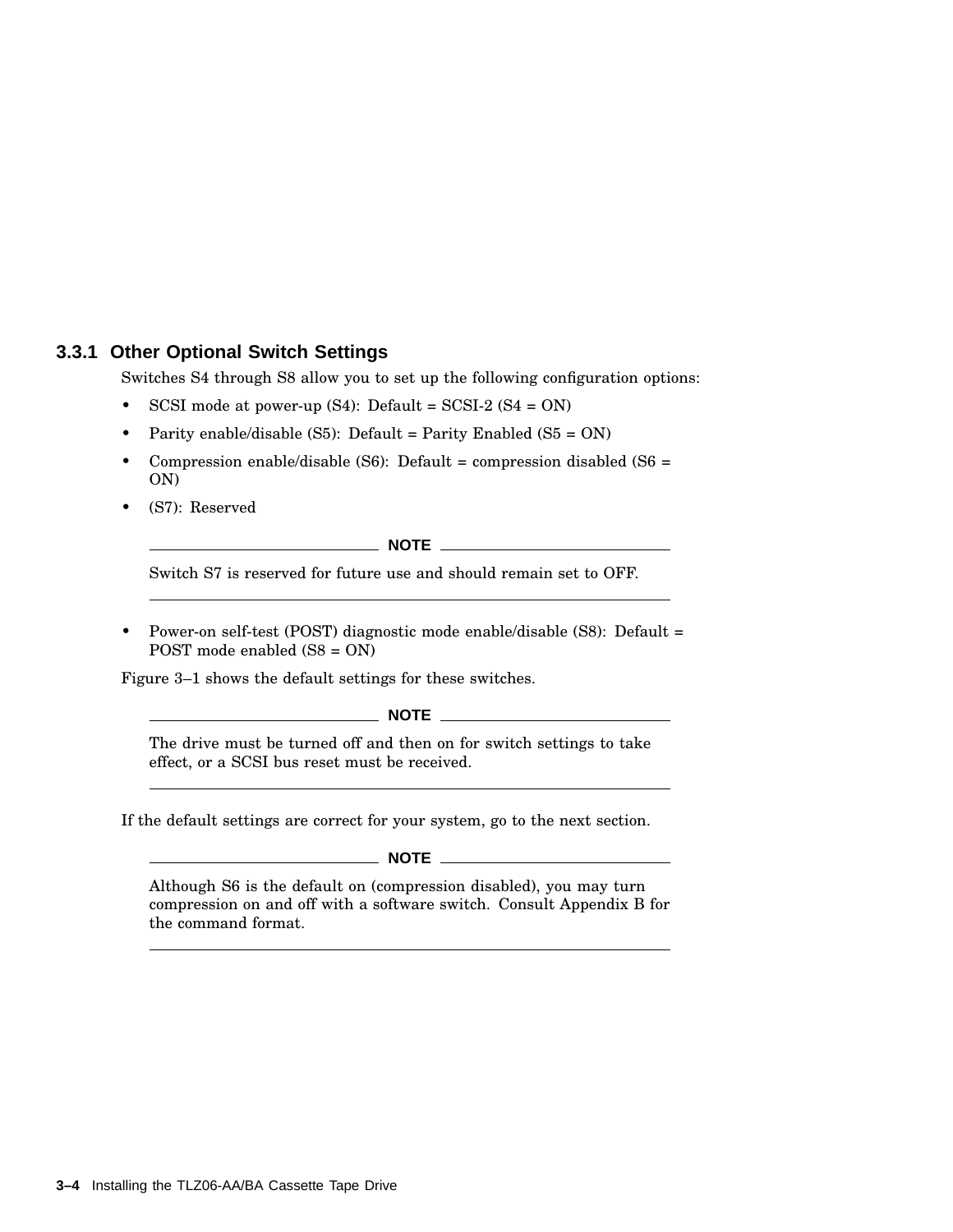### **3.4 Connecting a SCSI Signal Cable — Drive to System**

### **If you are connecting a TLZ06 drive directly to your system, you should use a SCSI signal cable supplied as part of your system installation kit.**

If you do not have this cable, contact your Digital sales representative. You should use a cable supplied by Digital Equipment Corporation. Failure to do so can result in degraded performance of your TLZ06 drive.

To connect a SCSI cable — drive to system — perform the following:

- 1. Connect one end of the cable to the system SCSI connector.
- 2. Connect the other end of the SCSI signal cable to the SCSI connector on the rear of the TLZ06 drive (Figure 1–2).

### **3.5 Connecting the Power Cable and Mounting**

Connect the system internal power cable located at the rear of the drive (Figure 1–2).

**NOTE**

Digital service personnel: The power cable disconnects the drive from the main ac power source.

### **CAUTION**

Always use M3 screws with a maximum thread length of 5 mm to mount the TLZ6L auto loader.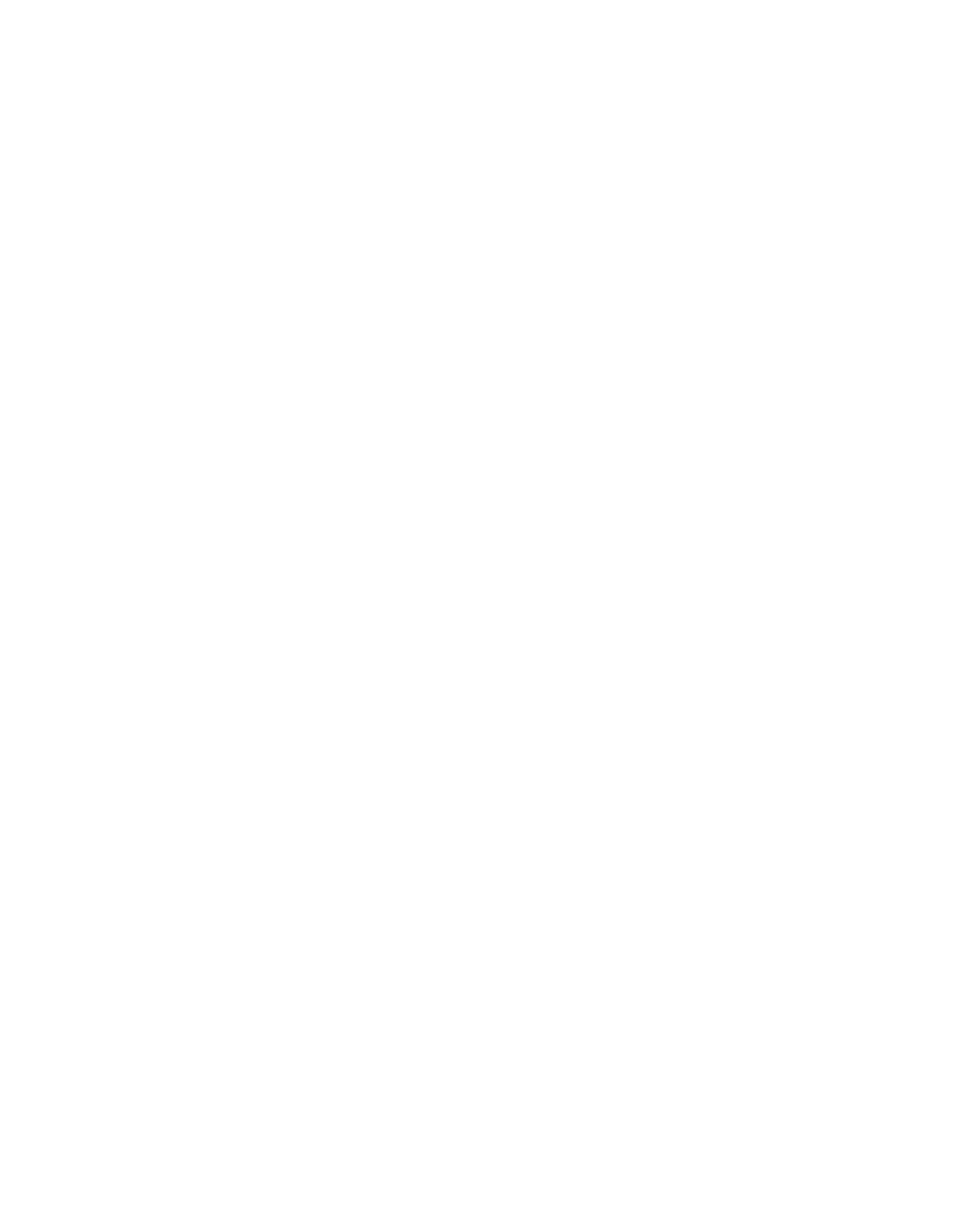# **4**

## **Verifying TLZ06 Cassette Tape Drive Installation**

### **4.1 General**

To verify successful installation of the TLZ06 drive, execute the power-on self-test (POST).

### **4.1.1 POST**

To execute POST:

1. For a tabletop unit, press the power switch to the ON or  $\perp$  position (Figure 1–1).

For a drive in a system enclosure, turn ON the system power source.

- 2. Observe that, with no cassette in the drive, the Cassette and Write-Protect indicators light for approximately 1 to 5 seconds and then extinguish. With a cassette in the drive, the Cassette indicator will continue flashing (approximately 20 seconds) until the cassette is loaded.
- 3. After successful completion of POST, the Cassette and Write-Protect indicators turn off.
- 4. If the Write-Protect indicator flashes amber and the drive indicator flashes green continuously for more than 30 seconds, then POST failed. Attempt to clear the failure by re-executing POST. (Power off and power on the drive.) If the failure repeats itself, call Multivendor Customer Services.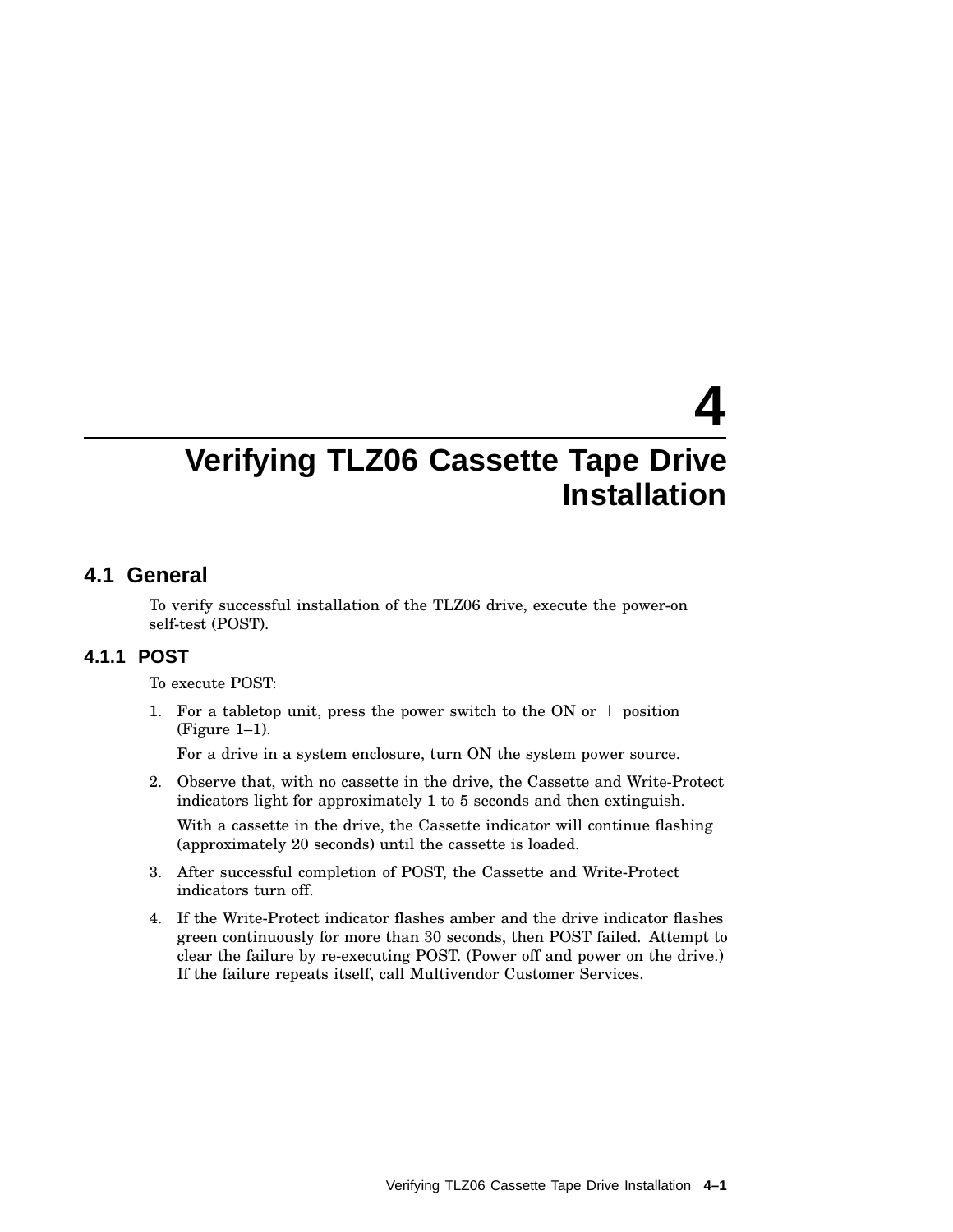After successful execution of POST, have your system manager restart the system and assign a device name to your TLZ06 drive. Optionally, you can run a full system or SCSI bus test. See your system owner's manual for specific instructions.

**NOTE**

If a tape is loaded, the Cassette indicator stays on.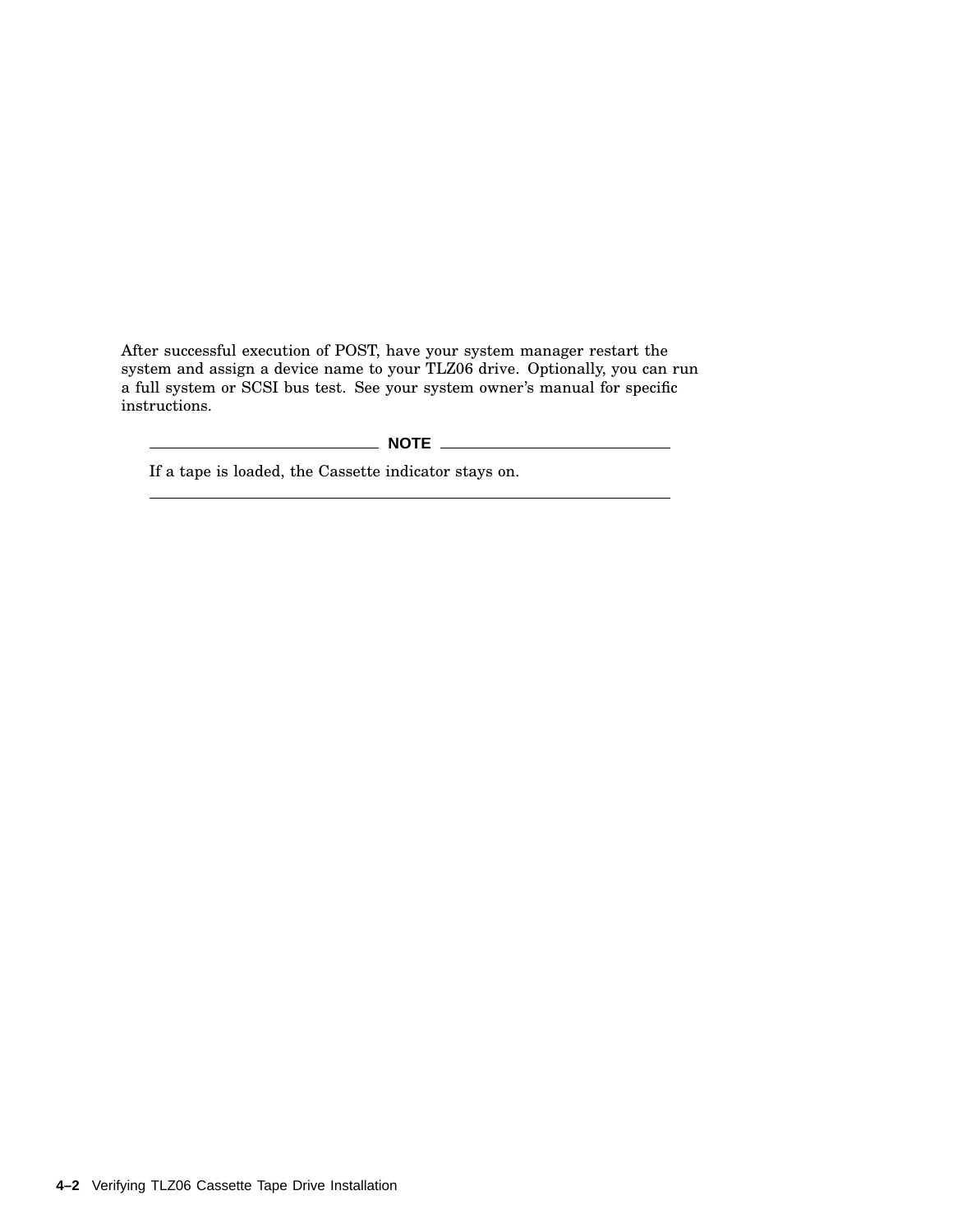# **5**

## **Using the TLZ06 Cassette Tape Drive**

### **5.1 General**

This chapter shows you how to use the TLZ06 drives, buttons, and indicators (Figure 1–1). It also shows you how to use cassette tapes.

### **5.2 Power Switch**

For a tabletop unit, press the power switch to turn the TLZ06 drive on or off. If you are not using the TLZ06 drive for prolonged periods of time, check with your system manager for the correct procedure to shut down your system or power off the drive.

### **5.3 Unload Button**

Press and hold the unload button for 1 to 2 seconds to eject the cassette tape.

**CAUTION**

Pressing the unload button during normal tape operations may halt the tape operation in progress.

### **5.4 Write-Protect LED**

This indicator comes on amber when the cassette is write protected.

### **5.5 Cassette LED**

This indicator comes on green when a cassette is loaded. It flashes when there is drive activity.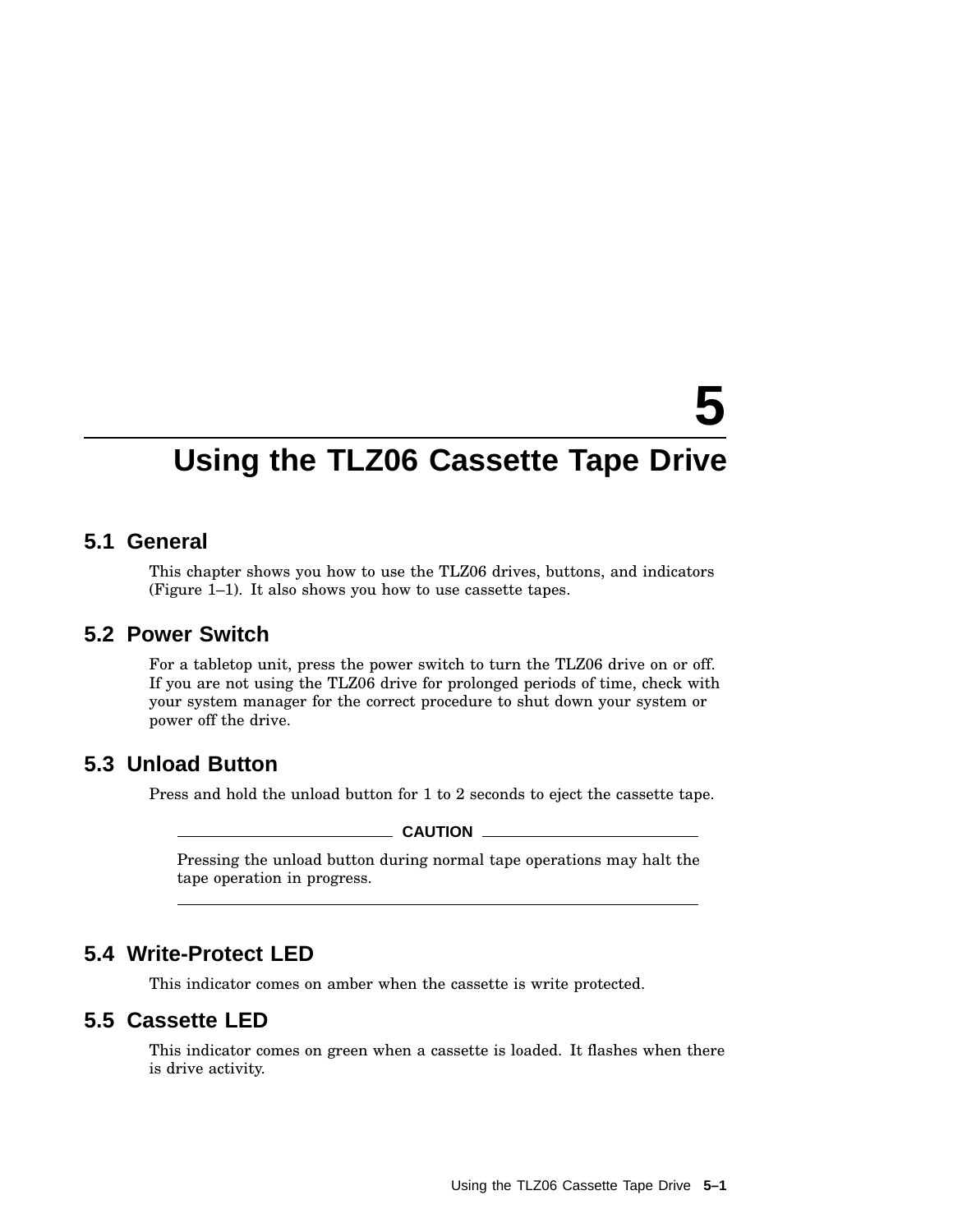### **5.6 TLZ06 Cassette Tape**

The cassette tape includes a write-protect tab (Figure 5–1), which contrasts in color to the cassette tape body. Use a pen (NOT A PENCIL) to set the write-protect tab.

- Slide the tab to the left to write-protect the tape.
- Slide the tab to the right to write-enable the tape.

**NOTE**

The tab is not visible when the cassette tape is loaded in the TLZ06 drive.

### **Figure 5–1 TLZ06 Cassette Tape**



### **5.7 Indicators**

Table 5–1 describes the Write-Protect and Cassette LEDs.

- In the normal operating state, the Write-Protect LED is used to indicate write-protect status only.
- In the normal operating state, the Cassette LED is used to indicate drive activity and tape load status.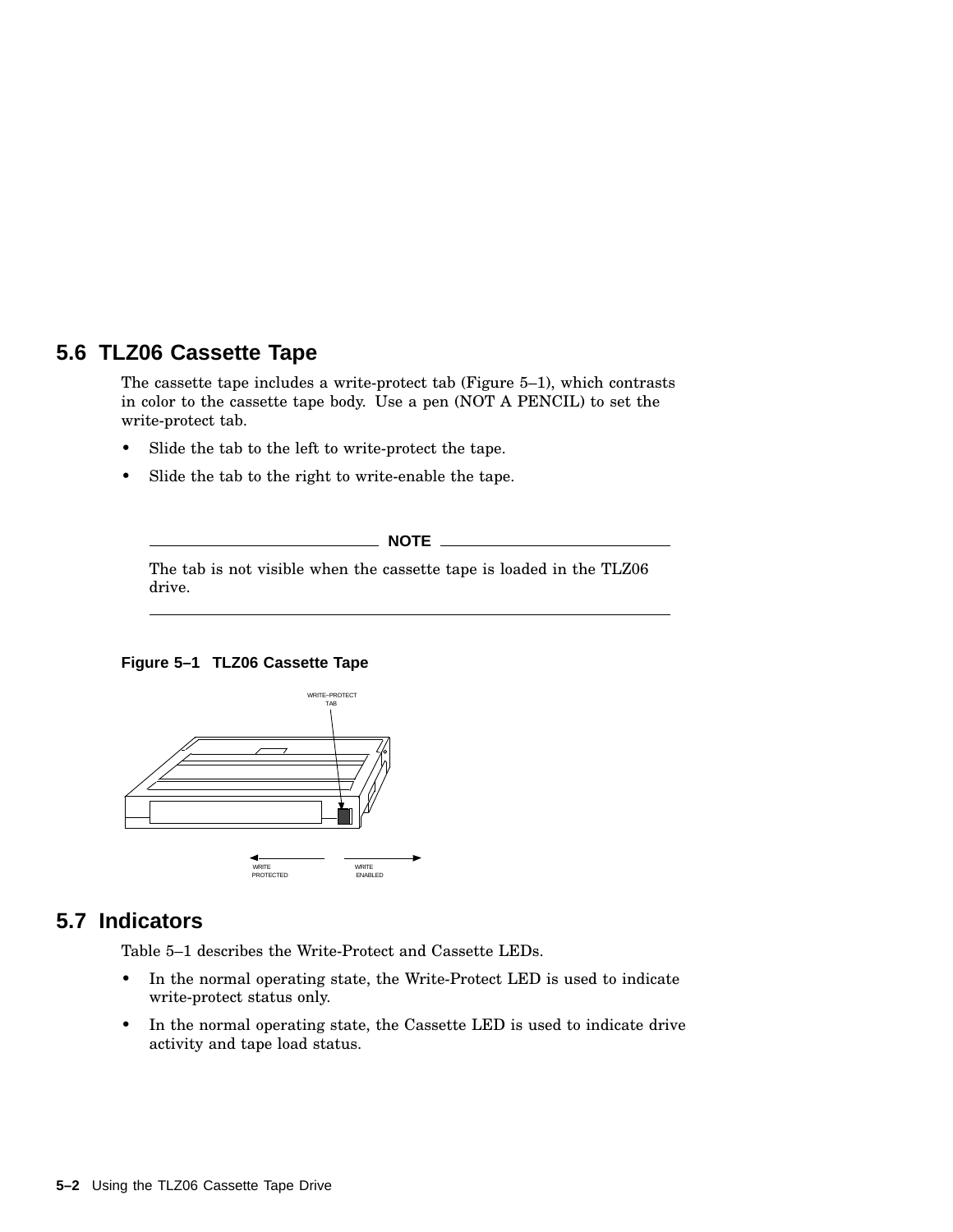| Off                                                                                           | Off                                                                                                        |
|-----------------------------------------------------------------------------------------------|------------------------------------------------------------------------------------------------------------|
| Off                                                                                           | Green                                                                                                      |
| Amber                                                                                         | Green                                                                                                      |
| Write-protect                                                                                 | Green                                                                                                      |
| Write-protect                                                                                 | Activity                                                                                                   |
| Off, goes to write-protected.                                                                 | Flashes green, 1 Hz,<br>$25\%$ on. Goes to<br>steady green when<br>done. Indicates drive<br>activity.      |
| Write-protected, goes to off.                                                                 | Flashes green, 1 Hz,<br>$25\%$ on. Goes to off<br>when done. Indicates<br>drive activity.                  |
| Amber<br>Amber<br>Write-protected                                                             | Green, both blink on.<br>Green, both blink off.<br>Normal indications.                                     |
| Flashes amber, 2 Hz, for<br>duration of test. Write-<br>protected when self-test<br>complete. | Flashes green, 2<br>Hz for duration of<br>test. Normal activity<br>indications when<br>self-test complete. |
| Write-protected                                                                               | Flashes green until<br>test complete (1 to<br>4 minutes). Same<br>as normal activity<br>indication.        |
| Resume normal operation,<br>write-protected.                                                  |                                                                                                            |
| Flashes amber, 2 Hz.                                                                          | Flashes green, 2 Hz.                                                                                       |
|                                                                                               |                                                                                                            |

### **Table 5–1 TLZ06 LED Status**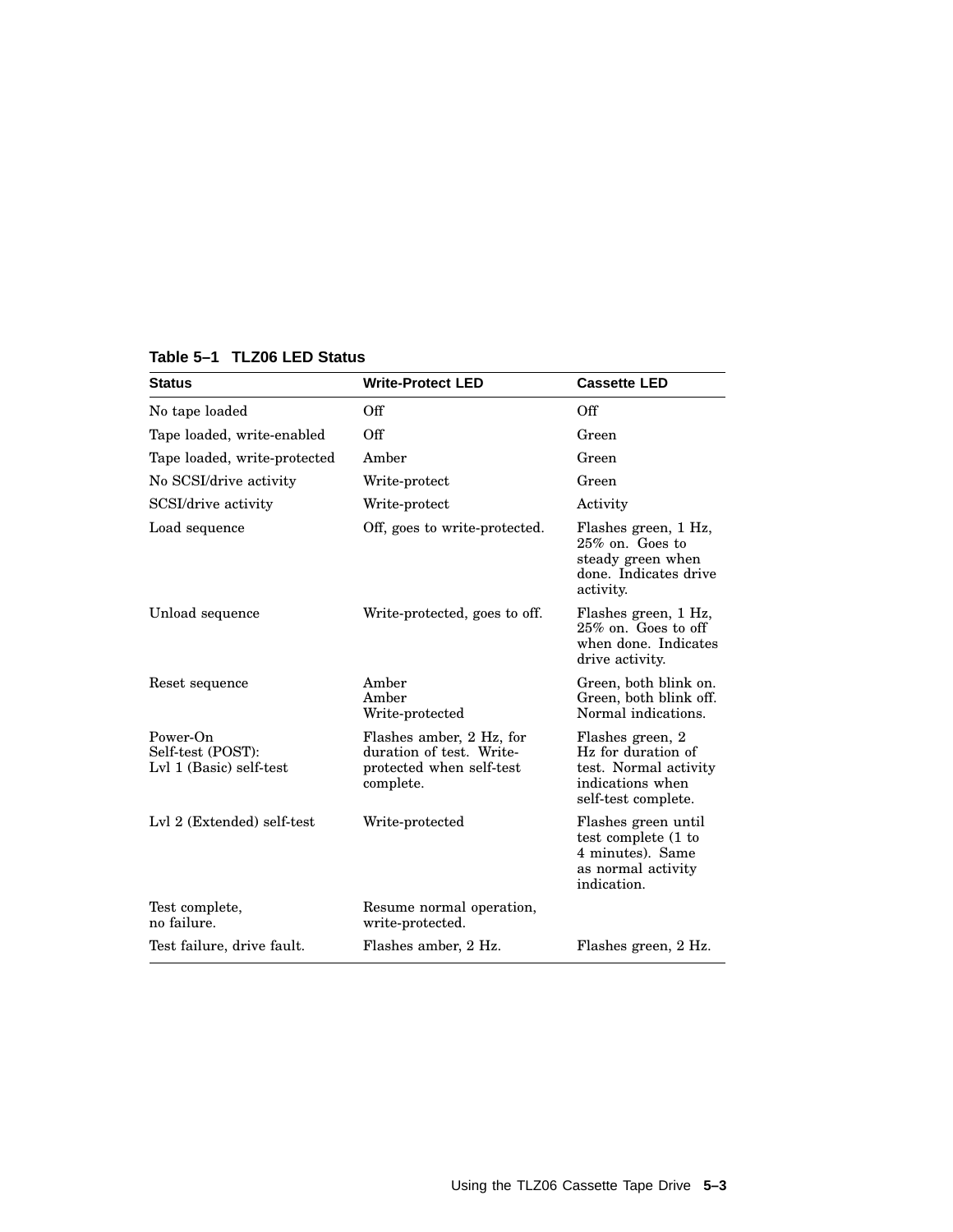### **5.8 Using the Cassette Tape**

Digital Equipment Corporation recommends that you use DDS certified tapes. The following sections describe how to:

- Handle and store tape (Section 5.8.1)
- Write-protect tape (Section 5.8.2)
- Insert and remove tape (Section 5.8.3)

### **WARNING**

Always place the tape label in the recessed area on the cassette. Never place one label on top of another label.

### **NOTE**

Use of non-DDS media may result in degraded drive performance. We recommend the use of Digital Equipment Corporation media.

### **5.8.1 Proper Handling of Cassette Tapes**

To ensure optimal performance from your cassette tapes, observe the following guidelines when handling them.

- Avoid placing the cassette tapes near sources of electromagnetic interference, such as terminals, and video or X-ray equipment. Emissions from such equipment can erase data on the tape.
- Keep cassette tapes out of direct sunlight and away from heaters and other sources of heat.
- Store cassette tapes (and cleaning cassette) where the room temperatures are between 5 and 32°C (40 and 90°F).
- Store cassette tapes in a dust-free environment where the relative humidity is 20 to 60% RH.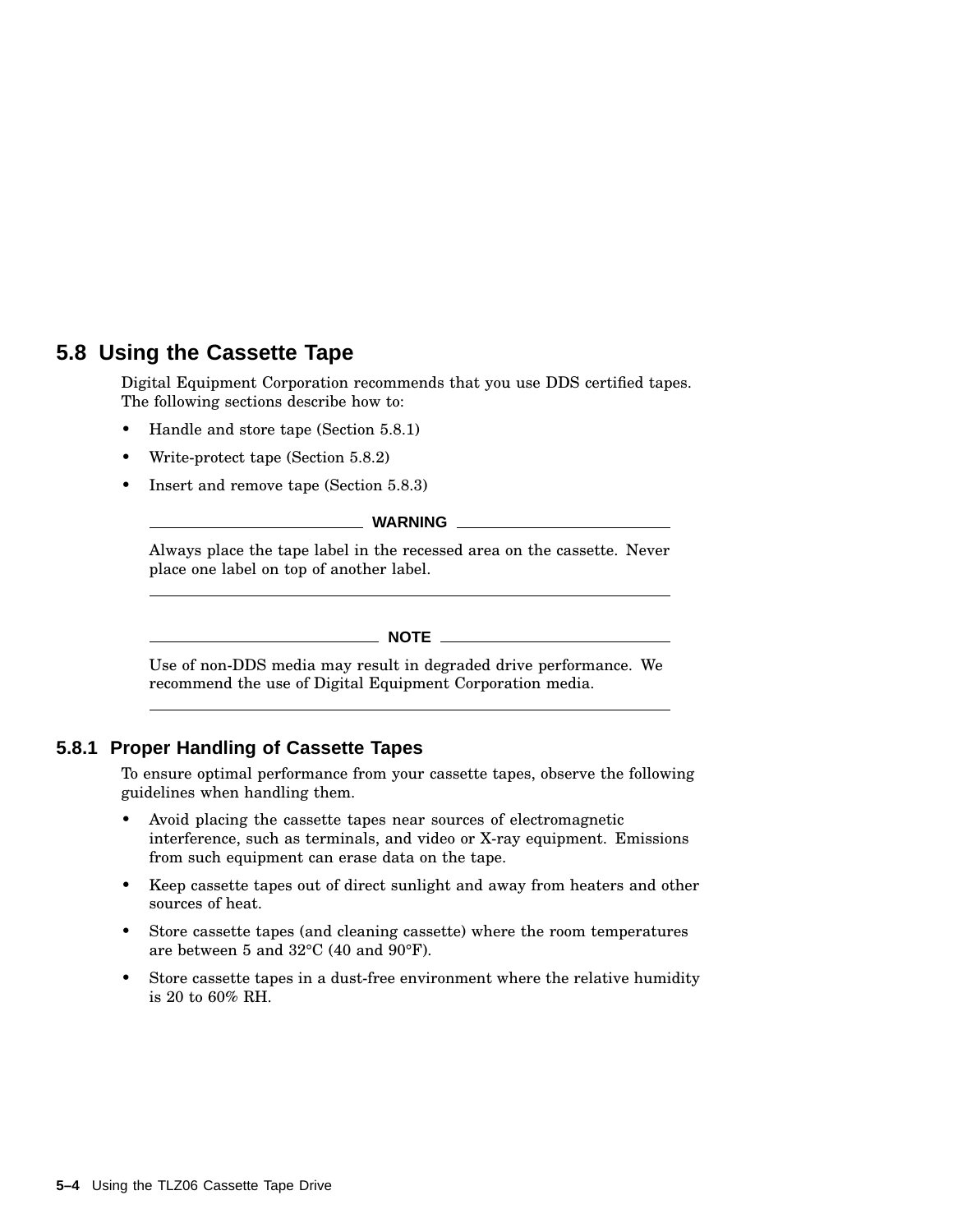### **5.8.2 Setting the Write-Protect Tab on the Cassette Tape**

If you are using the tape to read or are copying from the tape, set the writeprotect tab to write-protected. This disables writing to tape, and ensures that data will not be accidentally overwritten. Use a pen (NOT A PENCIL) to set the write-protect tab (Figure 5–1) to the desired position.

Observe the following guidelines when setting the write-protect tab.

- If you are reading data (copying from the tape), set the write-protect tab to write-protected.
- If you are writing data, set the write-protect tab to write-enabled.
- The write-protect tab position is shown on the front panel Write-Protect indicator.

### **5.8.3 Inserting a Cassette Tape into the Drive**

Insert the TLZ06 cassette tape into the drive with the cassette's write-protect tab on the right, facing you.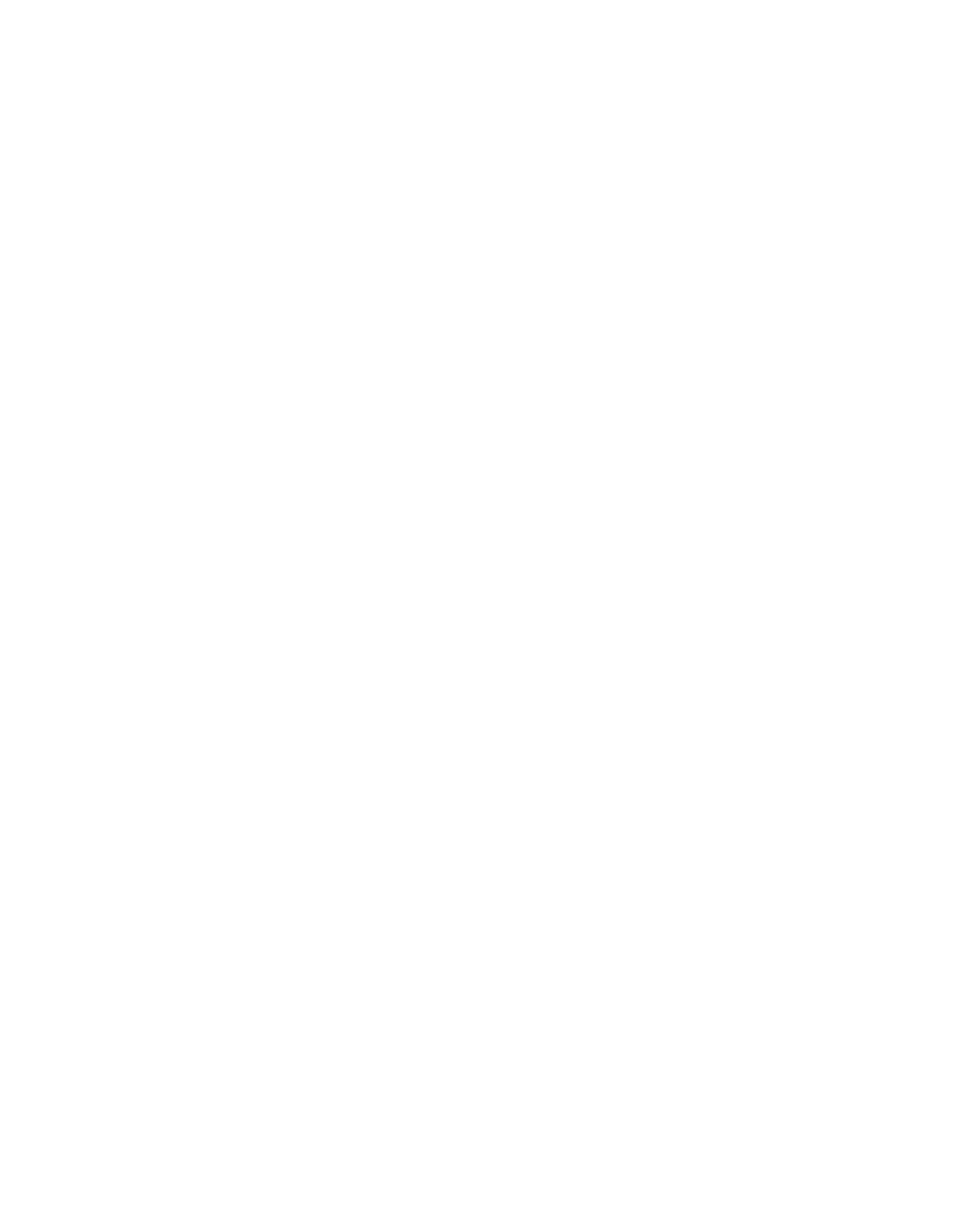# **6**

## **Preventive Maintenance and Problem Solving**

This chapter describes preventive maintenance and problem solving for the TLZ06 cassette tape drive. Preventive maintenance involves periodic head cleaning. Problem solving is described in Table 6–1.

Statistics show that over 90% of drive-related problems are associated with the media. Therefore, Digital Equipment Corporation strongly recommends that you follow the instructions for handling cassette tapes and cleaning the heads of the drive.

### **6.1 Cleaning the Heads**

This section shows you how to perform TLZ06 head cleaning. The heads are the components that physically read and write data to and from the media (in this case, a cassette tape).

**Digital Equipment Corporation recommends that you perform the head cleaning procedure about every 2 weeks, or after every 50 hours of drive usage**.

**Under normal conditions, it should not be necessary to exceed this cleaning schedule. If a particular data cassette causes problems, try changing to another data cassette**.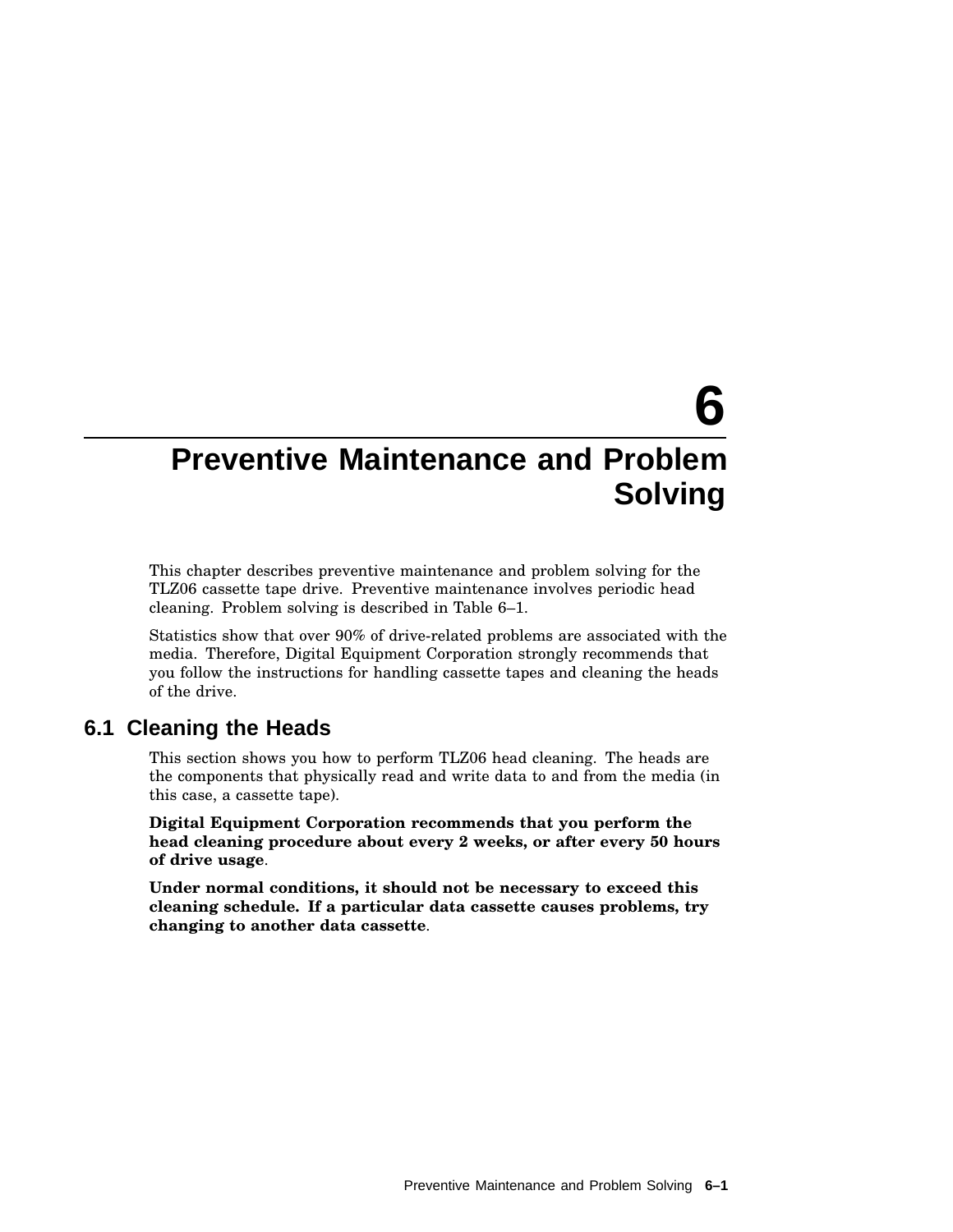### **CAUTION**

Never attempt to clean the heads in a manner other than described herein. Doing so will void the product warranty.

To clean the heads, use the head cleaning cassette as follows:

- 1. Press the power switch ON to apply power to the drive.
- 2. Insert the head cleaning cassette (PN TLZ04-HA) into the drive.
- 3. With the head cleaning cassette inserted, the drive automatically executes head cleaning. The drive ejects the head cleaning cassette after approximately **30 seconds**.
- 4. Locate the card enclosed with the head cleaning cassette. Place a check mark on the card every time you use the head cleaning cassette.

Under normal conditions, the head cleaning cassette is used for about 25 cleanings. Additional cassettes are available from your Digital sales representative or DECdirect.

If the head cleaning cassette has been overused, both the Cassette and the Write-Protect LEDs will flash. Press the eject button to remove the cleaning cassette. No cleaning action will have occurred.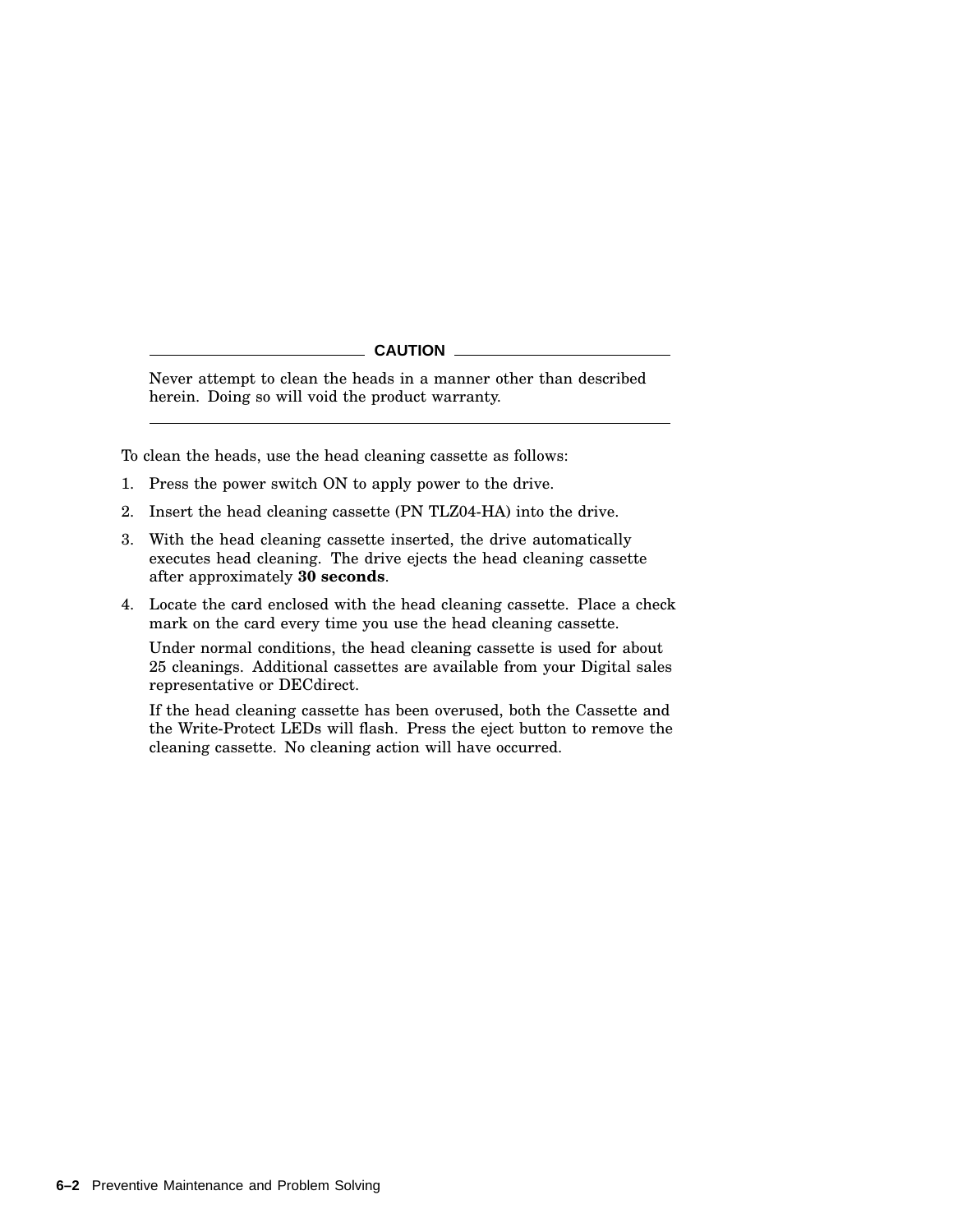### **6.2 Problem Solving**

Table 6–1 describes drive problems and possible solutions.

| <b>Symptom</b>                                                | <b>Probable Cause</b>                         | <b>Possible Solution</b>                                                                                             |
|---------------------------------------------------------------|-----------------------------------------------|----------------------------------------------------------------------------------------------------------------------|
| Unable to back up or copy data<br>to cassette tape.           | Cassette write-protected.                     | 1. Set write-<br>protect tab on<br>cassette to write-<br>enabled.                                                    |
|                                                               | No tape in drive.                             | 2. Insert tape.                                                                                                      |
| Write-Protect LED flashes amber                               | Excessive tape errors.                        | Perform head<br>cleaning procedure<br>(see Section $6.1$ ). If<br>error repeats, try<br>another tape.                |
| Both LEDs flash rapidly, in<br>unison.                        | Dirty heads or bad media.                     | Eject tape.<br>Perform head<br>cleaning procedure<br>(see Section $6.1$ ). If<br>error repeats, try<br>another tape. |
|                                                               | Drive error, possibly a hard<br>failure.      | Eject tape. Power<br>off and power<br>on the drive. If<br>error repeats,<br>call Multivendor<br>Customer Services.   |
| After applying power, nothing<br>happens. All indicators off. | No tape loaded.                               | Load tape.                                                                                                           |
| Unit not available to system.                                 | Drive not plugged in.                         | 1. Check ac power.                                                                                                   |
|                                                               | SCSI ID switches set to<br>incorrect address. | 2. Check SCSI ID<br>switch.                                                                                          |
|                                                               | Defective SCSI cable.                         | 3. Make sure<br>power cable is<br>plugged in.                                                                        |
|                                                               |                                               | 4. Be sure SCSI<br>cable connections<br>are secure.                                                                  |

### **Table 6–1 Problem Solving**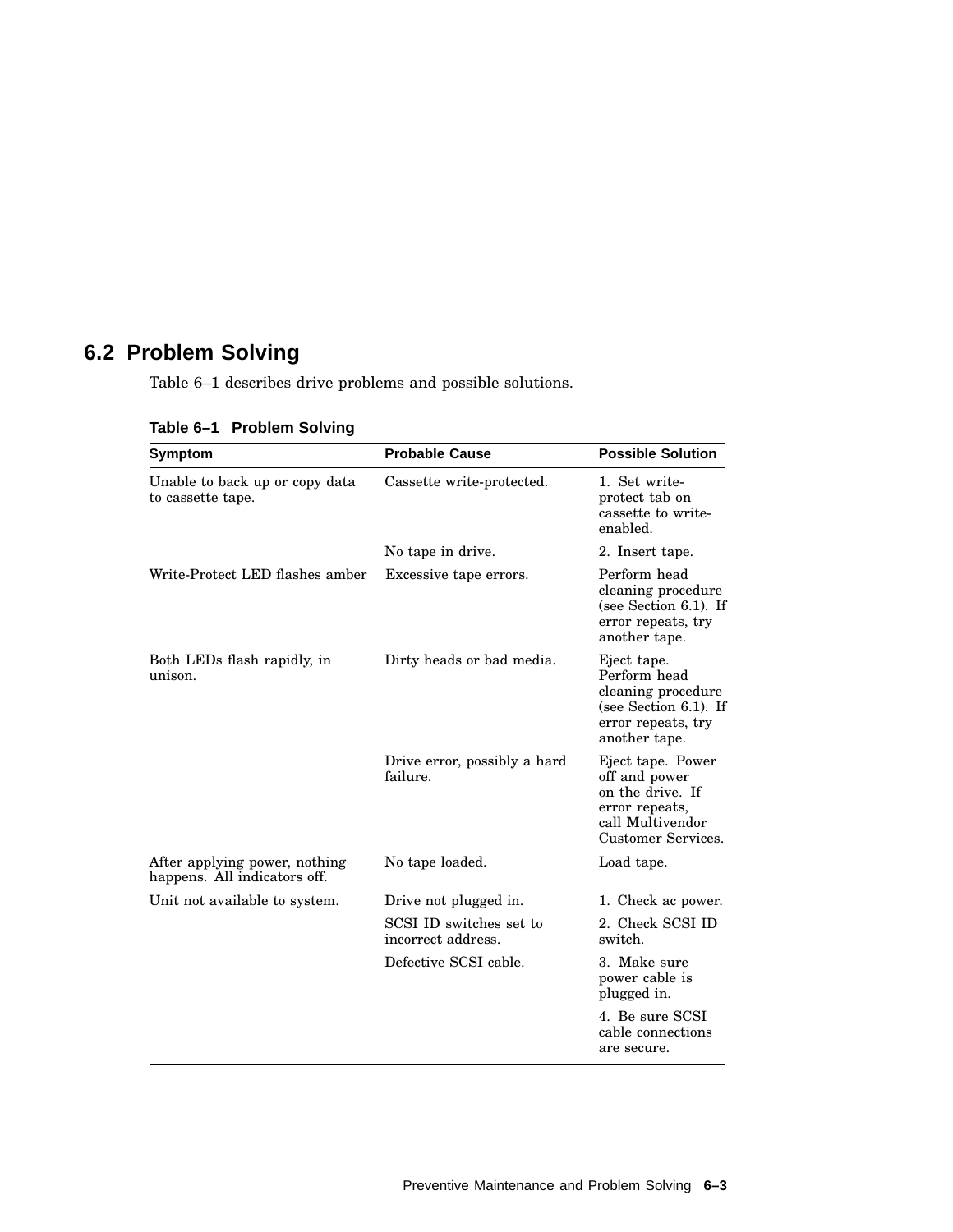### **6.2.1 System-Based Diagnostics**

Your system has system-based diagnostics that can be used to test the TLZ06 drive.

System-based diagnostics are usually referred to in your system owner's manual as *console-based diagnostics, self-tests, or system exercisers*. Refer to your system documentation for information about these diagnostics.

Before calling Multivendor Customer Services, you can execute system diagnostics to test the TLZ06 drive.

\_ NOTE \_

Some system-based diagnostics are subject to software licensing. Consult your Digital sales representative.

### **6.3 Repair Services**

Digital Equipment Corporation Customer Services offers a range of flexible service plans.

### **6.3.1 On-Site Service**

On-site service offers the convenience of service at your site and insurance against unplanned repair bills. For a monthly fee, you receive personal service from our service specialists. Within a few hours, the specialist is dispatched to your site with equipment and parts to give you fast and dependable maintenance.

### **6.3.2 BASIC Service**

BASIC Service offers full coverage from 8 a.m. to 5 p.m., Monday through Friday. Options are available to extend your coverage to 12-, 16- or 24-hour periods, and to include Saturdays, Sundays, and holidays. Under the BASIC service plan all parts, materials and labor are covered in full.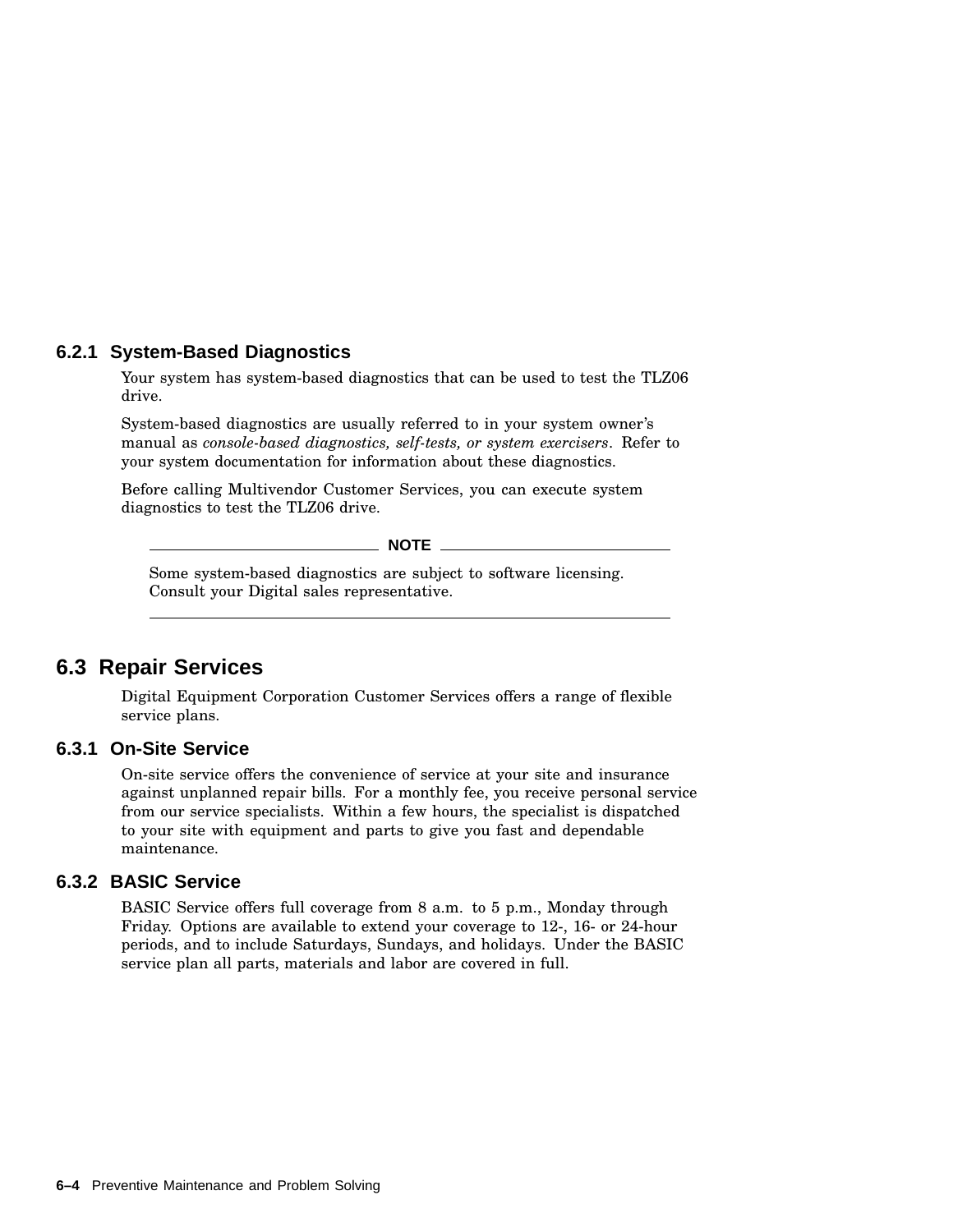### **6.3.3 DECservice**

DECservice offers a premium, on-site service for producing committed response to remedial service requests made during contracted hours of coverage. Remedial maintenance will be performed continuously until the problem is resolved, which makes this service ideal for customers requiring maximum service performance. Under DECservice all parts, materials, and labor are covered in full.

### **6.3.4 Carry-In Service**

Carry-in service offers fast, personalized response, and the ability to plan your maintenance costs for a smaller monthly fee than on-site service. When you bring your unit to one of the many Digital SERVICenters worldwide, factorytrained personnel repair your unit within 2 days. This service is available on selected terminals and systems. Contact your local unit. Digital SERVICenters are open during normal business hours, Monday through Friday.

### **6.3.5 DECmailer Service**

DECmailer offers expert repair at a per use charge. This service is designed for users who have the technical resources to troubleshoot, identify, and isolate the module causing the problem. Mail the faulty module to our Customer Returns Center where the module is repaired and mailed back to you within 5 days.

### **6.3.6 Per Call Service**

Per call service offers a maintenance program on a noncontractual, timeand-materials-cost basis. It is appropriate for customers who have to perform first-line maintenance, but may occasionally need in-depth support from Digital Customer Services.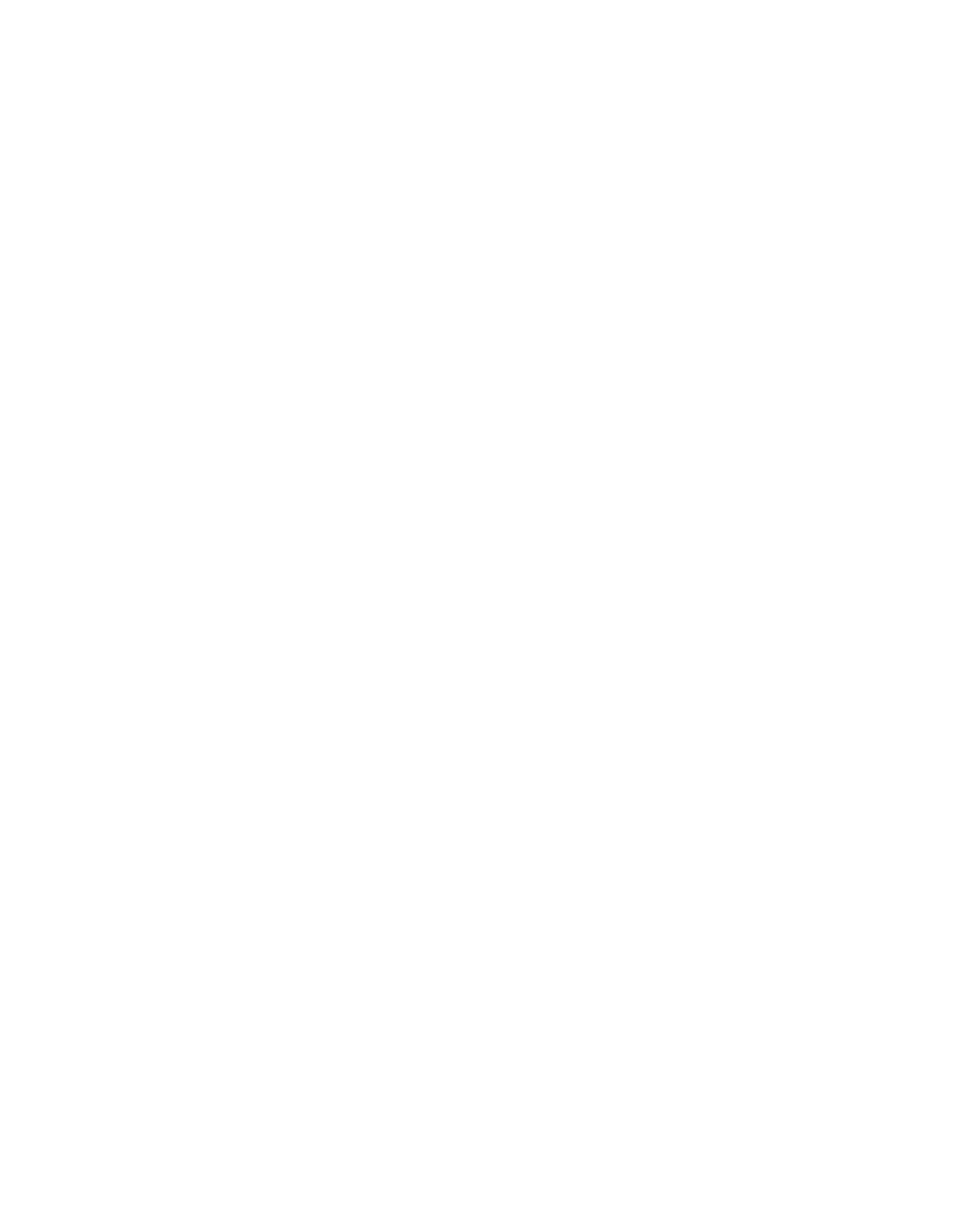# **7 TLZ6L Auto Loader**

### **7.1 Overview**

The TLZ6L auto loader (Figures 7–1, 7–2, 7–3, and 7–4) provides very high capacity unattended backup, as well as support for the full Random Access Command Set as defined by SCSI-2. It is packaged in an industry standard 5.25-inch full-high form factor with an embedded TLZ06 tape drive. The TLZ6L auto loader model is **not** a field upgrade option for the TLZ06 tape drive; it must be purchased as a single unit.

With a 4-cartridge magazine, the TLZ6L auto loader provides up to 16 gigabytes of storage. With an 8-cartridge magazine, the TLZ6L auto loader provides 32 gigabytes of storage; and with a 12-cartridge magazine, it provides 48 gigabytes of storage.

### **7.2 Indicators**

The TLZ6L auto loader has four LED indicators. The labels for these LED indicators come with the auto loader. They are provided in four languages: English, French, German, and Spanish; and two orientations: vertical and horizontal. Choose your labels and place them on the bezel as shown in Figure 7–1. (The dot matrix display also supports the same four languages.)

The Data Compression LED is lit when data compression is enabled on the TLZ06 tape drive. Both the Data Compression LED and the LED to its right flash rapidly when a loader fault occurs. The Reserved LED is reserved for future use. The Write Protect and Cassette LEDs are described in Chapter 5, Using the TLZ06 Cassette Tape Drive.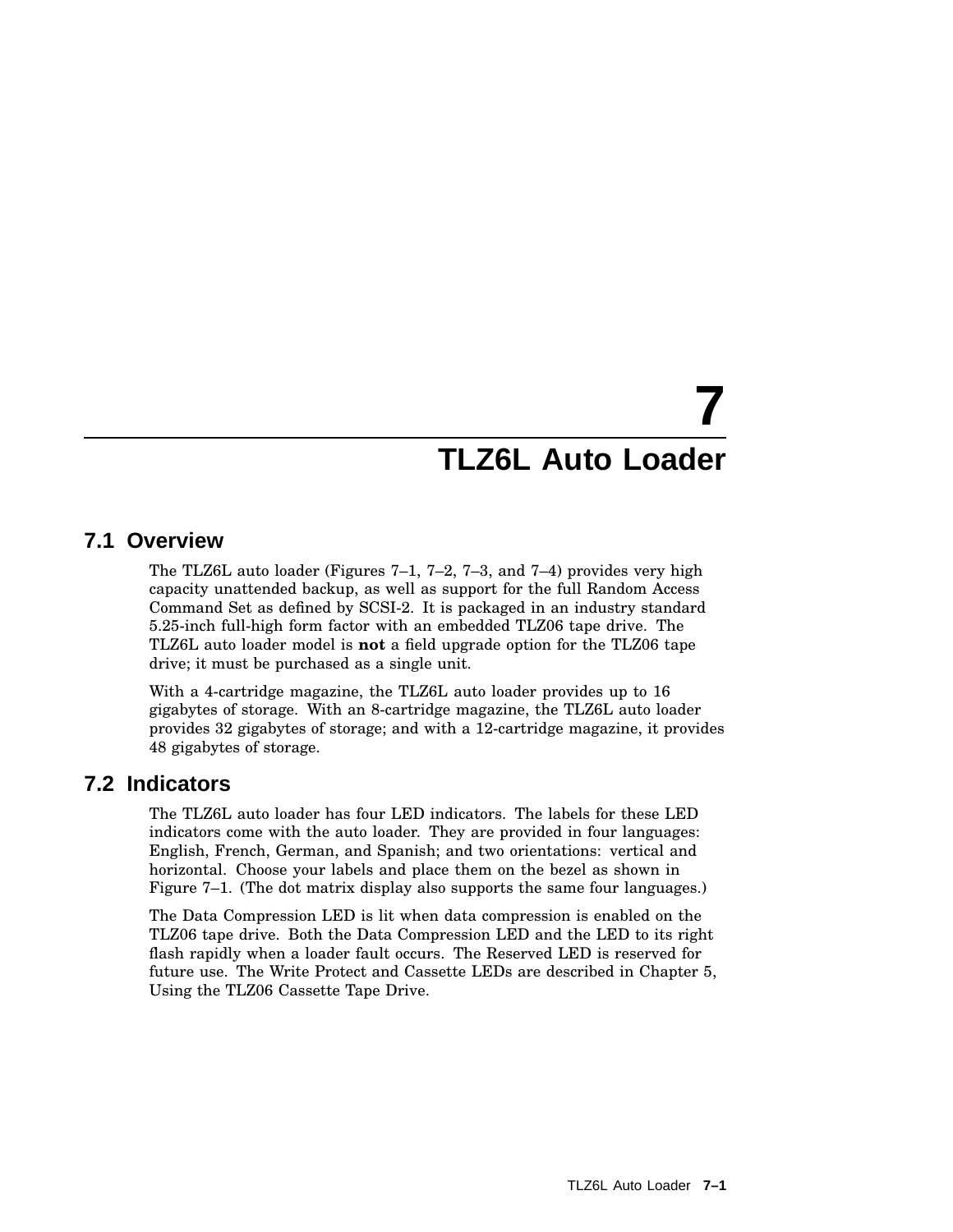

**Figure 7–1 Model TLZ6L-AA, Front View**

LJ-03001-TI0

**Figure 7–2 Model TLZ6L-AA, Top View**



LJ-03002-TI0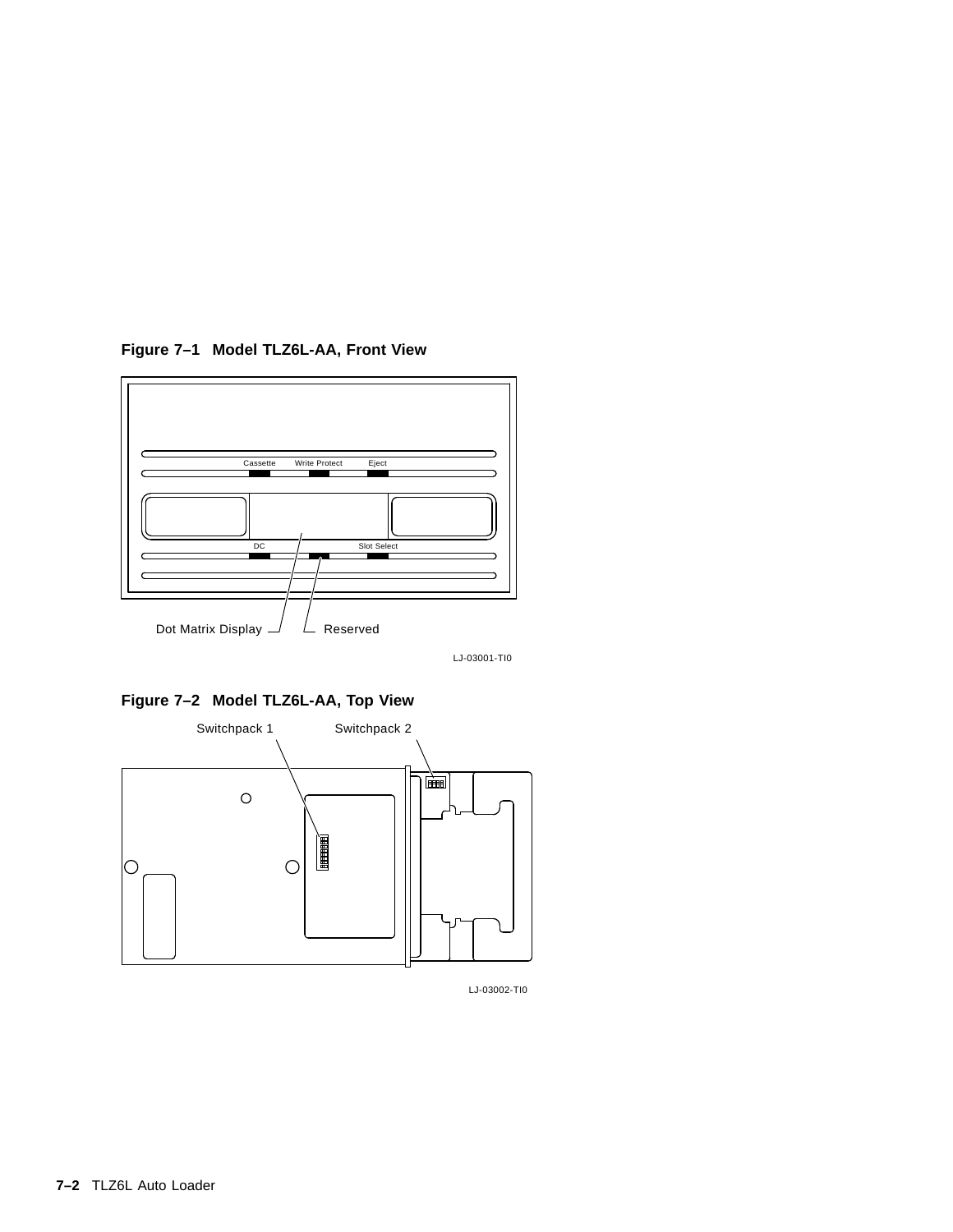

**Figure 7–3 Model TLZ6L-DA, Front View**

LJ-03387-TI0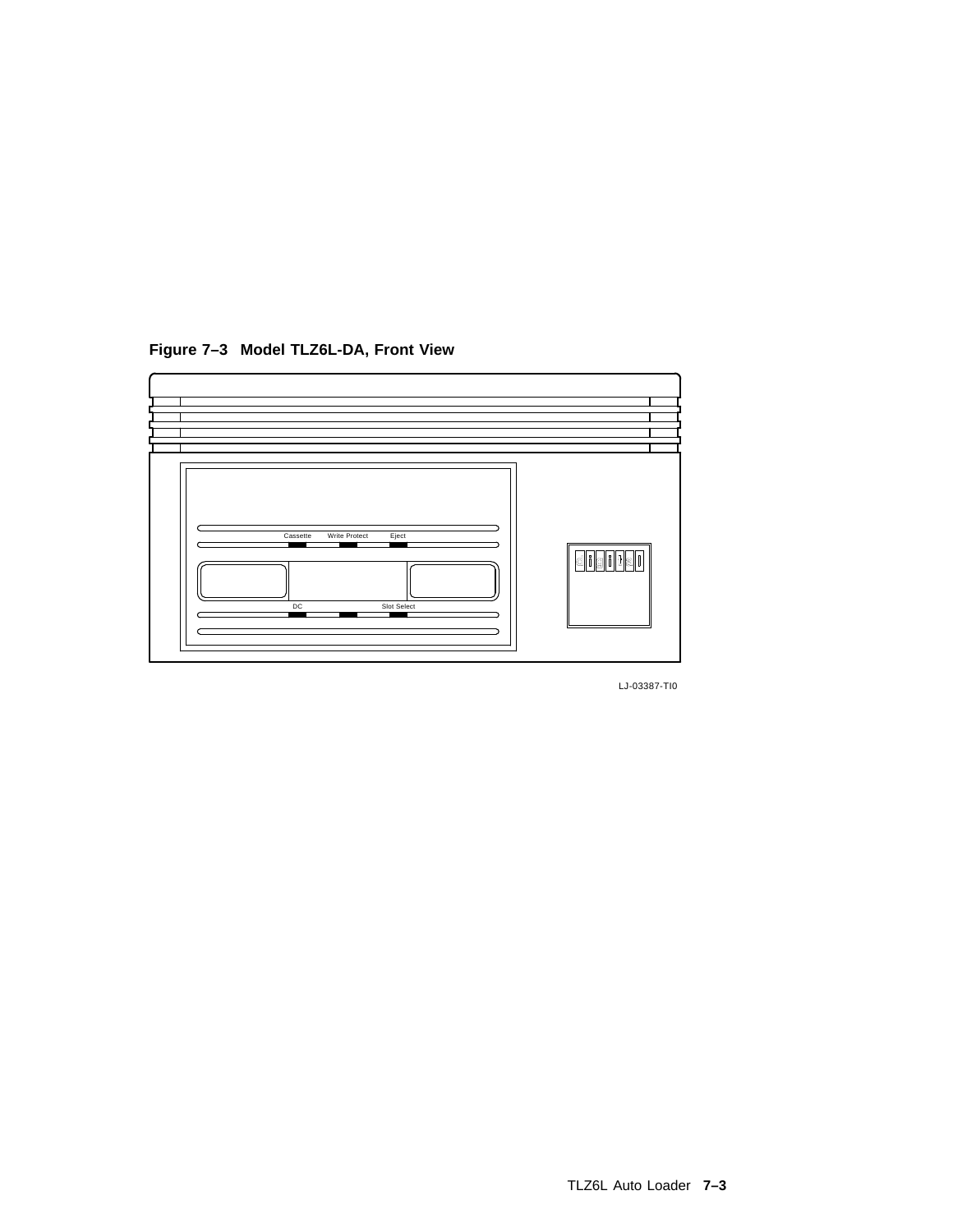

**Figure 7–4 Model TLZ6L-DA, Back View**

LJ-03386-TI0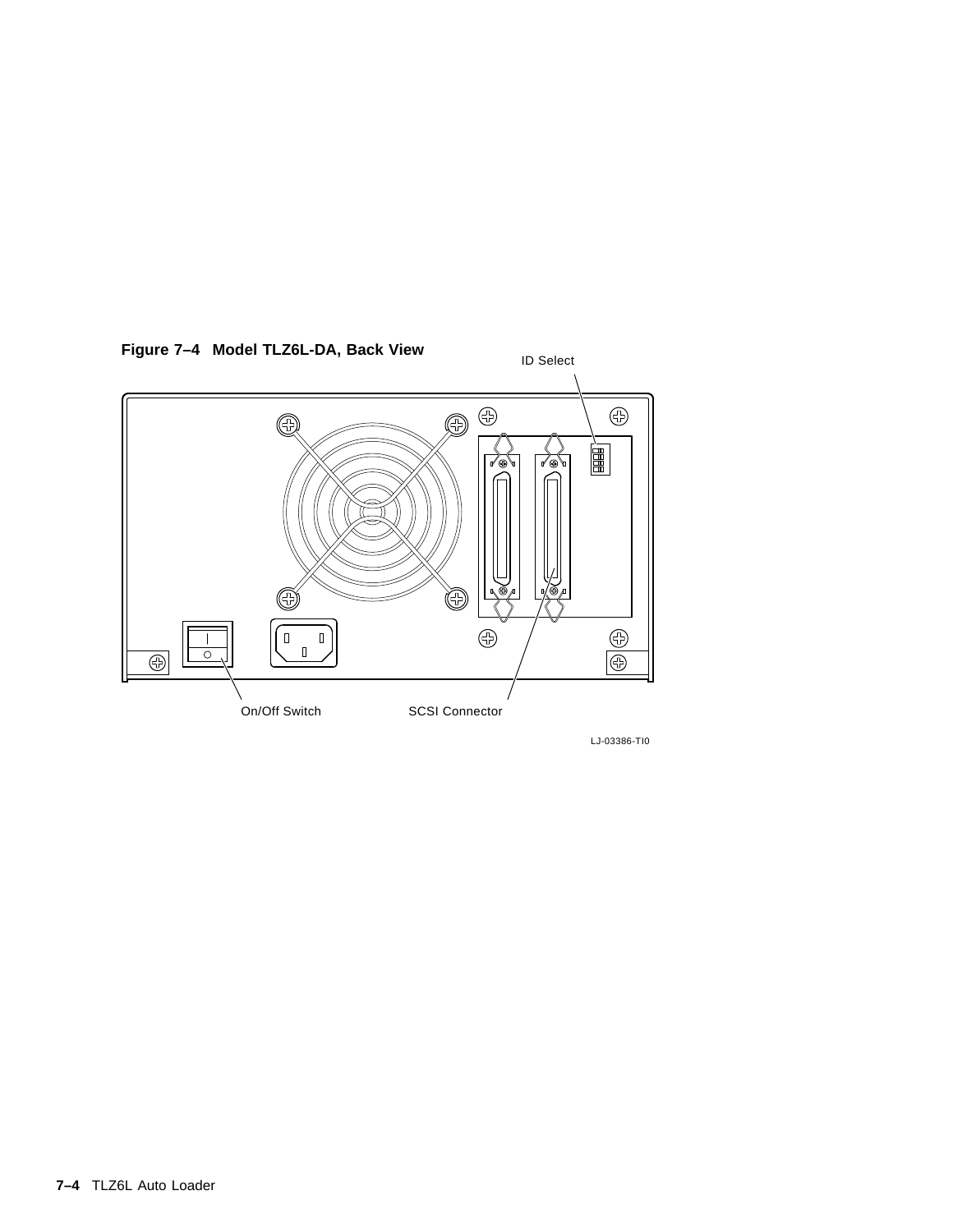### **7.3 Dot Matrix Display**

The indicators (Section 7.2) and the dot matrix display support the same four languages. The dot matrix display shows two types of messages: activity and status.

### **7.3.1 Activity Messages**

The dot matrix display has several activity messages: READ when the drive is reading, REWIND when it is rewinding, and so forth.

### **7.3.2 Status Messages**

The dot matrix display shows the current status of the auto loader when the drive is not active. Table 7–1 lists the status messages.

| <b>Message</b>     | <b>Meaning</b>                                                                                                                        |
|--------------------|---------------------------------------------------------------------------------------------------------------------------------------|
| READY <sub>n</sub> | A cassette is loaded in slot <b>n</b> . The drive is ready to accept<br>commands.                                                     |
| <b>EMPTY</b>       | There is no magazine in the loader and no cassette in the drive.                                                                      |
| <b>SEL SLOT</b>    | A magazine is present in the loader, but there is no cassette in the<br>drive. Use the select slot button to choose a slot to load.   |
| <b>OPERATOR</b>    | Same as EMPTY, but the drawer is open.                                                                                                |
| <b>DISMOUNT</b>    | The drawer is open and the magazine has been unloaded. Remove<br>the magazine or press the eject button to reinitialize the magazine. |
| <b>CHK MAG</b>     | A cassette is loaded in the magazine incorrectly. This message<br>alternates with the number of the slot you should check.            |
| 0 TAPES            | The magazine you just loaded has no tapes in it.                                                                                      |

### **Table 7–1 Status Messages**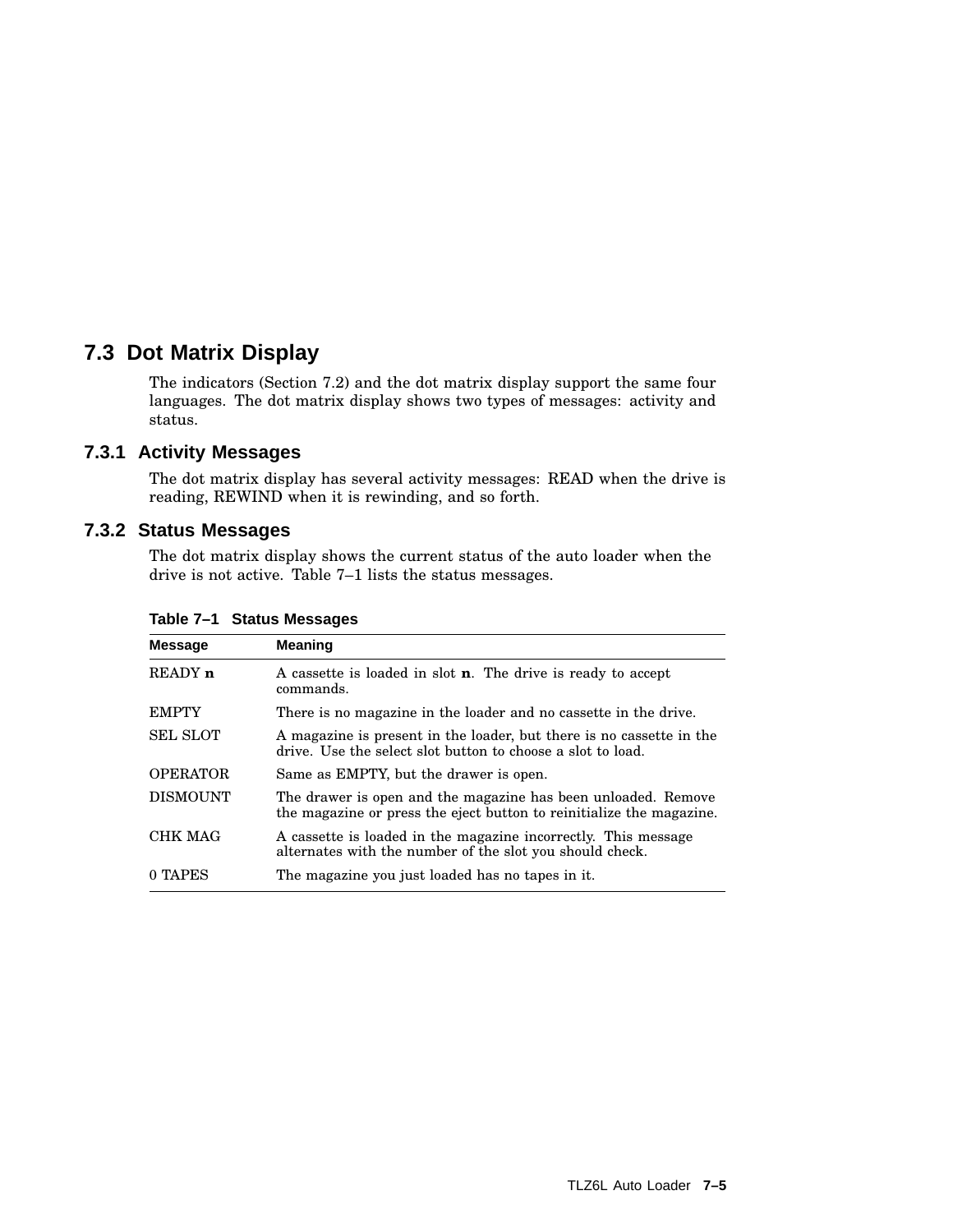### **7.4 Operation**

The TLZ6L auto loader can be operated two ways: automatically or manually. It has two modes: Sequential and Random Access.

### **7.4.1 Automatic Operations**

During automatic operations, the TLZ6L auto loader can function in Sequential and Random Access modes at the same time.

In Sequential mode, upon receipt of a SCSI unload command, the loader unloads the current cassette and automatically cycles to the next cassette in the magazine. It continues to unload and cycle to the next cassette until the last cassette has been unloaded. When this process is complete, the magazine stops to prevent accidental overwrite of data. Then the magazine may be unloaded.

In Random Access Mode, the loader responds to all of the SCSI Random Access Commands.

### **7.4.2 Manual Operations**

Manual operations are performed from the front of the auto loader.

To load a magazine, press the eject button. This opens the drawer and ejects any magazine that is in the drive. Then place the magazine in the mouth of the loader until the rollers engage the magazine. The loader automatically scans the magazine to make sure the cassettes are loaded correctly and to count the number of cassettes loaded. The loader displays the number of cassettes loaded. If a 4-cartridge magazine is installed, the drawer closes. If an 8- or 12-cartridge magazine is installed, the drawer latches in the open position.

To load a cassette, press the slot button. Press it once to load the first cassette, twice to load the second cassette, and so on. If you make a mistake, continue pressing the slot button until the current state is shown on the dot matrix display. When you press the slot button, the loader displays the selected slot and allows some time for changes. Then the selected slot is automatically loaded and the drive becomes ready.

To eject the magazine, press the eject button. This ejects any cassette that is in the drive, opens the drawer, and ejects the magazine. Then you can remove the magazine.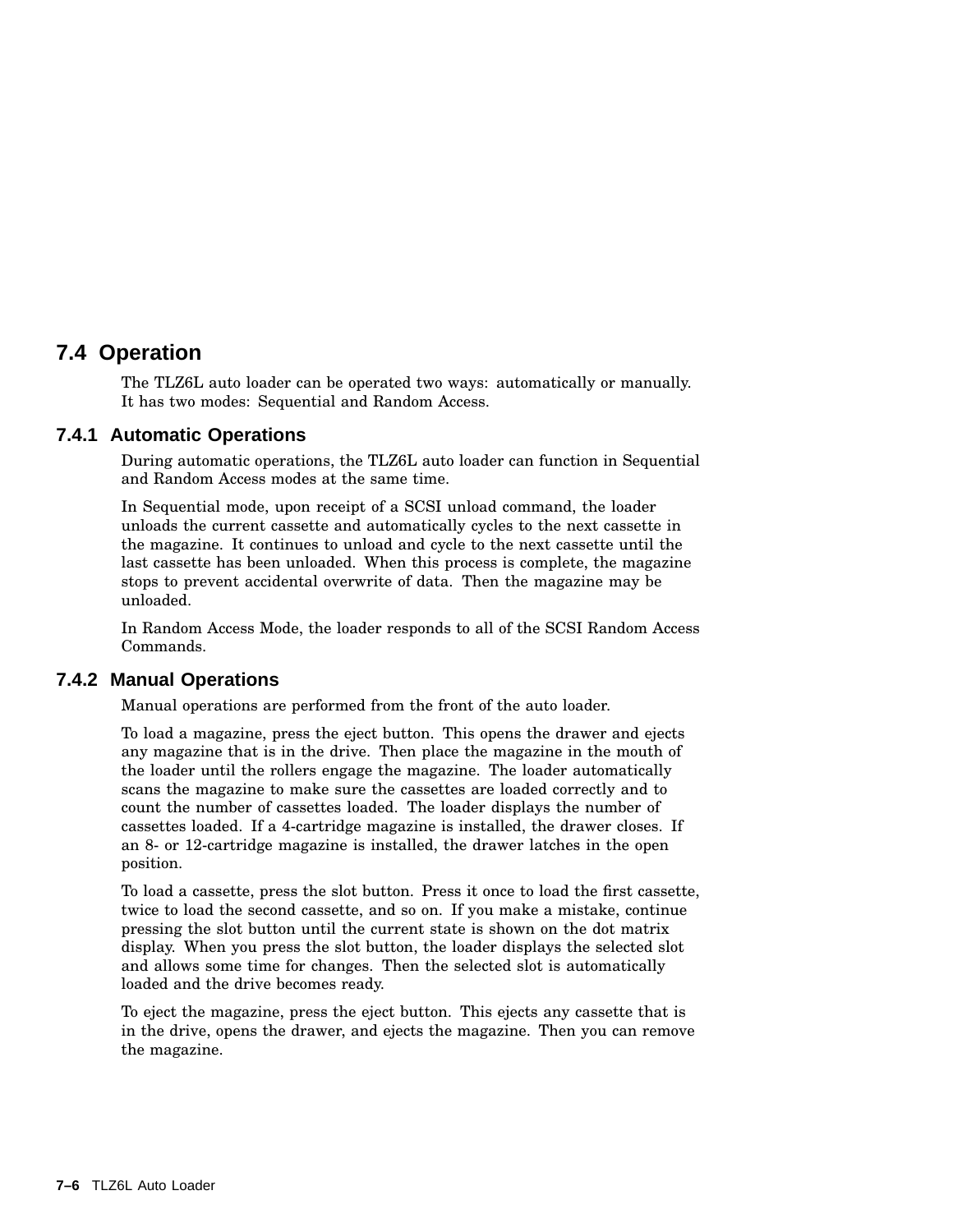### **7.4.3 Single Cassette Operation**

If a magazine is in the drive, eject the magazine. When the mouth of the loader is empty, you can load a single cassette in the drive. The drive should accept the cassette and load it.

To eject the cassette, press the eject button. The cassette moves into the mouth of the loader. Then you can remove the cassette.

### **7.5 Switch Settings**

### **7.5.1 Switchpack 1**

Switchpack 1, or SW1 (Table 7–2), is located at the top of the drive. It is accessible through a cutout in the top cover of the drive. The drawer must be in the open position when you access this switchpack.

| <b>Switch</b> | <b>Function</b>   |  |
|---------------|-------------------|--|
| SW1-1         | Language Select   |  |
| SW1-2         | Language Select   |  |
| $SW1-3$       | Continuous Cycle  |  |
| SW1-4         | Display Intensity |  |
| $SW1-5$       | Reserved          |  |
| $SW1-6$       | Reserved          |  |
| SW1-7         | Reserved          |  |
| $SW1-8$       | Reserved          |  |
|               |                   |  |

**Table 7–2 SW1 Settings and Functions**

### **SW1-1 and SW1-2**

The dot matrix display on the TLZ6L auto loader supports four languages: English, French, German, and Spanish. You select the language of the dot matrix display by setting switches SW1-1 and SW1-2 (Table 7–3).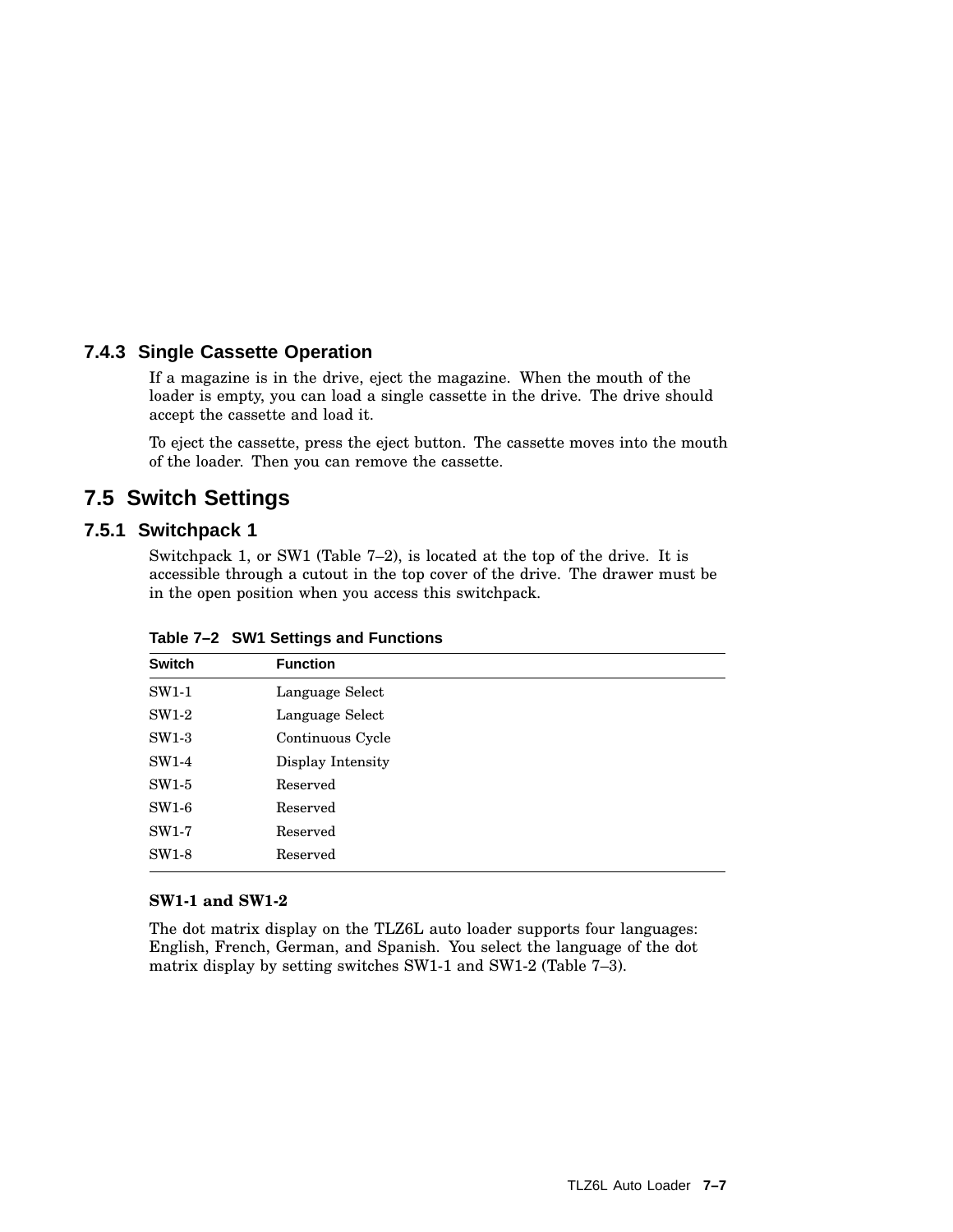**Table 7–3 SW1-1 and SW1-2 Settings**

| Language | <b>SW1-1</b> | <b>SW1-2</b> |  |
|----------|--------------|--------------|--|
| English  | Off          | Off          |  |
| French   | Off          | On           |  |
| German   | On           | Off          |  |
| Spanish  | On           | On           |  |
|          |              |              |  |

### **SW1-3**

You select the Continuous Cycle mode by setting switch SW1-3. When you set this switch to on, the auto loader loads the first cassette after unloading the last cassette in Sequential mode.

### **CAUTION**

Continuous Cycle mode may overwrite existing data.

### **SW1-4**

You select the intensity of the dot matrix display by setting switch SW1-4. When you set this switch to on, the dot matrix display is set to high intensity.

### **7.5.2 Switchpack 2**

Switchpack 2, or SW2 (Table 7–4), is located inside the drawer. It is accessible when the drawer is open.

| <b>Switch</b> | <b>Function</b> |  |
|---------------|-----------------|--|
| $SW2-1$       | Display Orient  |  |
| $SW2-2$       | Auto-load       |  |
| $SW2-3$       | Reserved        |  |
| $SW2-4$       | Reserved        |  |

**Table 7–4 SW2 Settings and Functions**

### **SW2-1**

You select vertical or horizontal orientation of the dot matrix display by setting switch SW2-1. When you set this switch to on, the dot matrix display is vertical (left side down).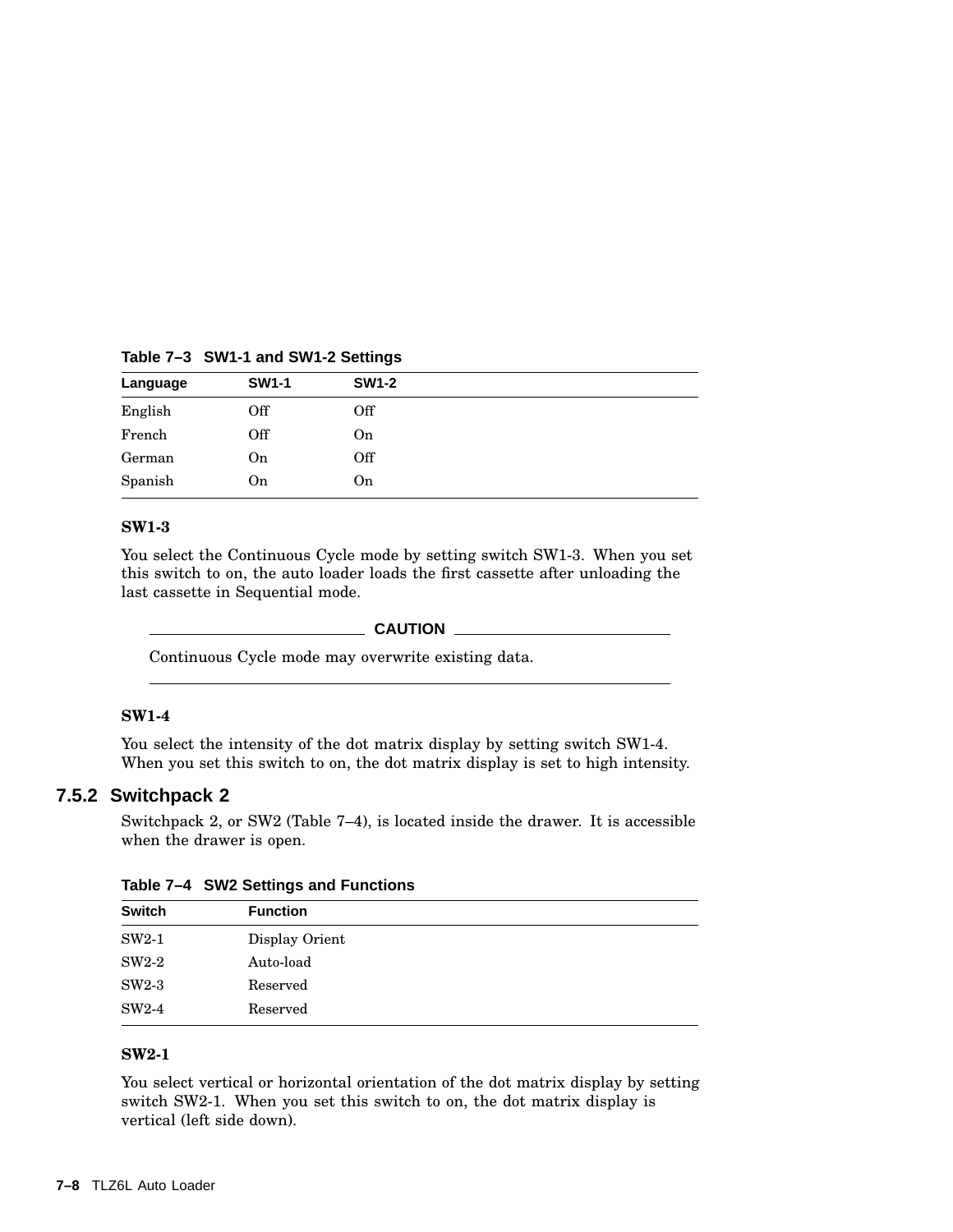### **SW2-2**

You select automatic load of the first cassette by setting switch SW2-2. When you set this switch to on, the auto loader automatically loads the first cassette upon magazine insertion.

### **7.6 Routine Maintenance**

### **7.6.1 Cleaning the Rollers**

Digital Equipment Corporation recommends that you clean the rollers about once every 6 months or after 10,000 load/unload cycles. Follow these steps:

- 1. Open the drawer and remove the magazine.
- 2. Dip a cotton swab in ethyl alcohol.
- 3. Press the slot select button three times in a 3-second period. This starts rotation of the cassette rollers. They rotate for 15 seconds while the display reads CLEAN 1.
- 4. Wipe the rollers with the wet end of the swab for a few seconds as they rotate.
- 5. Wipe the rollers with the dry end of the swab for a few seconds as they rotate.
- 6. Again, press the slot select button three times in a 3-second period. This starts rotation of the left magazine rollers. They rotate for 15 seconds while the display reads CLEAN 2.
- 7. Repeat steps 4 and 5.
- 8. Again, press the slot select button three times in a 3-second period. This starts rotation of the right magazine rollers. They rotate for 15 seconds while the display reads CLEAN 3.
- 9. Repeat steps 4 and 5.

### **7.6.2 Cleaning the TLZ06 Tape Drive**

Refer to Chapter 6, Preventive Maintenance and Problem Solving for information on cleaning the TLZ06 tape drive.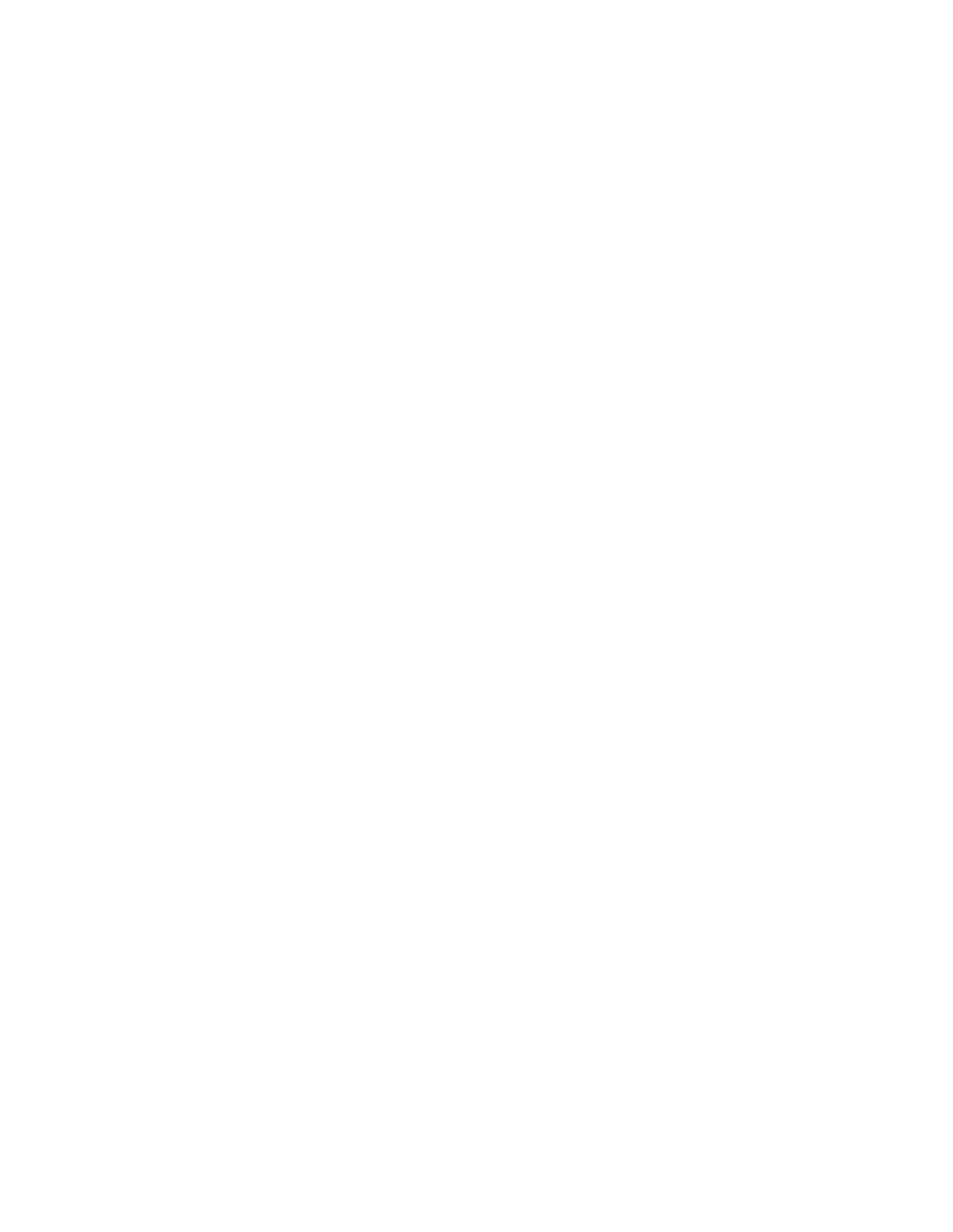# **A Cassette Tape Drive Specifications**

The following tables list the TLZ06 and TLZ6L cassette tape drive specifications.

| <b>Characteristic</b>                           | Specification(s)                                                                                         |
|-------------------------------------------------|----------------------------------------------------------------------------------------------------------|
| Mode of operation                               | Streaming, and start/stop                                                                                |
| Drive interface                                 | Small computer system interconnect (SCSI)                                                                |
| Dimensions                                      | $22.5$ mm $\times$ 12 mm $\times$ 29.5 mm<br>$(9 \text{ in} \times 5 \text{ in} \times 3.25 \text{ in})$ |
| Weight                                          | $2.2 \text{ kg} (4.7 \text{ lb})$                                                                        |
| Media $(4 \text{ mm } x \text{ } 60 \text{ m})$ | TLZ04-CA cassette tape                                                                                   |
| Media $(4 \text{ mm } x \text{ } 90 \text{ m})$ | TLZ06-CA cassette tape                                                                                   |
| Bit density                                     | 114 Mbits per square inch                                                                                |
| Transfer rate (sustained)                       | 183 Kbyte/s noncompression                                                                               |
| Recording format                                | Digital data storage (DDS, DC)                                                                           |
| Cassette capacity (typical)                     | 2 gigabytes with 90 meter tape<br>4 gigabytes with 90 meter tape and data compression                    |
| Operating temperature                           | 10 <sup>o</sup> C to 40 <sup>o</sup> C (50 <sup>o</sup> F to 104 <sup>o</sup> F)                         |
| Nonoperating temperature                        | -40°C to 70°C (-40°F to 158°F)                                                                           |
| Operating humidity                              | 20% to 80% RH maximum, noncondensing                                                                     |
| Nonoperating humidity                           | 5% to 95% RH maximum, noncondensing                                                                      |
| Operating altitude                              | 0 to 4.6 km (0 to 15,000 ft)                                                                             |
| Nonoperating altitude                           | 0 to $15.2 \text{ km}$ (0 to $50,000 \text{ ft}$ )                                                       |
|                                                 | (continued on next page)                                                                                 |

**Table A–1 TLZ06 Cassette Tape Drive Specifications**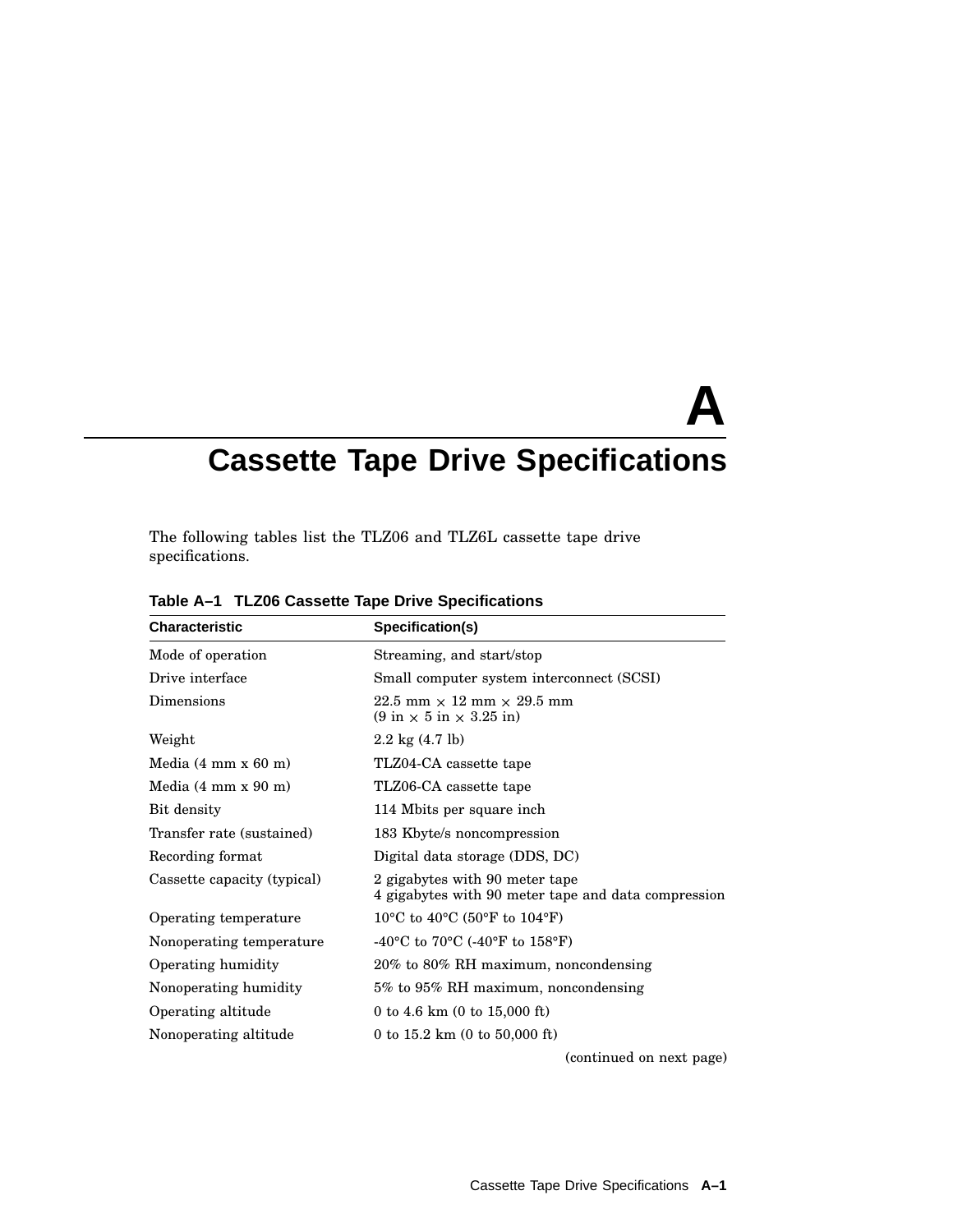| <b>Characteristic</b>                      | Specification(s)      |
|--------------------------------------------|-----------------------|
| Internal SCSI cable length<br>$(TLZ06-DA)$ | $130 \text{ mm}$      |
| Passes per cassette tape                   | 300                   |
| Power consumption                          |                       |
| Tabletop                                   | 12 W                  |
| Drive                                      | 9 W                   |
| Power requirements                         |                       |
| Tabletop (TLZ06-DA)                        | 100 to 240 Vac, 0.3 A |
| Drive (TLZ06-AA/BA)                        | $+5$ Vdc, 0.89 A      |
| Drive (TLZ06-AA-BA)                        | $+12$ Vdc, 0.2 A      |

### **Table A–1 (Cont.) TLZ06 Cassette Tape Drive Specifications**

### **Table A–2 TLZ06-DA Noise Declaration**

| Acoustics - declared values per ISO 9296 and ISO 7779: |       |                            |
|--------------------------------------------------------|-------|----------------------------|
|                                                        | LwAd  | LpAm (bystander positions) |
| Idle                                                   | 4.5 B | $32 \text{ dBA}$           |
| Operating                                              | 4.7 B | $33 \text{ dBA}$           |

Current values for specific configurations are available from Digital representatives.  $1 B = 10$  dBA.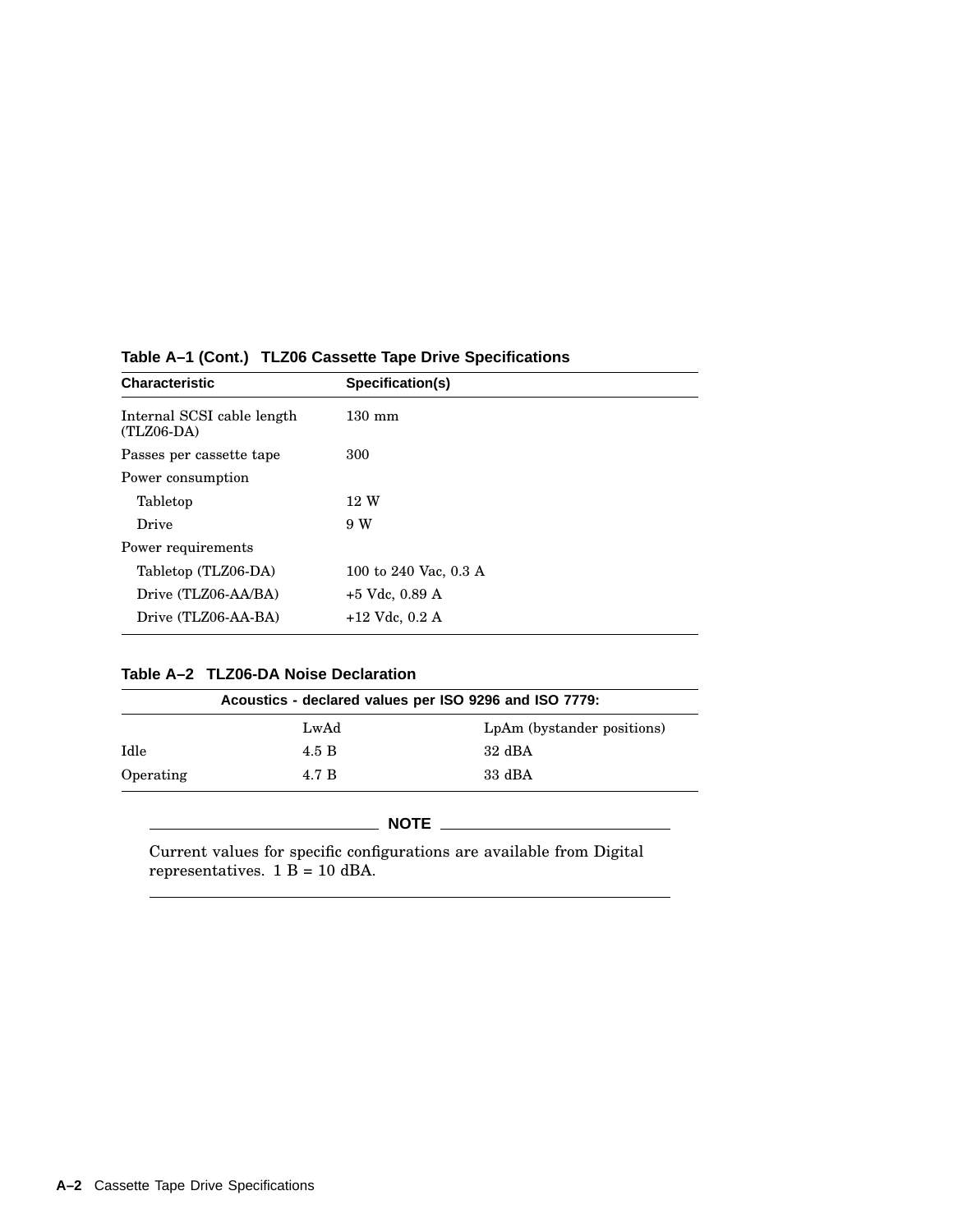| <b>Characteristic</b>                     | Specification(s)                                   |
|-------------------------------------------|----------------------------------------------------|
| Mode of operation                         | Start/stop                                         |
| Drive interface                           | SCSI <sub>2</sub>                                  |
| Dimensions                                | Industry standard 5¼-inch form factor              |
| Media                                     | See Table A-1                                      |
| Bit density                               | See Table A-1                                      |
| Transfer rate                             | See Table A-1                                      |
| Recording format                          | See Table A-1                                      |
| Cassette capacity (typical)               | See Table A-1                                      |
| Magazine capacity, 4-cartridge (typical)  | 8 gigabytes<br>16 gigabytes with data compression  |
| Magazine capacity, 8-cartridge (typical)  | 16 gigabytes<br>32 gigabytes with data compression |
| Magazine capacity, 12-cartridge (typical) | 24 gigabytes<br>48 gigabytes with data compression |
| Operating temperature                     | See Table A-1                                      |
| Nonoperating temperature                  | See Table A-1                                      |
| Operating altitude                        | See Table A-1                                      |
| Nonoperating altitude                     | See Table A-1                                      |
| Passes per cassette tape                  | See Table A-1                                      |
| Power consumption (loader)                | 30.6 W                                             |
| Power requirements                        | See Table A-1                                      |

**Table A–3 TLZ6L Cassette Tape Drive Specifications**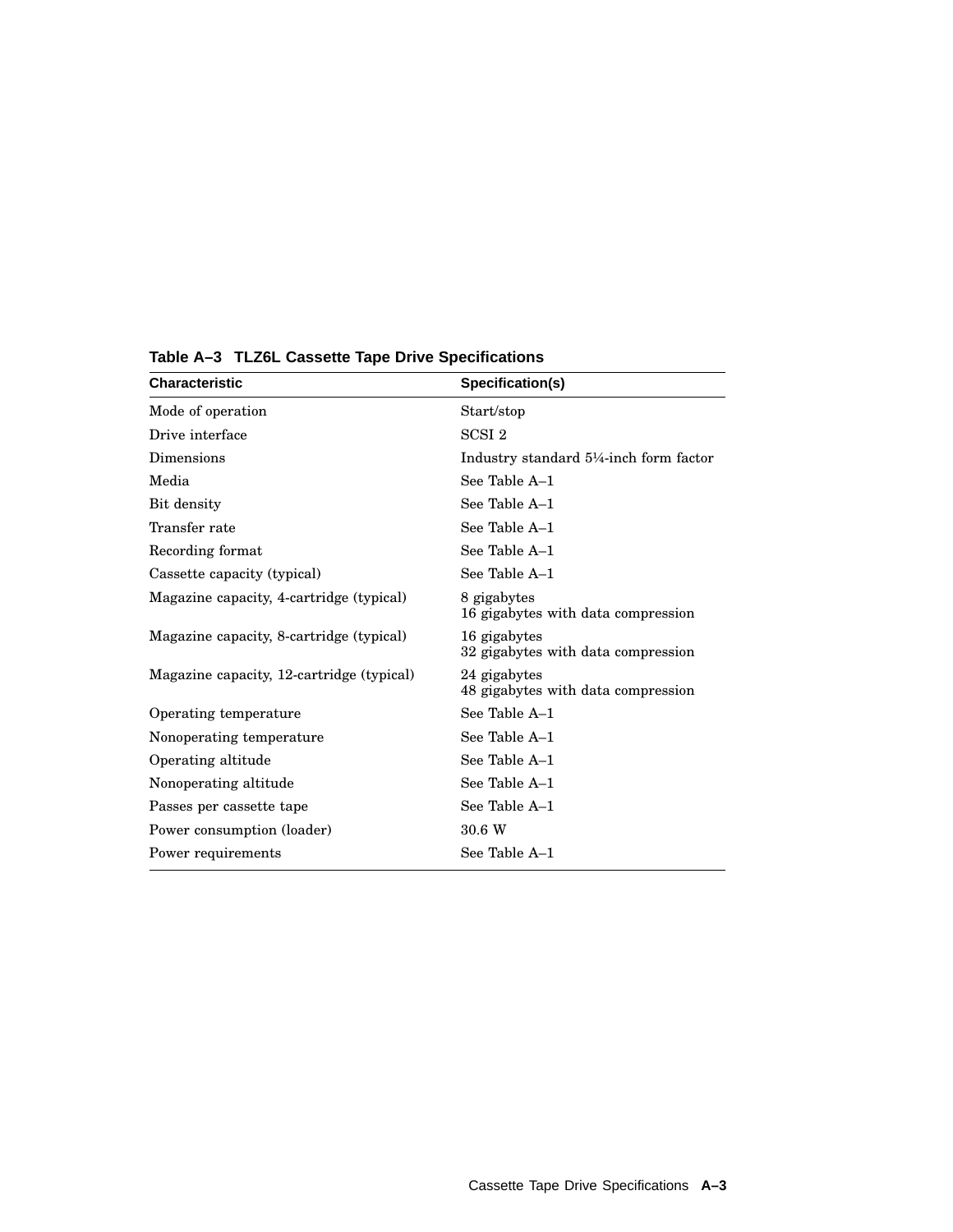| Acoustics - declared values per ISO 9296 and ISO 7779: |             |                                                                             |
|--------------------------------------------------------|-------------|-----------------------------------------------------------------------------|
|                                                        | LwAd        | LpAm (bystander positions)                                                  |
| Idle                                                   | 6.2 B       | $47 \text{ dBA}$                                                            |
| Operating                                              | 6.2 B       | $47 \text{ dBA}$                                                            |
|                                                        |             | Schallemissionswerte - Werteangaben nach ISO 9296 und ISO 7779/DIN EN27779: |
|                                                        | LwAd        | LpAm (Zuschauerpositionen)                                                  |
| Leerlauf                                               | 6.2 B       | $47 \text{ dBA}$                                                            |
| <b>Betrieb</b>                                         | 6.2 B       | $47 \text{ dBA}$                                                            |
|                                                        | <b>NOTE</b> |                                                                             |

### **Table A–4 TLZ6L-DA Noise Declaration**

Current values for specific configurations are available from Digital representatives. 1 B = 10 dBA.

Aktuelle Werte für spezielle Ausrüstungsstufen sind über die Digital Equipment Vertretungen erhältlich.  $1 \overline{B} = 10$  dBA.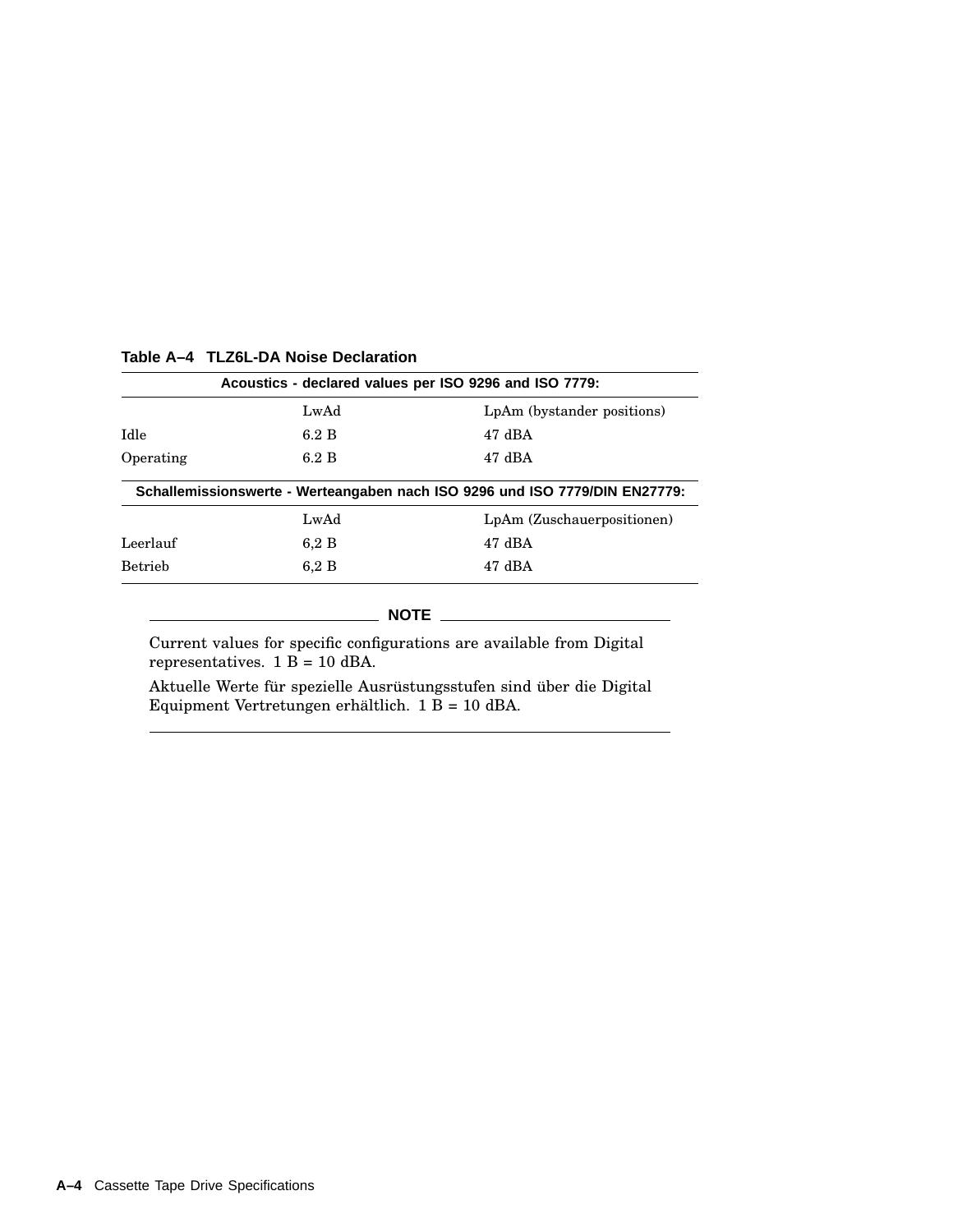# **B**

## **Enabling/Disabling Data Compression Under ULTRIX and VMS**

### **B.1 ULTRIX TLZ06 Compression and Noncompression Modes**

The default mode for the TLZ06 tape drive is noncompression mode. To use the TLZ06 tape drive in compression mode, specify the device as:

/dev/rmt?h or /dev/rmt?m

To use the TLZ06 tape drive in noncompression mode, specify the device as:

/dev/rmt?1 or /dev/rmt?a

### **B.2 ULTRIX DUMP Utility**

The parameters that should be used when running the DUMP utility on a TLZ06 tape drive in compressed and noncompressed mode are as follows:

Noncompressed Mode:

density =  $61000$  effective tape length (with 90 meter tape) =  $57440$ Example: dump Odsf 61000 57440/dev/rmt?1/dev/rrz0g

Compressed Mode:

density = 61000 effective tape length (with 90 meter tape) =  $57440 \times$ compression (which, for most cases is 2) Example: dump Odsf 61000 114880/dev/rmt?h/dev/rrz0g

**NOTE**

You must type ULTRIX commands using lowercase characters.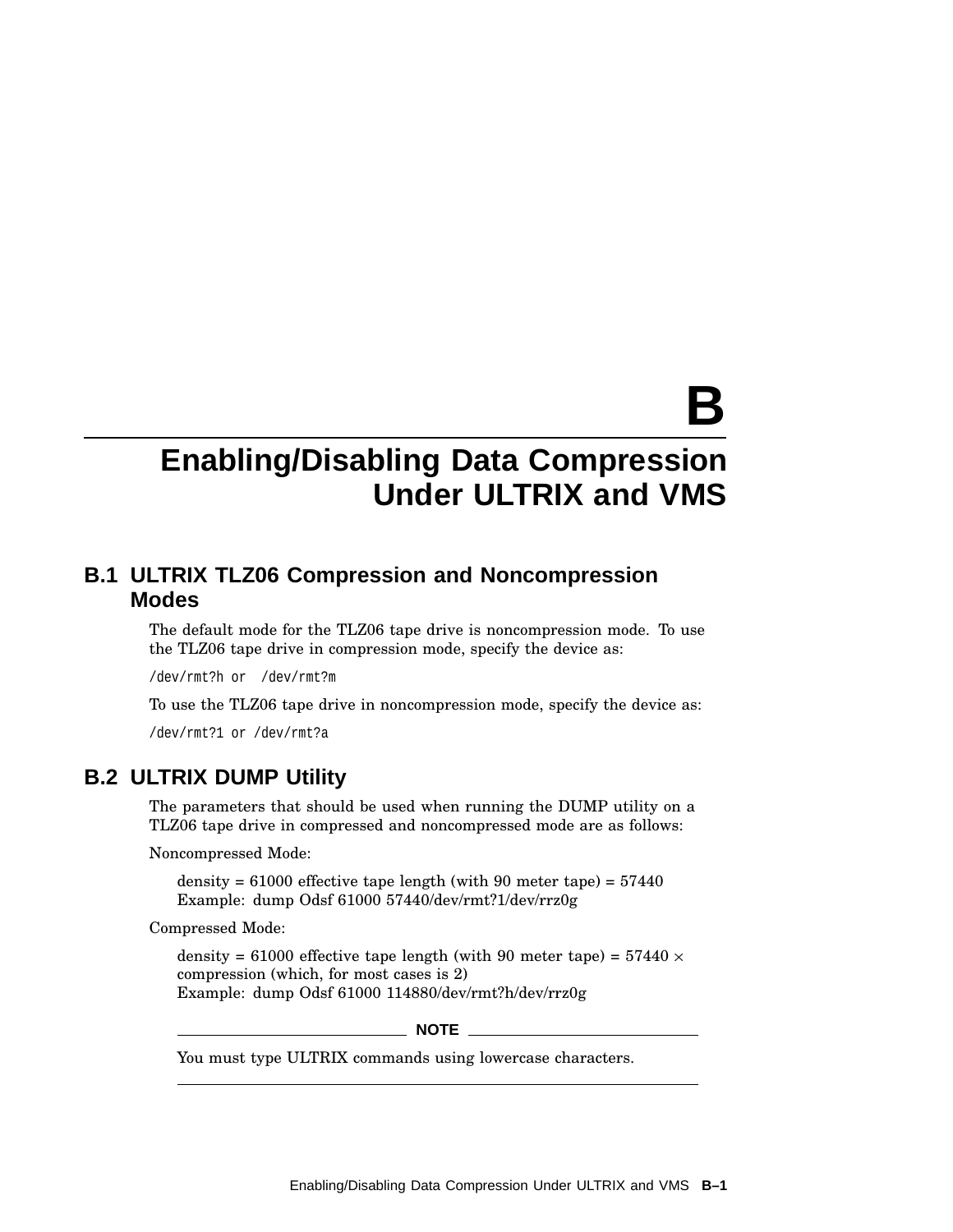### **B.3 VMS TLZ06 Compression and Noncompression Modes**

The default mode for the TLZ06 tape drive is noncompression mode. To use the TLZ06 tape drive in compression mode, specify:

MEDIA\_FORMAT=COMPACT software switch

To use the TLZ06 tape drive in noncompression mode, specify:

MEDIA\_FORMAT=NOCOMPACT software switch

Examples for enabling/disabling compression are:

INIT/MEDIA\_FORMAT=(NO) COMPACT MKx#: MOUNT/MEDIA\_FORMAT=(NO) COMPACT MKx#: BACKUP/MEDIA\_FORMAT=(NO) COMPACT MKx#:

### $\_$  NOTE  $\_$

To be sure that the compression is enabled/disabled, you should include the correct software switch with each command line.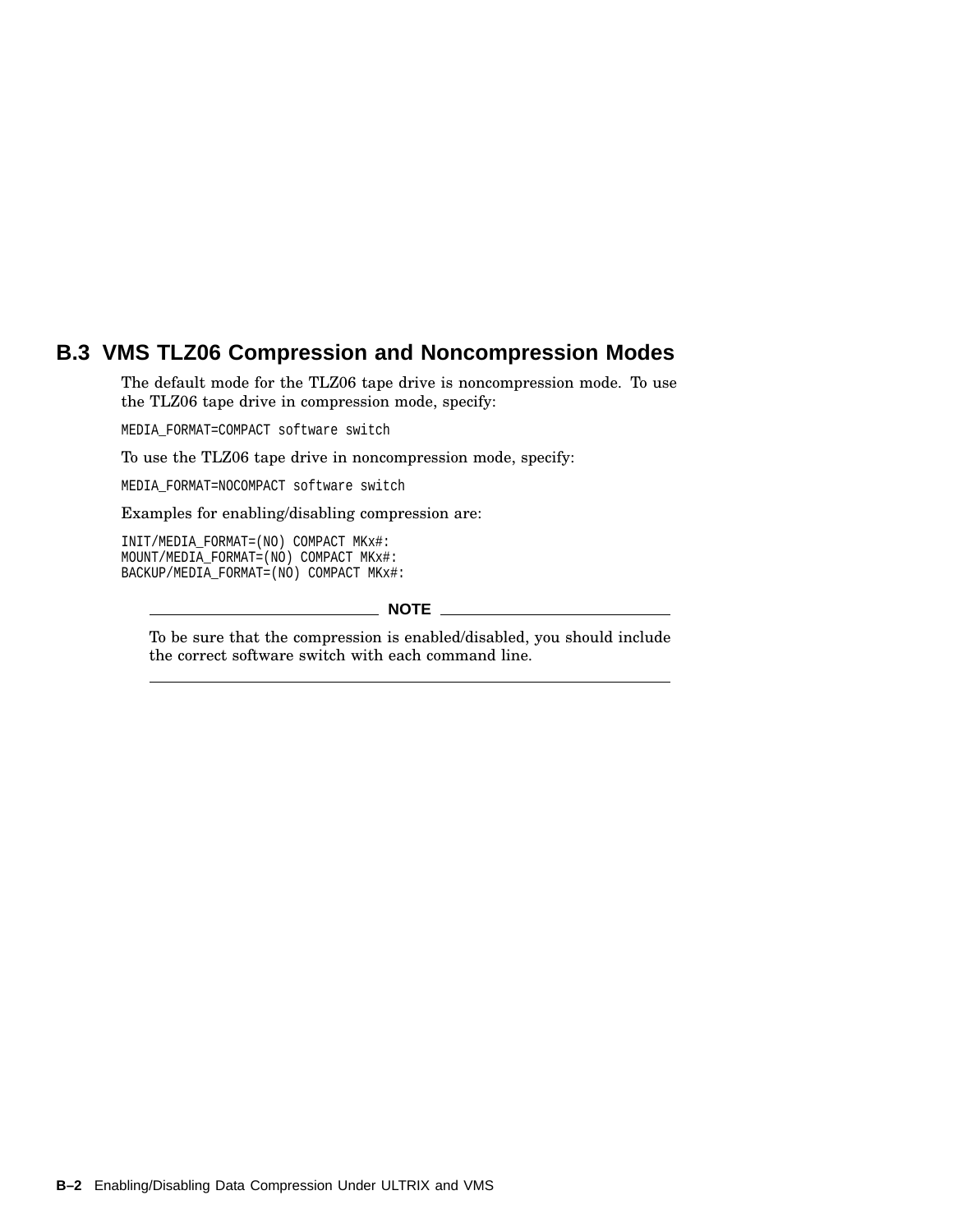# **Index**

### **C**

Cassette tape handling of, 5–4 setting the write-protect tab, 5–5 Checking your shipment, 1–6

### **D**

Design features, 1–2 **Diagnostics** console-based or self-tests, 6–4 Digital audio tape (DAT), 1–2 Digital data storage (DDS), 1–2 Digital repair services, 6–4 Drive indicator, 5–2

### **E**

Enabling/Disabling Data Compression, B–1

### **H**

Head cleaning, 6–1 Head cleaning cassette, 6–2

### **I**

Inserting a cassette tape into the drive, 5–5 Installing the TLZ06-AA/BA cassette tape drive, 3–1

### **O**

Ordering additional cassettes, 1–6

### **P**

Power button, 5–1 Power cable, 2–4, 3–5 Power-on self-test, 4–1 Preventive maintenance, 6–1 Problem solving, 6–3 Product description, 1–1

### **S**

SCSI signal cable drive to drive, 2–4 drive to system, 2–3, 3–5 System support, 1–2

### **T**

Tape indicator, 5–2 TLZ06 cassette tape drive indicators, 5–2 installation verification, 4–1 location of buttons, switches connectors, 3–2 location of buttons, switches, connectors, 2–2 power button, 5–1 specifications, A–1 unload button, 5–1 using, 5–1